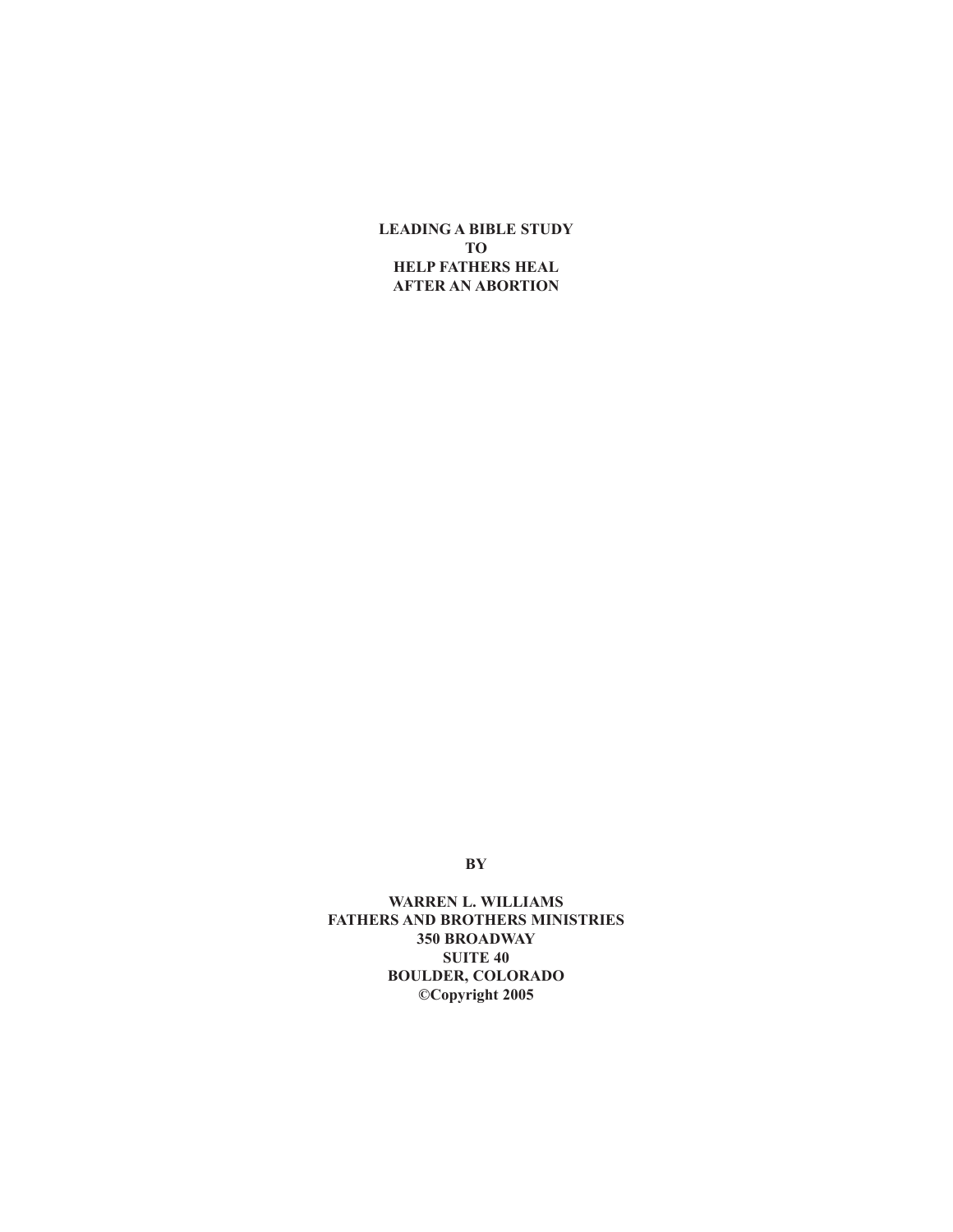#### TABLE OF CONTENTS

# WHAT TO EXPECT FROM THIS MANUAL:

FORWARD: Fatherhood lost and recovery.

INTRODUCTION: **WHAT IS FATHERHOOD LOST?**

Chapter 1. Page 8 THE LOOK & FUNCTION OF A FATHERHOOD LOST SUPPORT GROUP

Chapter 2. Page 14 THE GRIEF MODEL

Chapter 3. Page 16 THE ROLE AND RESPONSIBILITY OF THE GROUP FACILITATOR

Chapter 4. Page 26 AWARENESS

Chapter 5. Page 28 BUILDING SAFELY

Chapter 6. Page 31 BUILDING TRUST

Chapter 7. Page 33 COMMITMENT: MAKING A PLAN OF ACTION

Chapter 8. Page 36 SUPPORT SYSTEMS

Chapter 9. Page 41 EVALUATING

Chapter 10 Page 44 CLOSURE

APPENDIX A: TECHNIQUES FOR OPEN QUESTIONS B: SAMPLE SCREENING QUESTIONS C: FACILITATORS CHECK LIST D: THE MEMORIAL SERVICE E: SIGNS OF SEARCH FOR HELP F: AFTER CARE G: HELP AGENCIES SAMPLE AGREEMENT SAMPLE EVALUATION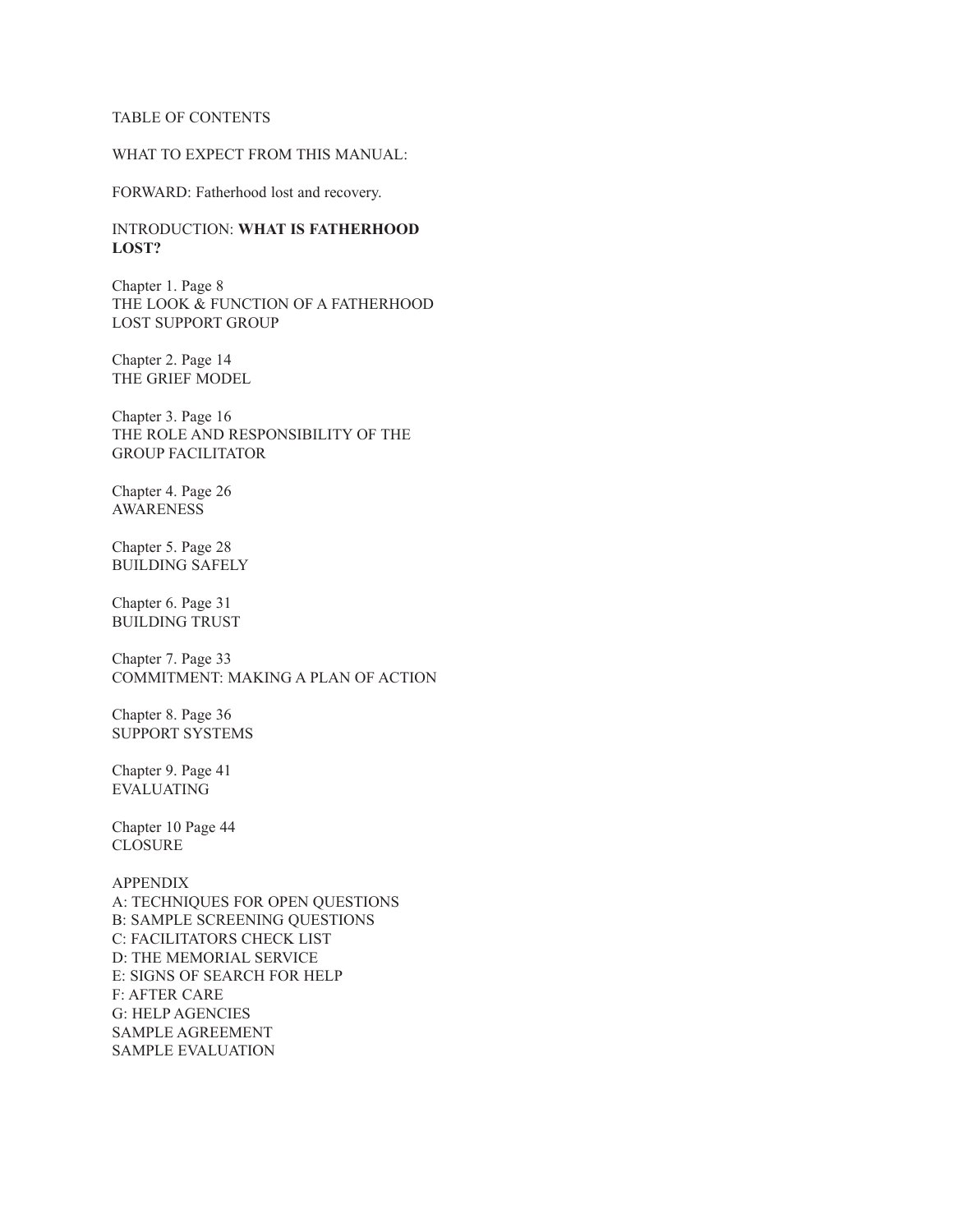#### FORWARD

This leaders guide may differ from some in that it does not follow the regimen of an accompanying Bible study. Here we offer a simple communication model. A step by step process of communication to guide a facilitator in the use with any Bible study.

I was once asked: 'What is the most important thing you can do as a group facilitator?' I think it is developing trust. In this case it means working with a father to help him discover what motivates his behavior. I believe behavior is the result of motive.

When motive can be discerned and/or understood by a hurting father he is probably closer to entering the healing process. Personal motives are most likely the drivers of our thoughts, attitudes, speech and actions. Where do motives originate? I think, from the heart. Proverbs 4:23 indicates that the issues of life come from the heart.

If motive is the most important issue, finding a model which will discover and help a person find out what motives are driving their behavior, then appropriately deal with them, can be beneficial. If such a model exists, that model should work to facilitate whatever helping material one would choose to use in a group, or with an individual. I've been using a model for several years which I believe accomplishes what we are desiring. It seems to be the communication model Jesus used with his dialogues. He would ask the other person or persons what they wanted. I don't for one minute believe He didn't already know what they wanted or needed, but by asking them He could make sure they were really focused on what their need was. This is called BEING AWARE. It is a first step in healing.

Next, Jesus would attempt to make the conversation He was about to have with the other parties safe, so they would not close down, but continue to listen and interact. This is called SAFETY. Next, He would begin the process of BUILDING TRUST. Next He would challenge them to a COMMITMENT. Next, He would challenge them to reconsider the reason they wanted to remain the way they were or change. This is called evaluating their SUPPORT STRUC-TURE. Next, He would give them feedback to see if the change was working for them. This is called EVALUATING. Next, He would either give further instruction, or let them know they had gotten it, and move on. This is called CLOSURE.

So there you have it. The model in a paragraph. The model is important because building trust means applying truth which can be verified, then be workable and ownable by those involved. Now, I have been a student of various biblical characters over the years in a quest to keep checking this model. In addition, I have led many Bible studies, and listened to hundreds of people as they work through this model to a positive end. I by no means say it is the only one, or the best one, but it works. People want to know what motivates their actions, whether good or bad. They can make decisions for change when they know the motivating factors, or they can make decisions of reinforcement if the motivating factors are positive.

Here is how I think you can use various books in the Bible to discern motives which are innate to us all. For instance the book of Genesis universally defines several possible motives a person may have. With the Creation event we find recorded in Genesis 1:27-33;2:1-16, we learn that we are motivated to be fruitful, multiply, have authority over or manage the affairs of earth, eat, and to worship.

When we study the book of Proverbs we find it beneficial and enlightening for us as well. The book of Proverbs is particularly interesting in the explanation of contrasting character. The character of the righteous and the evil man are contrasted. The character of the wise man and the fool are contrasted. The character of the prostitute and the young man are explored. Wealth and poverty, long life and short life principals are discussed, etc. You will notice that I refer to them often. Further, observation of the style Jesus used in communicating with His disciples, and others, offer insight for us. The beatitudes as an example will be useful. Jesus discussed the various kinds of character responses to trials in the beatitudes. For instance He said that if you are poor in spirit, that is you are down and out spiritually, you can count it a blessing because God will meet you there and give you the kingdom of God. If you are sorrowful over a loss, you can mourn and expect that God will give you comfort, etc.

Back to Genesis we see Adam and Eve reflecting the motives which they were given by God in their behavior. Genesis 3 chronicles the well-known story of how Satan introduced sin to Eve and Adam through deception. Once they had sinned it changed their motive of worship. (James 1:12-16) They were operating before sin on a love/trust relationship with God, after sin on a fear/anxiety relationship. What changed? Their motive shifted because they violated their own selves in what they knew to be congruent with their inner makings. Sin (that is doing what one inherently knows to be wrong) produced that inner conflict. That inner conflict was very uncomfortable. It needed a fix. They didn't know how to fix it so they began operating in fear. They began to run from the conflict. God found them hiding from Him, and hiding themselves because they discovered they were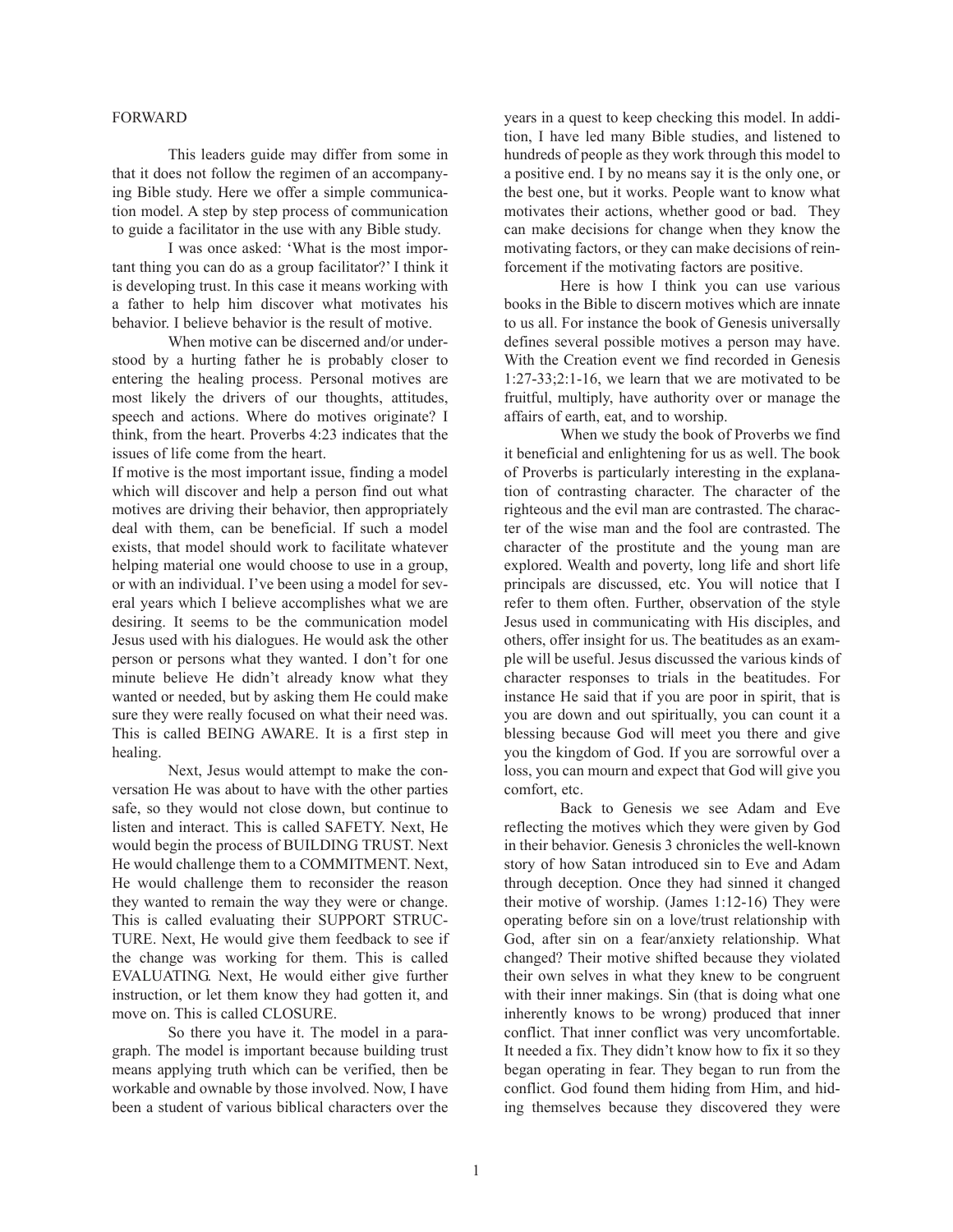naked. Satan was the catalytic agent of the change in motive then, as he is today. Did God change? No He ever remains the same, but Adam and Eve's perception of God did change. They began looking at Him through the lens of their own sin. They were ignorant of remedy so they hid, ignorant of power and of fear so they blamed. But they were not ignorant of the consequences of sin, so their life died to being ministers of giving and became ministers of taking. They were changed by sin. But, the second Adam, Jesus Christ, has given us the model for recovery. Through Him the ministration of giving has been restored. Here is the model again outlined:

We become **aware** of our sin by the conviction of the Holy Spirit. We claim His promise that we can find **safety**; and begin to trust Him for healing. We approach Him with the faith of **trust**; we repent of our sin, and we come under new **management**. He forgives us, and changes our **support structure. We evaluate** the better life in Him; and forget those things which are behind. That is we **close**.

It is generally observable that a father who has experienced an abortion and lost his fatherhood has changed his life focus from an investment into the future, to a spending in the present in an attempt to pay for a debt of the past. We help him decide to restore his life to an investment status. We want him to experience the reality that Christ has paid for the past and is the Lord of the present and future.

Recovery work for fatherhood lost begins when a father is miserable. Generally he has **failed** in almost all of the **motivational** aspects of his life, but he probably **doesn't know why**. His inner **conflict** has not been resolved, he is living a **lie**, and has latently become ready and **willing to change**. Most hurting fathers want to change but they don't know why or how. Men send out signals and signs when they are ready for change. Every man who has lost a child has a story. We should be ready to read these signals, and be ready to listen to his story. Paul exhorts us to be willing to help those who resist themselves. (2Timothy 2:25)

As you use this guide, I want you as facilitators to become aware of the signals (see appendix). In addition, there are several possible fatherhood lost scenarios. Each father wants to grieve and get closure. It may surprise you that many others desire closure as well. There are grandfathers, uncles, cousins siblings, etc. Since our culture has led us to believe that this is merely a woman's issue, fathers often feel awkward when they discover they have sorrow over the loss of one of their children by an abortion. They hesitate to search for healing because it is far outside of the social paradigms, both sectarian and secular. Most remain with their hurts in secrecy and silence. We have found that abortion aftermath is likely the most **affecting** family issue of our century.

I want you to use this manual to become comfortable using the skills and concepts established within. You can learn the skills of **awareness, safety, trust, management, support structure, evaluation, and closure.** With these tools, you can help a father outfit his life for his journey from pain and fear to love and trust. You can use the communication skills I have written which will allow you to develop an ability to get to **trust**. Moreover, you will be able to help these hurting men submit to the management of Christ to change their hurts into healing, establish relationships with others who can better help them to reach these goals of change, evaluate the progress, and find closure.

An expanded grief model is included for your use. In addition to the model popularized by Elizabeth Kubler-Ross, the **dimension of comfort** promised by Jesus is introduced and discussed.

Closure, including the outline and directional notes for a **memorial,** are discussed. The importance of **father/son relationships** is advanced. These concepts may lead some men to look for the **missing blessing** they can establish with their own fathers.

So, as you can see, this manual can become a useful tool for you regardless of the accompanying material you choose to use.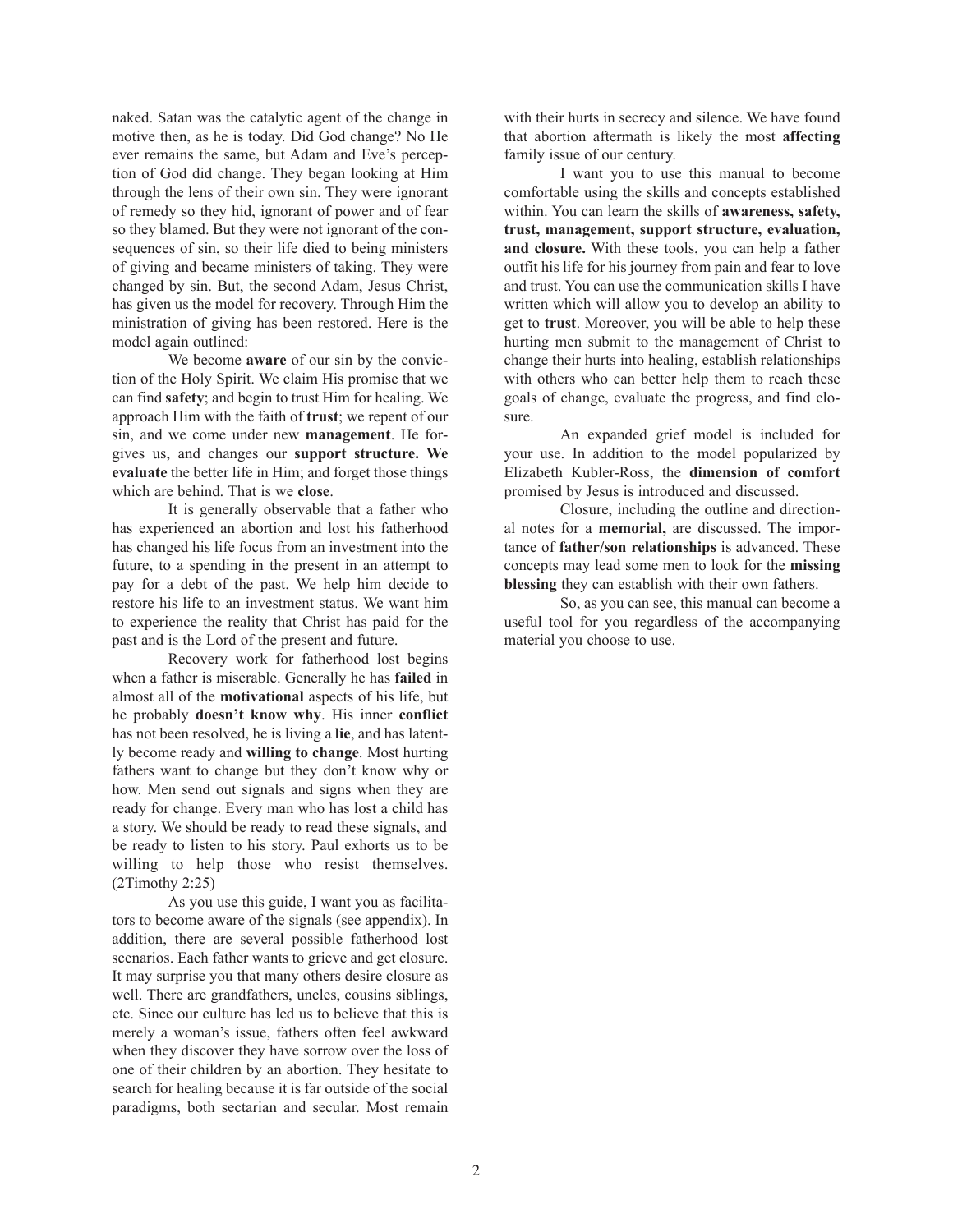#### INTRODUCING FATHERHOOD LOST

Fatherhood, from the beginning, has meant **commitment to family**. The vast majority of fathers in all cultures celebrate this commitment. Fathers seem to be motivated to a family commitment being created in the image of God. Boys have innate drives to build their commitment skills as they mature. When the **skills of protecting, providing and preserving** are rewarded as boys grow, their confidence for commitment to family grows as well. **Commitment to** worship has been a feature of manhood and fatherhood from the beginning as well. All cultures exhibit the need within to worship. I believe the best reward for worship is a relationship with Jesus and His bride the church.

History teaches us the tragic legacies of cultures which chose to minimize the need for fathers to commit to provision, protection, preservation and worship of God. We are shown that the cultures which forget this commitment, diminish their capacity to remain civilized, then fade, and eventually disappear. Those cultures who choose to worship pleasure, irresponsibility, and diminish the need for a family eventually die.

It is my sincere hope that our culture begins once again to celebrate manhood, fatherhood, and family commitment as a predominant cultural value system. 'One nation under God,' with family as its center piece, is my prayer.

Many men in our culture are confused. It seems to me that our American culture is attempting to dissuade family values through the promotion of sexual irresponsibility. Sex is no longer valued as a sacrament of marriage. Sex is celebrated as a recreational pastime with-out consequence. When sexual mistakes are made, there is a technological answer. This answer is twofold. First, irresponsible sexual activity may be mitigated by the technological use of 'birth control.' Second, when this technology fails, there remains an answer. Abortion could be used 'as a form of birth control.'

Sexual irresponsibility may be celebrated due to technology, but it cannot be justified within the spirit and soul of men and women. That's where men and women must live with themselves. A guy or girl has to look in the mirror. When they do, they may see, a person of incongruent character. Their hearts tell them that family, responsibility, commitment, and peace with God are necessary for happiness. (Romans 1:18) Their culture tells them none of these things are as important as pleasure. As Adam and Eve were when they transformed their paradigm from love/trust to (good/evil) fear/anxiety, they face a dilemma. They know pop culture is not promoting the truth, but technology can overcome so they reason it must be OK, and even if it's not, they convenience themselves that they can 'get away with it.' This action of incongruence produces a low grade fear of a future time when one's own actions will have to be accounted for. Further, it evokes a low grade contempt for the inner values which are surfacing, vis a vis, this dilemma in our conscience. (We have all heard the argument that it is only the religious person who should feel guilty because of the rules of religion. However, that is false reasoning since all persons, whether religious or not, feel guilt). But culture says, live only for today and enjoy your passions.

Then it happens! Pregnancy. A child is conceived. The first line of technology has failed. The call of the heart is to abandon technological answers. The little voice inside says 'You are a parent.' Now, the low grade fear becomes panic fear and anger. 'How could this be happening, we used protection?' one might say. Yet it did!

Now this knowledge triggers anger, confusion, doubt, fear, and the reality that sex and families are connected. Technology has failed and a haunting commitment to being a family is in your face. This is the last thing expected, and the first thing up for review.

Nearly four thousand times a day, men and women **abandon the call** to family commitment, in favor of the second technological fix, abortion. Vincent Rue, a noted Christian post-abortion counselor, has worked with hundreds of women and many men who will confess that the baby is gone, and the problem of the pregnancy has been taken care of by the abortion. As a caveat he will tell you that the men and women will say the knowledge of the baby in the womb has moved. It is now 'baby on the brain.'

Proverbs 28:16 indicates that a person who has been involved in the taking of the life of another is forever a fugitive. What this means is that the parent, who takes the life of one of their children by abortion or any other circumstance, can't escape the clutches of emotional trauma. They know they have done a horrific deed and are afraid of God. Further they have no confidence in themselves. After the **decision to kill** one's own children have been exacted, what other **decision** could be rejected as an OK thing to do? One begins to believe he is in fact a monster of great proportion. How could he have done this, and how can God ever accept him or forgive him? He is afraid of God, and others! A father who would make the decision, via abortion which would kill his own child, has done the ultimate in child abuse. The reason for the decision has little to do with the outcome. He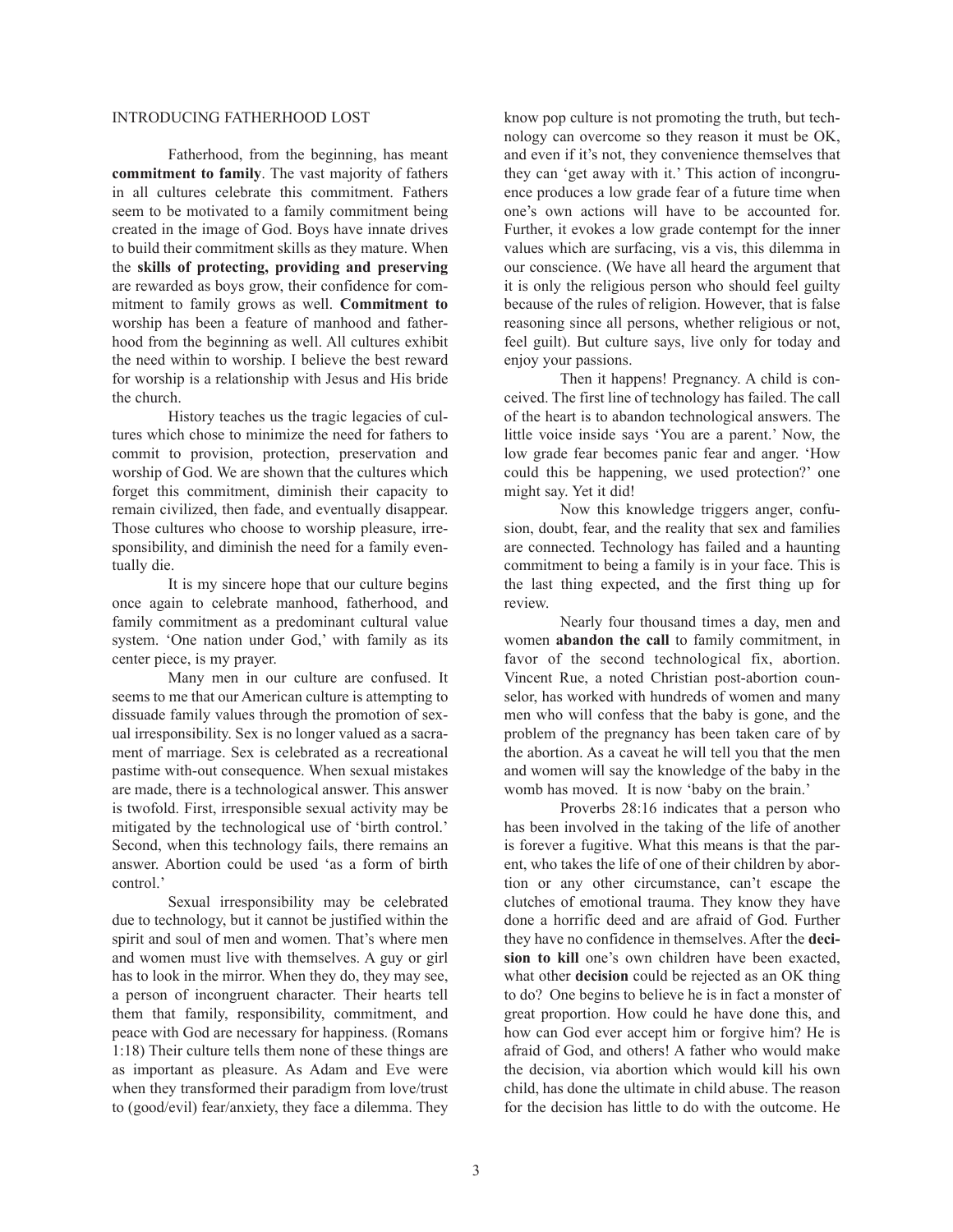is afraid, he is a fugitive, with the mentality of a fugitive.

Examples by questions follow. How do you think being afraid of God will affect worship? How will it affect commitment? How will it affect the confidence level of manhood? How about when the next child is conceived, will the thrill of fatherhood overwhelm the dad, or will he be ashamed of how he ended the life of the former child (if he participated in the choice, which about 70% do)? How about his ability to provide and protect and preserve his heritage, will it be enhanced or diminished by the abortion choice? How about the effect upon his fear of women, children, and deep friendships? The list goes on and on.

I have found that men want to succeed and be blessed in five general areas. They have in fact a quest to be blessed! They want to be appreciated and successful in providing, protecting, preserving their lineage, performing as a productive citizen, father, and dad, and they long to worship God. I have demonstrated by fiat that abortion affects all these areas negatively for the father. This is what I refer to as **fatherhood lost**.

Fatherhood lost by an abortion experience fosters a fugitive lifestyle. It is life in hiding, fear, rejection, blame, anger, reduced capacity, rationalization, sleeplessness, sexual dysfunction, abuse of self and others, compulsive addition, anxiety, avoidance of God, women, children, and other persons places and things. It is life in the classic case of one who has perpetrated a series of choices, only to find that his perpetration has victimized him now as a helpless man with nowhere to grieve. It is a life of secrets. A life of trying to make up for the wrong, yet not wanting anyone to know the motivation for the works he does as he is trying to make up for the wrong.

A father who tries to stop his mate from aborting their child is nonetheless a fugitive as well. He is the father. His guilt is over his inability to negotiate for the child's life, and his silence (sin of omission) over the larger cultural issue of the abuse of abortion. His worth is devalued in his own estimation, and his fear breeds a low grade contempt for not being good enough to protect his own child.

Fatherhood lost is a drain upon our culture. I have found that the fathers I have listened to are afraid of commitment. They are angry at anyone who wants them to be, and likely to abandon or run from responsibility. I think I can make a case for our culture to recognize the mistake of abortion on at least five fronts.

1. If fatherhood lost changes the behavior patterns of men so that they are less likely to stay committed to their mate, we will likely continue to have more single mothers raising children with fatherless households. The financial cost of this kind of single parent family has been exploding over the last ten to fifteen years.

2. If fatherhood lost affects the worship patterns of a man because he is afraid of God and church involvement, the church will suffer greatly because of the loss of the bold belief and presentation of the gospel for this generation and for generations to come.

3. If fatherhood lost reduces commitment to family, the fatherless children will have an abandonment role model in the next generation.

4. If fatherhood lost results in abuse and compulsive addictive behavior, then the cost of treatment and recovery for the abused will continue to skyrocket as it has since 1973.

5. If fatherhood lost continues as a lifestyle and abortion continues to be the accepted norm for extended birth control methods, then the culture will fade and eventually die, as have many before through the centuries.

You are probably a motivated person in the help ministry, or you wouldn't be reading this manual. So I would encourage you to continue and step out in faith and start a help ministry for fatherhood lost.

This manual will attempt to equip the facilitator in a track which will work with a number of Bible studies or other grief models to help the hurting father recover from fatherhood lost.

The track is **simple and recurring.** In each session, the facilitator should try to help the group or individual:

1. **Be aware** of his feelings

2. **Feel safe** about sharing them, challenge their reality in a way which will

3. **Build trust**, try to establish a

4. **Commitment** to come under new management, repent for the past failure of the abortion decision, receive forgiveness for overcoming, examine the

5. **Support system** which will be used in the recovery attempt,

6. **Evaluate** the progress, make changes which are appropriate and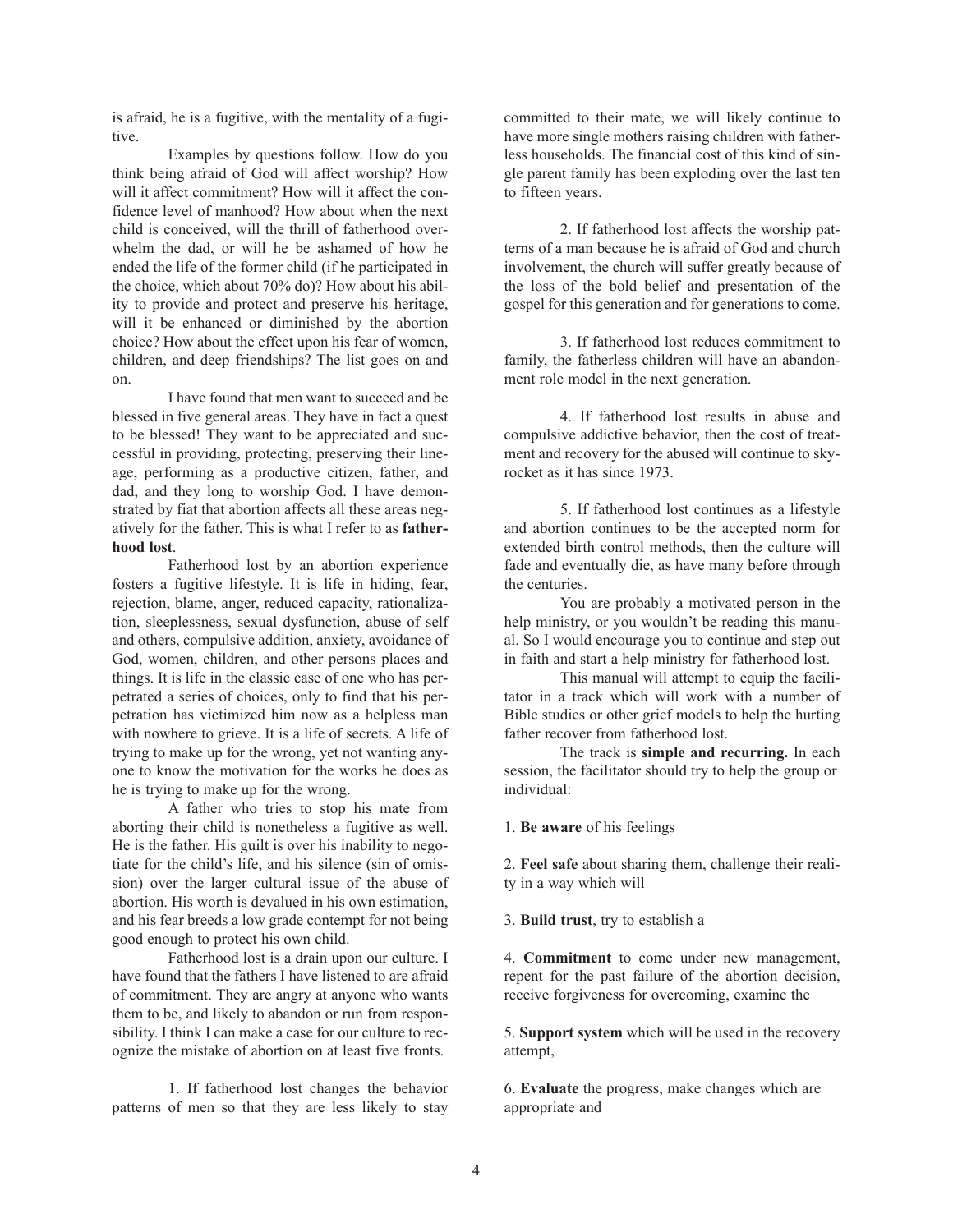## 7. **Close** and provide restitution.

As you can see in the table of contents, this manual will attempt to follow **its own recommended track**. I intend to make you **aware** of what fatherhood lost is, give you **safe** advice on what I have found to help fathers overcome it, suggest ways you can use to **build trust**, identify ways to help fathers **manage** their healing journey, give practical advice on establishing **support systems**, make suggestions on how to **evaluate**, and how to **close**.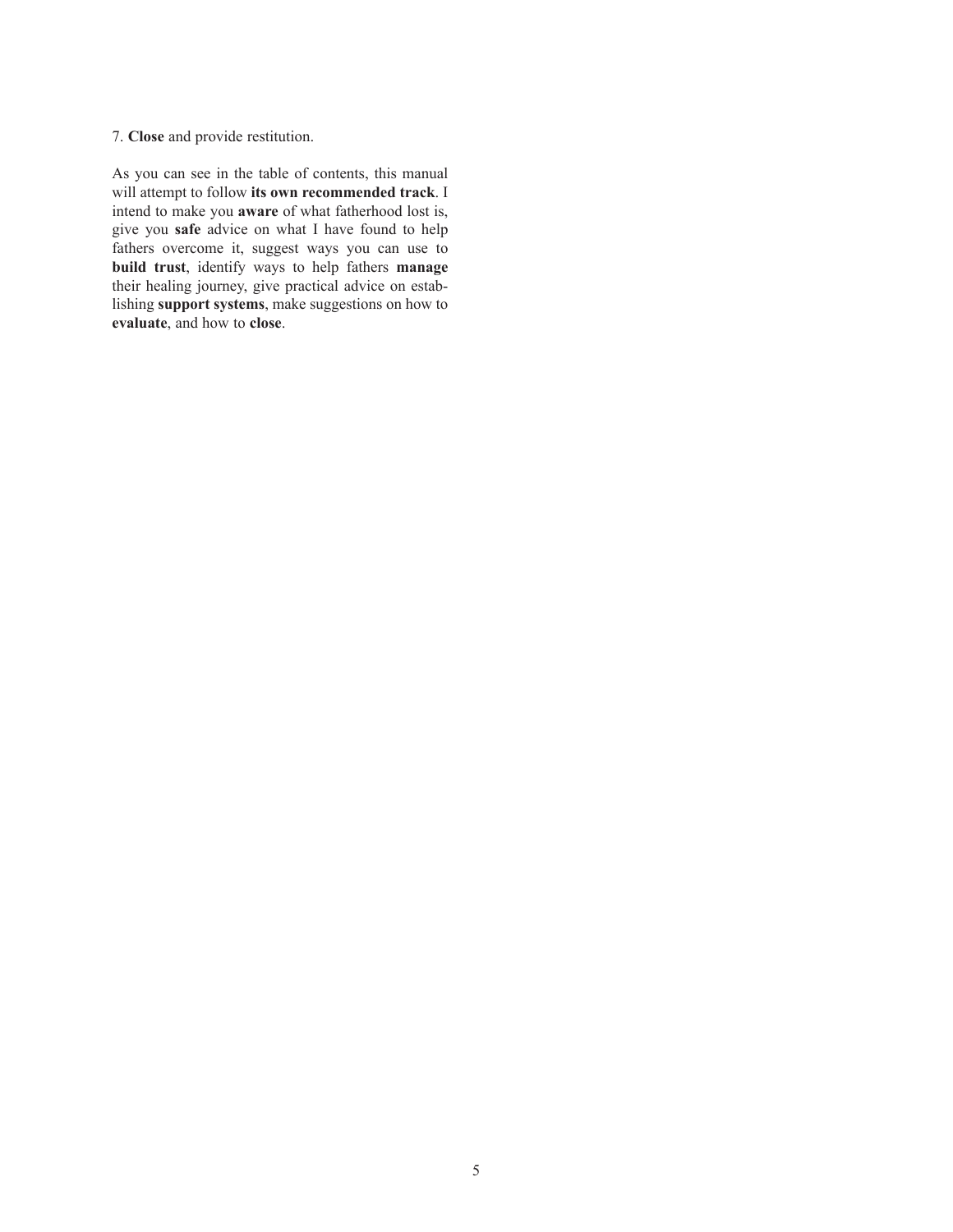#### CHAPTER 1

## THE LOOK AND FUNCTION OF A FATHER-HOOD LOST SUPPORT GROUP

# THE LOOK . . .

In the early going I quickly found that men will not come to a 'Post Abortion Stress Support Group.' Let me give you a couple of reasons why. They were not physically aborted, and in their mind anything associated with abortion is for women. Even calling the group a post abortion stress group is a male turn off. It is really simple for a father to disconnect if we stay in the defining realm of abortion. All the pain he has can be there but he will not define it in connection with an abortion at all!

Another thing I picked up on is that holding the meeting at a crisis pregnancy center or the like will keep them away. 'It's too pink' as one man put it. I'm telling you these things so you won't have to be disappointed when no one shows up for the meeting if you choose to call it a post abortion support group for men or hold it at your pregnancy help center. It's not because men are not in need of help, or they are really more shy than women.

I found men who wanted to talk, wanted to do so privately and with confidentiality on neutral turf. They didn't want to talk about the abortion so much. What they talked about was **fatherhood lost**, the pain of losing the relationship with their mate, and the potential relationship with their child who died. Was this a cop out? I don't think so. The father often was just the financier of the abortion, so it is easy for him to be disconnected to the event itself. It took a couple of mistakes for me to get a clue on these issues.

I started with one man. One-on-one 'grouping' is good. It meets the need of the man, is confidential, and is usually on his turf. I have done several successful one-on-one's. They haven't all been successful. Once in a while I've found a man to be too angry or too scared to complete the workbooks or the grief work assignments. For some, hurts they have, have been more than they think they can trust God for. This apparent departure doesn't necessarily mean there hasn't been a measure of success. It means I didn't see all the goals he set out to accomplish come to fruition, so I've counted it as only semi-successful for me. If you were to ask him, maybe he would say it was the best thing he ever did. You see I don't get to see the harvest sometime.

Another factor to keep in mind is that professional counselors usually number a group for group therapy at six or more. I think this might work with

female groups, but it doesn't work for me. It may be my shortcoming as a facilitator, but I'm going to suggest another possibility. I've found when men meet together in groups of more than three, only two or three of them will talk. I think this is because lots of men don't feel very comfortable sharing past pains about their lost children. So if there is a larger group, they can continue to remain silent and hide. They can develop trust relationships and disclose more easily in a smaller setting. In larger groups they can hide in a way that is acceptable to the other group members who are less inhibited, but I can tell that they don't get the benefit of healing they could if the group is smaller. For that reason I recommend keeping it at two or three people and the facilitator. We even had one 'group' where we had one father and two facilitators. It was wonderful! It was like a tag team, wrestling against the powers and principalities.

When I started doing this work, I thought the ideal thing would be to get groups of homogenous flair together. (i.e., all fathers of the lost baby who pushed for the abortion; or all fathers who tried to keep it from happening; or all grandfathers of the lost child; or all etc....) You get the picture. I felt that if the groups were homogenous, the trust factor would be easier to develop. Let me tell you that I don't think that will work, nor is it necessary in my opinion. Every man has a different story for us to hear. I've found their pain focuses on the loss of what they should have been able to do as a father, grandfather, or other acquaintance of someone involved. They want very much to get over the deep guilt and shame they have as they face this failure. The key is not homogeneity as much as keeping the group size small and developing expectations in the group which can be realized. That can build trust. As an example, God builds trust by first promising to do something for us. This makes us feel safe with Him. He gives us realistic expectations about Himself, then when we believe His promise and He comes through, we trust Him. Sometimes we get so exuberant with our trust in His promises that we begin to crave them. Then, when they don't happen, we wonder where God is. Later we find that He was just letting us know that He will not be manipulated and that our trust must be in Him rather than His promises.

So here we have a sketch of what it looks like. Two to three men and a facilitator, meeting on neutral turf, with 'a do or die' promise to one another for confidentiality and expectations that we will support each other through it all.

When we first started group meetings, we had no prepared Bible study for 'Men's Post Abortion Stress.' There were plenty of women's Bible studies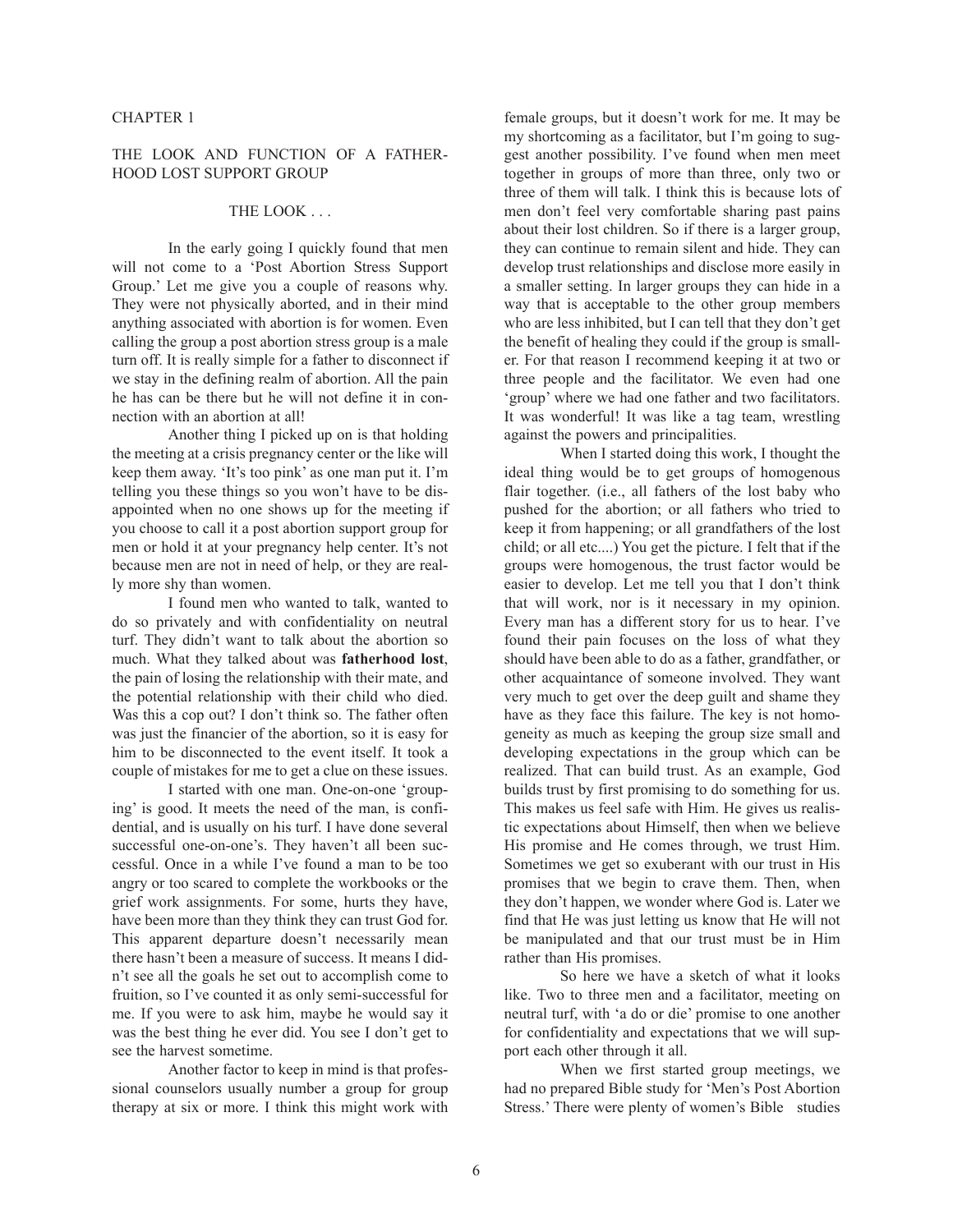out there but none for men. In fact there was only one book on the issue that I've ever found. It is written by Arthur Shostak. He is not a Christian and he is 'prochoice.' That puts a damper on the process right away. (I think he remains pro-choice because he would have to admit the serious wrong and try to resolve it if he didn't rationalize the pro-choice position.)

He researched one thousand men after they had accompanied their mate to the clinic for her abortion. He didn't ask them if they were religious, but he did ask them to tell him how they felt. He found that the men felt a sense of relief and deep loss at the same time. He often found that men felt loss over the breakup of their relationships with the mother of their aborted child. Arthur himself felt a profound loss and sorrow over the abortion loss. He also absolved his relationship with the woman whom he accompanied to the clinic.

We couldn't find any information for men only, so we used the '**Women in Ramah**' Bible study, and adapted it whenever possible and applicable. It was awkward, but healing took place. I think it worked to the degree it did because God wanted these first men to be healed and He wants the Glory! Later New Life Ministries wrote a study for both men and women in recovery from post abortion stress called Conquerors. In 1994, 'Turning a Father's Heart' (a study for fathers) was written by Cochrane and Jones. The latter two studies have been published and are available. (See appendix)

The important sense I have is that men recovering from fatherhood lost face a challenge in three spiritual areas. They need to reconcile, grieve, and forgive. Studies which feature these elements will likely serve your purpose. Trust in the success of the group is best served if the members understand their expectations about the time commitment. So, what can you expect for time commitment? Most recovery efforts suggest that it can take from 10 to 12 weeks of meetings to complete the material. I have personally had groups which lasted as little as 13 weeks and as long as 27 weeks. Although there is a set timetable for length of the group, if it becomes clear that will likely change, the members will need to decide upon that change. This can go a long way to preserve trust. At the beginning of each group I ask for at least a 13-15 week commitment.

Some research is being done on a "weekend" workshop followed by a 'do it yourself' study which has shown to be somewhat successful for men. However, the weekend workshop is usually attended by both partners and is not intended to be a 'men's only' effort. There is some merit in searching for an

effective program which will be shorter, yet one which will allow a father to process his hurts. On a weekend, I think the most we can expect is a resolve to a commitment to change. I think this process just takes time. Here's why.

Fathers have usually built a way of life around the pain. Changing requires the courage to significantly alter that. Change to what? The new way is not really clear in most cases. It must be tried to see if it can be more comfortable than the behavior now experienced in the 'pain' lifestyle. Moreover, the changes may be met with resistance. As a case in point, a young man in a group once told me that his spouse was in a funk because he wasn't fighting with her as much. She thought he may have lost love for her, and may even be seeing another woman. She had learned to live with his pain. So it wasn't he alone who was changing, she was forced to make adjustments as well

In addition, even though, the group is 13-15 weeks long or maybe longer, it is important to let a father know that he might still have some unresolved issues once he has completed the group. I want fathers to know that a group should accomplish as much as it can to resolve issues, and to 'outfit' a father with tools to reconcile with God, overcome grief, anger, and the symptoms he might have down the line. A group will never be long enough, or cover enough spectra to allow all the feelings of the months or years to surface and find resolve. But, if he can learn the tools of how to let God manage his anger conflicts and learn how to 'bless his losses' down the road, he can overcome much more than the pain of fatherhood lost.

## THE FUNCTION

Are groups necessary? In my opinion, a father can find healing without a group, without a facilitator, and without a Bible study. All are simply tools in the hands of God's servants. I have listened to men who initially found some healing in talking to bar tender who would listen to their story. The Story of Balaam may be appropriate here. He was a prophet of Israel who wanted to do religion his own way. His donkey was the vehicle of transporting him from one place to the other so he could accomplish his own thing. When God intervened in his life to correct him, He used the donkey. An angel invisible to Balaam was sent by God to stop him from his own foolishness, but God let the donkey see the angel. When the donkey refused to move forward in fear of the angel, Balaam began to beat him. The donkey spoke to Balaam, then Balaam could see the angel and he was able to repent. Our job as facilitator is much the same as Balaam's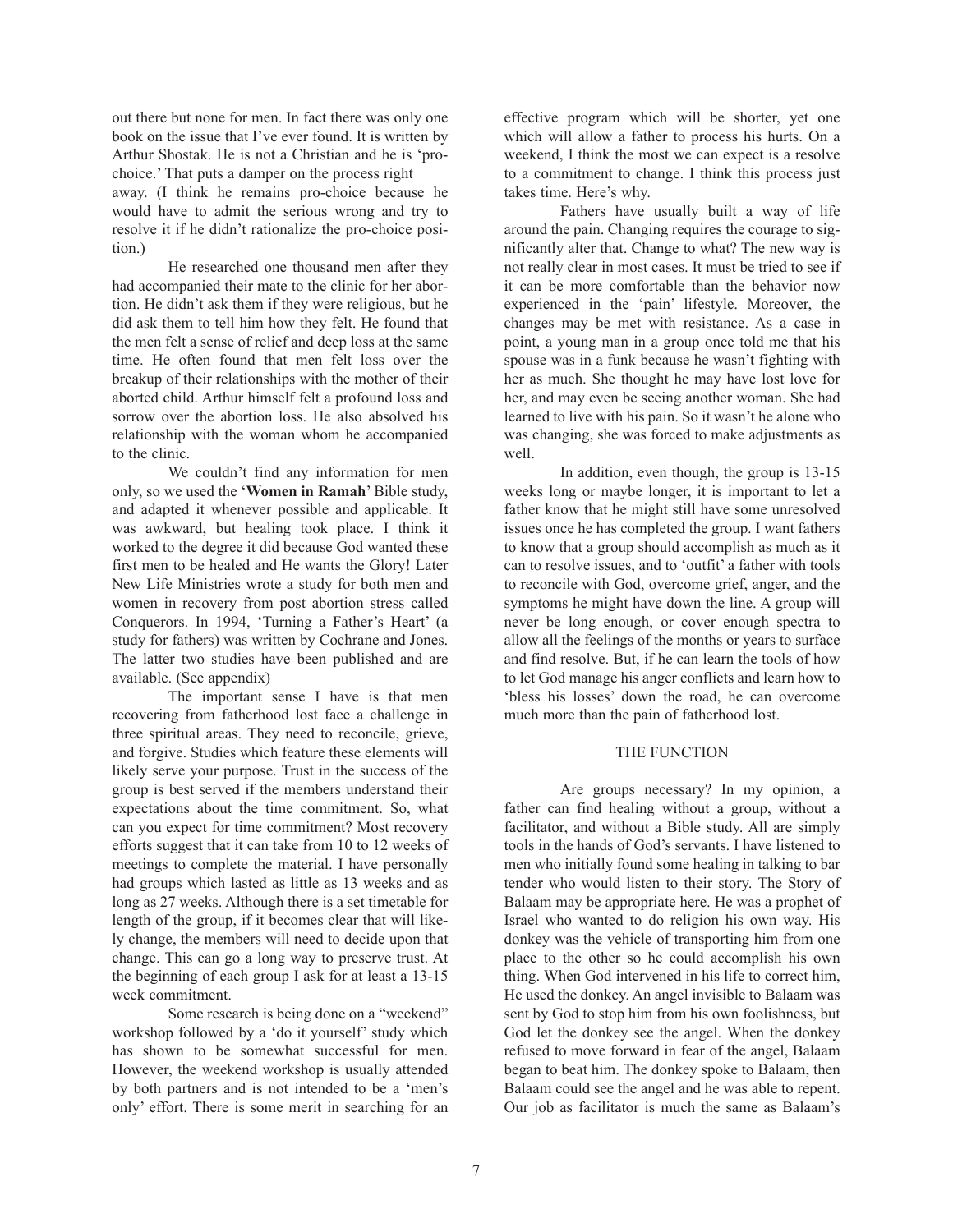donkey. We let the group know they can expect us to help carry a hurting father through the problem areas of his life. When we get beat upon, we simply speak the truth in love, and in a sense we protect the hurting father from the fallen angles and try to keep him on the road. This is God's work. Unless He builds the house, it is built in vain.

I want facilitators to know, that it is not they but God that exacts healing. Group members need to expect that God is doing the healing. But, it is not to be taken lightly that a facilitator must do all things in the group to the glory of God. He must be as prepared as he can, and enter the group sessions with the fear of God in mind.

There are a few axioms I'd like to share with the facilitator at this point. These will help you to gain confidence and boldness in bringing men to their issues.

1. I believe all men whether hurting or not have a genuine desire to worship. I believe the desire comes right from the heart of the Heavenly Father. If we study the need and listen well enough, we can point the way to the Father's heart for him.

2. I believe behavior, which continues to condemn a man in his heart, drives him further away from God's blessing. I'm talking about his own behavior and behavior he experiences from others in reaction or response to his pain. I would challenge the facilitator to be an encourager even when exhorting.

3. I believe Jesus Christ ever intercedes for everyone all the time. Jesus knows exactly what kind of prayer to give up for each person. I think you can teach a father to have confidence in his prayer life, that he can ask Jesus what His prayer is for him both now, and in the past. **This is one of the most powerful tools any father can gain.**

4. I believe worth is restored to an individual by giving him honor. One sure way I've found to honor another person is to listen. Receive them and what they have to give you. At first it will only be words, but later it will be their story and their dreams. If a father can give his life for the sake of Christ, he can keep it. Teaching fathers to be a living sacrifice as a means of restitution for the lost child will honor them and the child, and give other hurting fathers hope. This is a veryimportant axiom. Fatherhood lost comes from not having received life, manhood, and fatherhood. These are not parts of existence which just happen. They are gifts from God. Once an abortion is experienced, the guilt, shame, and self punishment a father has may result from his rejection of God's gifts. Having done this, he reasons that others will reject my gifts as well. Sin has a way of making us look at God in reflection of ourselves, kind of a reverse image thing. The father feels he has failed to honor God by ending or otherwise destroying these gifts. So, the last thing he expects is to be given honor in receipt of his gifts. When his gifts are received, he begins to overcome the blockage he has built in not receiving gifts of God.

5. I believe in using trite slogans, euphemisms, metaphors, and catch phrases to cement thoughts I want fathers to remember. Here's a comforting biblical catch phrase: 'this too shall pass.' Jesus often spoke in phrases, word pictures and metaphors. The parables are full of rich meaning partly because the stories spoke pictures into the people places and things in the life of each person.

6. I believe in challenging existing support systems. As I have indicated before, this may be why groups take longer. Changing support systems is a very threatening endeavor. Support for bad behavior makes the time of changing longer. If a father has been successfully masking and hiding, he will likely have a support system which honors that behavior. He may want to change that so he can find support from those who won't allow him to mask and hide.

7. I believe a father should know when the group is over. There is a time for everything, but not a lifetime. I once interviewed a man who said he had been in several prior support groups. This sent up all kinds of red flags. The question I had for him was 'Tell me, what common elements have you received from each group, and have you felt confident enough to try them?' He confessed that all the past groups had told him he would not significantly improve until he changed his support structure. His wife was one of those in the support structure, and he didn't believe he wanted to get a divorce. I think it was his first time to think about the conclusions he had reached. He felt he would have to divorce if he changed his support structure. I asked him to come in again with his wife so we could talk. When we did, we reached agreement that she would help him change. She had no idea that was a goal for him until we met. She said she had been trying to change his "friends" for years. He didn't need another group. He needed agreement with his spouse. The point is, a father need not remain in misery and pain forever. There is a time for grief and a time for dancing. Teaching a father how and when grief takes place, and when it should end, will do much for his spiritual warfare. He can use those tools when the accuser of our souls comes around and tries to stir up old guilt, shame, and sorrow.

It is for this very reason I feel a memorial service should be offered. Don't expect every man to want to do it. They won't. However, those who take advantage of it can look back to a specific time and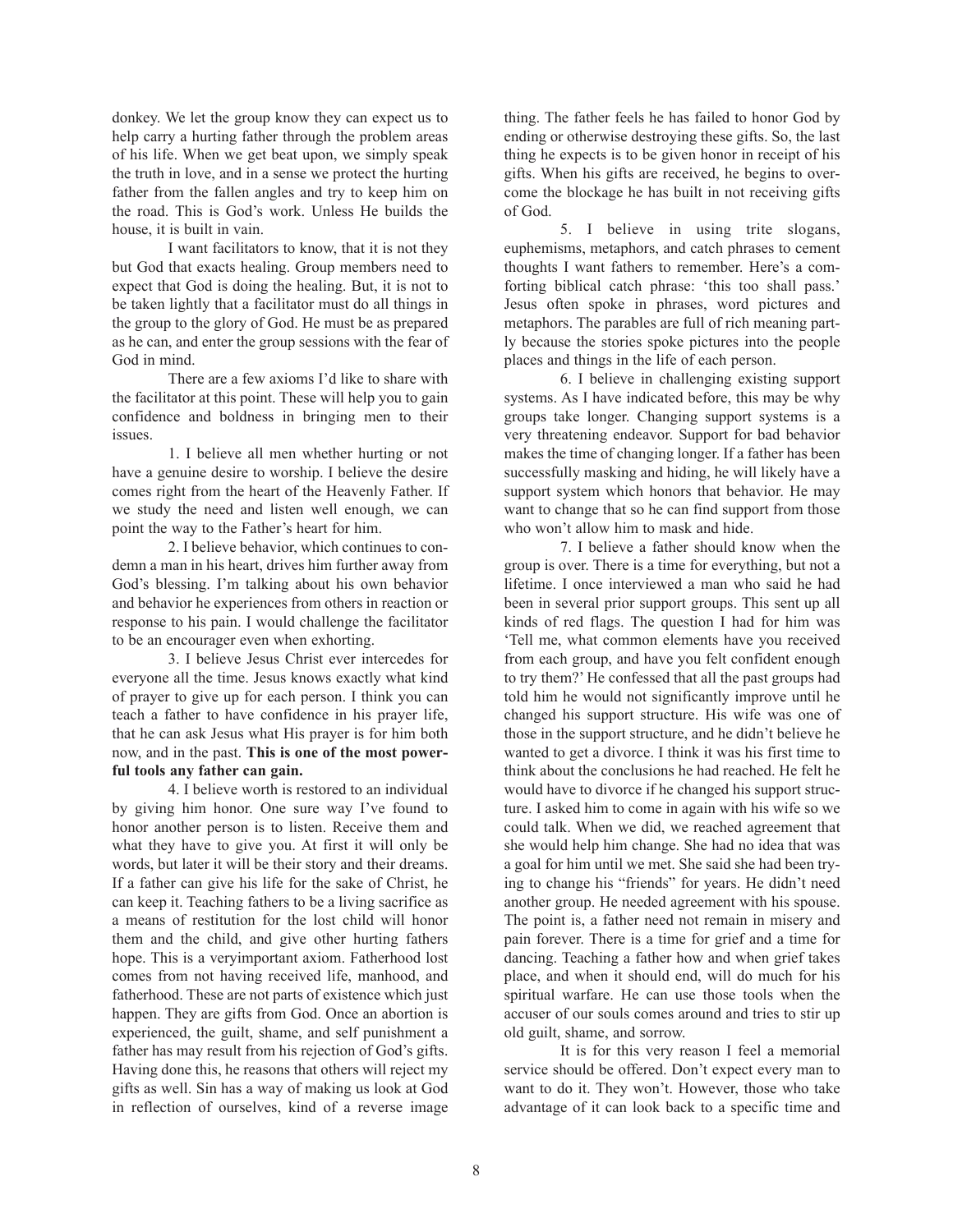date when they had closure. The memorial is a ritual close. When the accuser tries to bring it up again, they will have a memory of the exact time when it was over. They can remember burying the child (in kind), the guilt, the shame, the anger, the depression, and the past at the memorial service. There will usually be witnesses to back him up in case his memory goes bad. The ritual of closure is also a part of restitution. There is a sense of a return to dignity with a ritual closure.

Once I had a father's group decide they wanted to do closure by making some little thing or buy a little memento for their lost child. One man carved a little boat and just let it float down the creek as a way to complete his own memorial. He watched it until it was out of sight. His goal was to be as David when he grieved over his lost child. This father said 'It's over.' And for him it was. He had closed. He had given something of himself back to the child. The memory of that closure will sustain him because he is a father forever, but he knows he has forgiveness and grace in his closure.

Several fathers in past groups decided to ask their fathers to give them a 'blessing' into manhood. At first this seems contradictory. They are already men and fathers. But they did this because they felt they were men only in age and not in the blessing of the linage of their own families. They also asked their fathers to give them their blessing as having fathered a baby which was lost by abortion. When these grandfathers lay hands upon the heads of these fathers and bless them as sons, and as men who have fathered their lost grand child... well, just get a box of tissue. Only God knows how much healing goes on there! What a way for a father and grandfather to be validated and accepted!

Most fathers at some point in the group voice genuine concern for the well being of their mate. Many times these fathers no longer have a relationship with them. As I described before, sometimes abortion refocuses and often sabotages or ends the man/woman relationship. My own group statistics chart 83% of the relationships have ended or no longer have a congruant open and sharing value.

Fathers have said they would like to go find ...and apologize to her. They want to know she is OK. They have a sense of unfairness if they are finding resolve and don't think she is. I think this is their natural instinct to protect and preserve her which is surfacing.

When this happens, I give this advice. 'Let God run her through your life if you are supposed to say anything to her.' I do this because many times the woman who was involved is now married or in another relationship. I've seen much more heat than light result from such efforts when not God-orchestrated.

One man in a group was stunned when all at once at a trade show, she came over to him and said 'hello.' He remembered the advice: "If God runs her through your life go for it." With sweaty palms and a dry mouth he began a really awkward apology. Once he'd started, it began to flow and it was well received. They departed under good terms, and both were more free from the prior history pains they'd had. It's amazing to watch God do this work.

8. I don't believe you need to get fancy or too organized. Fathers can sense your anxiety if you think the meetings should be moving along faster than God intends. Give some place for the Holy Spirit to deal with each man's own stuff. Every meeting doesn't have to follow format. If someone is particularly hurting, feel like its OK to stop and ask everyone to pray with him. Take your time, let things develop in a comfortable fashion. On the other hand, I don't feel sticking around until 2:00 A.M. is necessary either. My advice is to try to find a comfortable balance and try not to grieve or quench the spirit!

Now, you can see how the group should look and function. Fathers can find closure for the lost child in this support group. Churches and para-church organizations need to welcome men who have this prior history to make them aware of these support groups.

If a facilitator can let the churches know that many fathers have abandoned the faith over this issue, then many churches will begin to run to the rescue. I think this is what Jesus was saying when he talked of our ministry to the fatherless. It is part of the stewardship of God. When God sees our need, He goes to work to meet it.

I've been told by many fathers in my groups that they feel a deep bitterness over losing a child. Although they believe it is partly their fault, they mostly blame God. Many have stated that this is a large reason some quit attending. But there's more.

Many fathers who attend with the "secret" don't involve themselves in full worship because of their own belief that they have a breach in their relationship with God. Some have even told me they cower in worship. On the other hand, some may try to show God how sincerely sorry they are by over zealously worshiping or involving themselves in church or parachurch related work.

In all the cases, Jesus has the answer to a father's problem. The church has Jesus, but fathers must be able to see Him there! Fathers need to feel welcome as sinners looking for a savior. They need to feel it is a safe place to find forgiveness and reconcil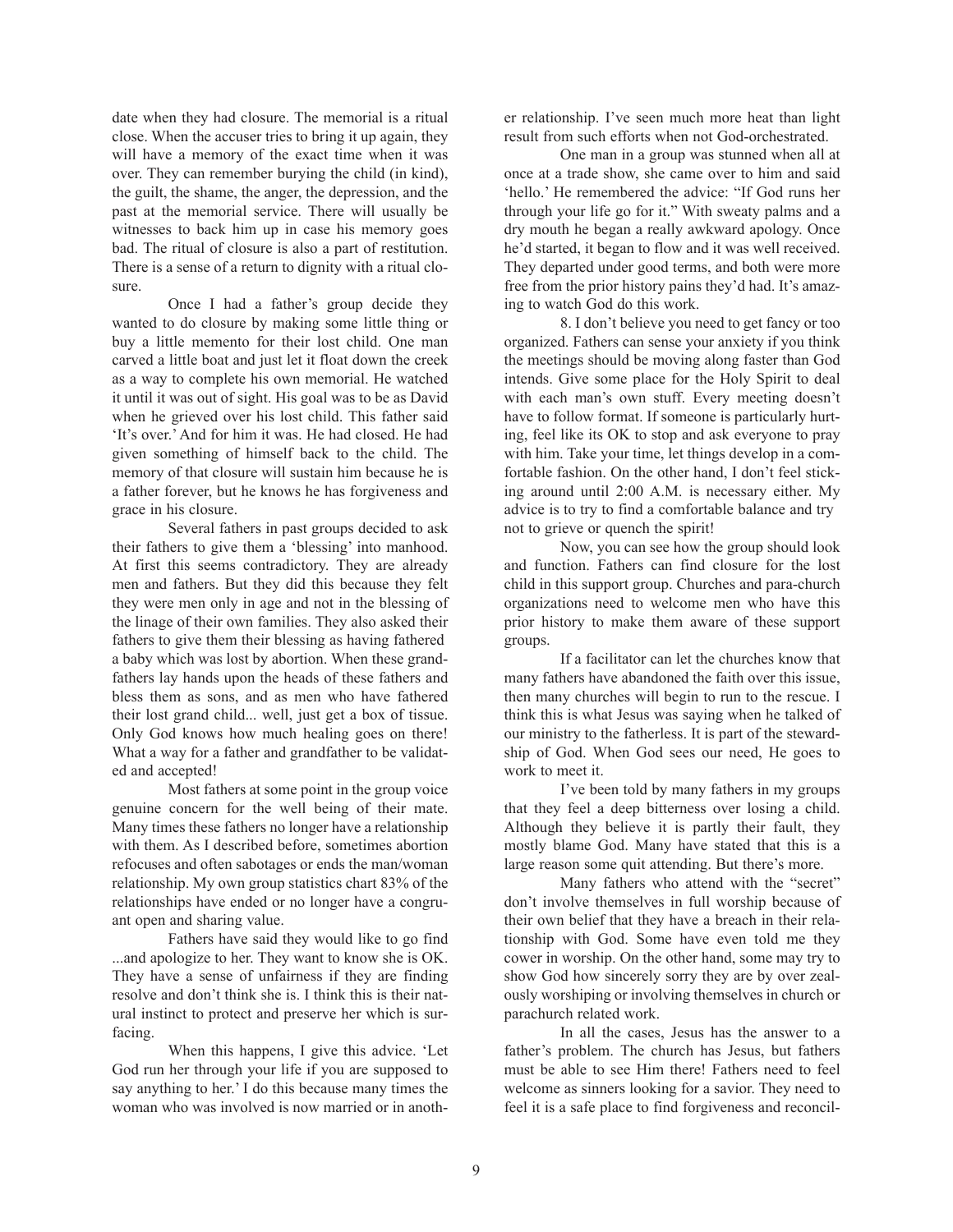iation. You can a build a liaison relationship with a church.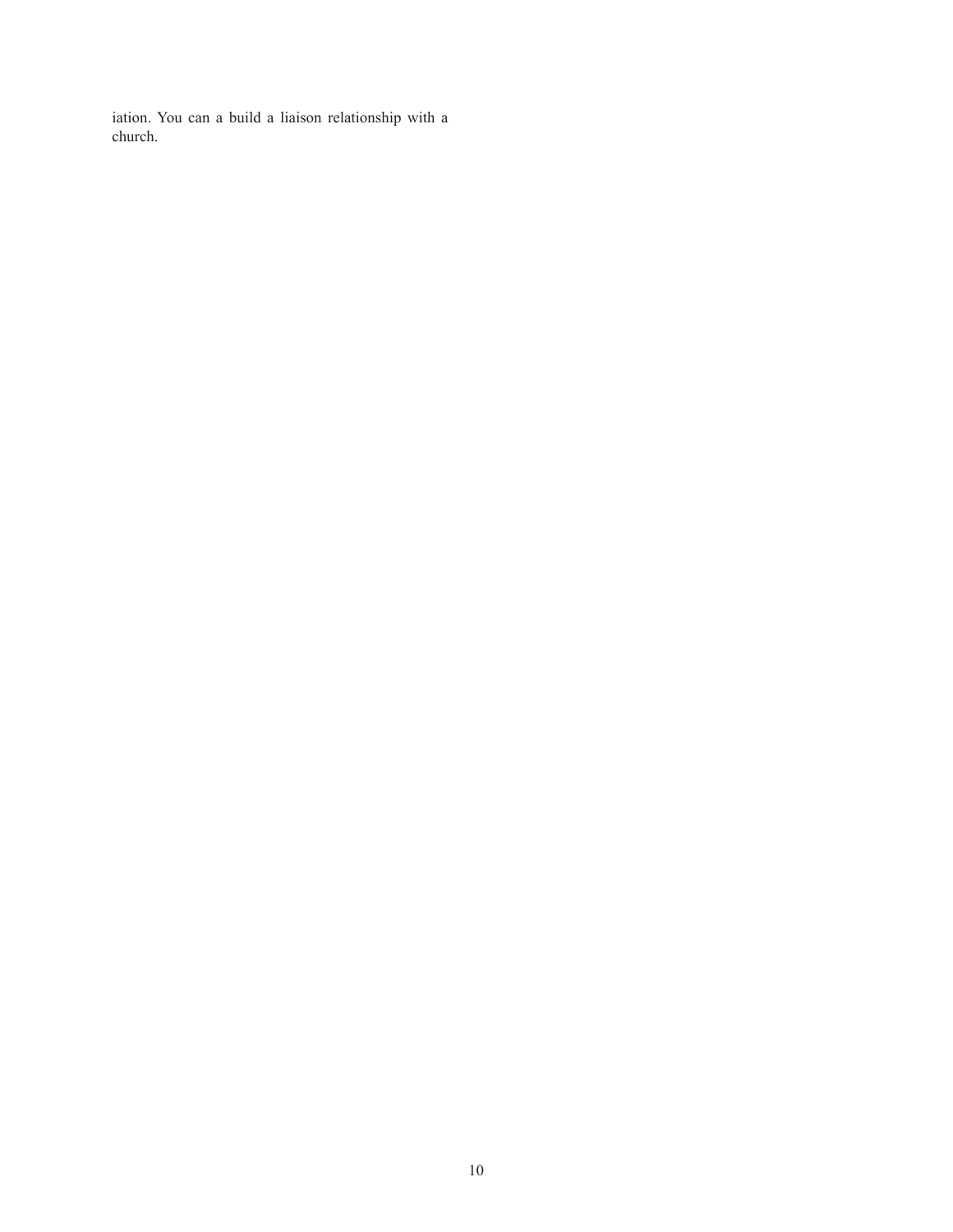### CHAPTER 2

## THE GRIEF MODEL

Grieving has been studied over the ages. Famous sermons and poetry have been written about the way we respond to tragedy. When tragedy strikes, we have a sense that a person in that vulnerable state should have the right to cry and feel emotionally distraught. So what is this thing we call grief? Well, the dictionary's definition is to experience a deep and poignant distress caused by or as if by bereavement. To mourn is a synonym to show signs of grief for a death.

Each person will have an opportunity to grieve the loss of a loved one in death. Elizabeth Kubler-Ross revealed a process of how grief occurs in her book 'On Death and Dying'. She found five common elements and stages with grief: DENIAL; ANGER; BARGAINING; ACCEPTANCE; LET-TING GO (CLOSURE). We will explore each step. In addition, we will explore the idea that there is more than closure needed. A grieving person needs **comfort**. Especially when he doesn't even feel like he has permission to grieve. He needs to know there can be a reward for his trek into this unknown fearful place. Jesus promises comfort to those who mourn. (Matthew 5:3) He associates mourning with blessing.

Starting with the last first, let's examine comfort. I believe there are at least three elements in comfort. Peace, compassion, and hope. When these feelings of assurance are present, there is completion of the grief process. No wonder Christ called it comfort and referred to it as a blessing. Comfort makes us able to go on with added enthusiasm. One desire of a father, who has completed grief, is to try and bring restitution. But, he cannot restore life to the child. His alternative is comfort. He can find assurance in comfort that the child and God have forgiven him. Through comfort he can bring honor to the child by feeling comfortable that the child is in fact a part of the family tree. He can acknowledge this fact to others, thereby bringing a form of vicarious restitution for the child.

If **comfort** is the goal, why is it so hard for a father who has lost a child by an abortion to move into it? I think the answer lies in the realm of the absurd. He has either been supportive of the death of his own child, or been unsuccessful in negotiating the prevention of the child's death. He doesn't feel he will ever have the right to be comforted by God, because he thinks God is angry with him.

Proverbs 28:17 refers to the man who has been involved in the death of another as locked into a fugitive lifestyle. This fugitive father has a deep want for healing from God, yet a deep motivation to fear approaching God to even ask. He literally is afraid God will kill him! He is double-minded on this. James 1:8 refers to the man who is double minded as not receiving anything from God. These two factors form a blockade to his road to comfort. In addition, he feels guilt, shame, and deep embarrassment over the cowardice of his actions. In short, he doesn't feel he has permission to grieve or find comfort.

So what happens to him? Moreover, what happens to a whole nation of men who are afraid of God? The nation is called to grief! Hosea 4:1-3 is both instructional and inditing at the same time. Ecclesiastes 7:4 instructs that there is a return to wisdom through mourning. Proverbs 4:7 tells us that wisdom is the principal thing, and commands us to "get" it. 1 Corinthians 1:31 instructs, that Christ is made unto us wisdom.

This is not circular reasoning. It is essential instruction for our generation. It's just like God to show up with just what we all need just when we need it!

Now, we are ready to explore the first five steps of grief. The father who believes comfort is hopeless will probably change his lifestyle to accommodate this belief. He will form a wall of **denial**. This stronghold becomes a fortress to protect his "little secret." Denial is the wall he can hide behind. He can rationalize his position and be OK in denial.

When he thinks someone is getting too close to his secret, he is afraid his wall of denial might be about to crack and crumble. He panics and lashes out in . . . you've guessed it, **anger**.

Anger, as the next stage of grief, becomes a defense to isolate him from intruders into his secret. Reasoning that no one wants to be around someone who is angry a lot, he can keep the secret safe through this and through further development of denial. When the wall of denial is penetrated and his anger is controlled, he may begin to search for help. In the quiet of his own spirit he has been there before. He has been bargaining with God. Most fathers have at least asked God to take away the pain, and tried to bargain with Him for some relief.

**Bargaining** is the third stage of the grief process. Bargaining doesn't work, it only delays the pain. The reason he might feel bargaining will work is that he might think it can get him to the magic of comfort without acceptance of his own accountability. It seems this is one of these things that doesn't work, but he keeps trying it over and over, thinking it will. He is afraid to face the accountability of his past. It would require him to **accept** his role in it. It would require admitting his sin, shortcomings, and failures as a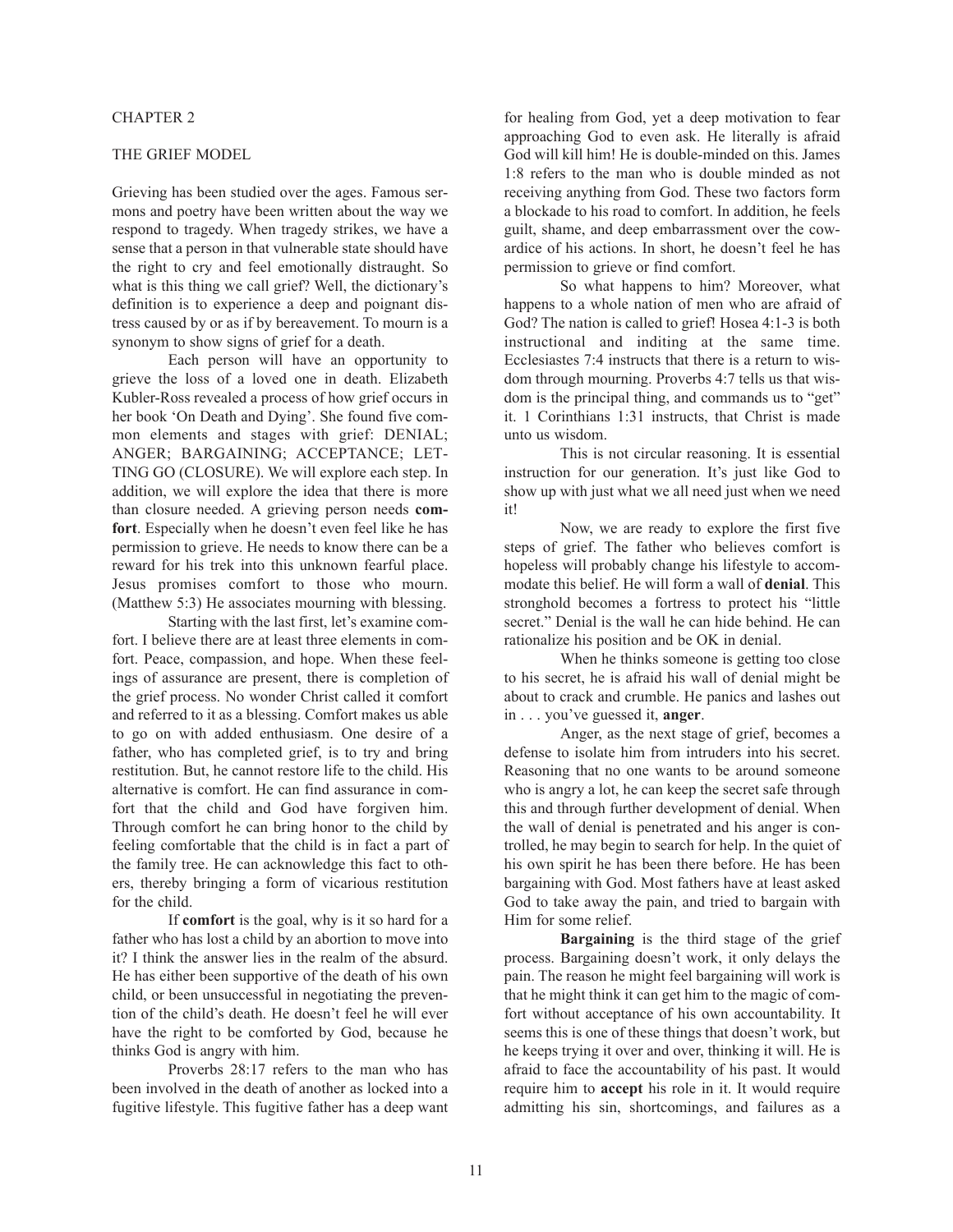father. Where would he go from there? In the normal stages of grief he could have **acceptance** from the rest of the world for his grief, have **closure**, and let go. With an abortion to grieve, he cannot. It is not proper in the eyes of society or his friends to grieve over an abortion. Besides, it is a secret full of festering shame and guilt. He could not let go of such things. So he desires and attempts to remain ever in the cycle of denial-anger-bargaining. He will build a support structure around these and he may form this as a lifestyle. This fortress of protection for his secret allows the wounded father to function, but underneath he knows he is living a lie, which can se riously diminish his capacity.

The first step to recovery is to break the cycle. Here is how it is done. Hurting fathers need to know they have permission to grieve. They need to know they are forgiven by God for their sin. They need to know they can receive the blessing of comfort by completing the grief stages. The more information we disseminate to churches and other para-church organizations about the many hurting fathers and how to help them, the more confidence they will have to come forward and accomplish the work of grief in their lives.

Bible studies are available to be used one-onone, or in a group setting. This manual can act as a coach for the use of these studies.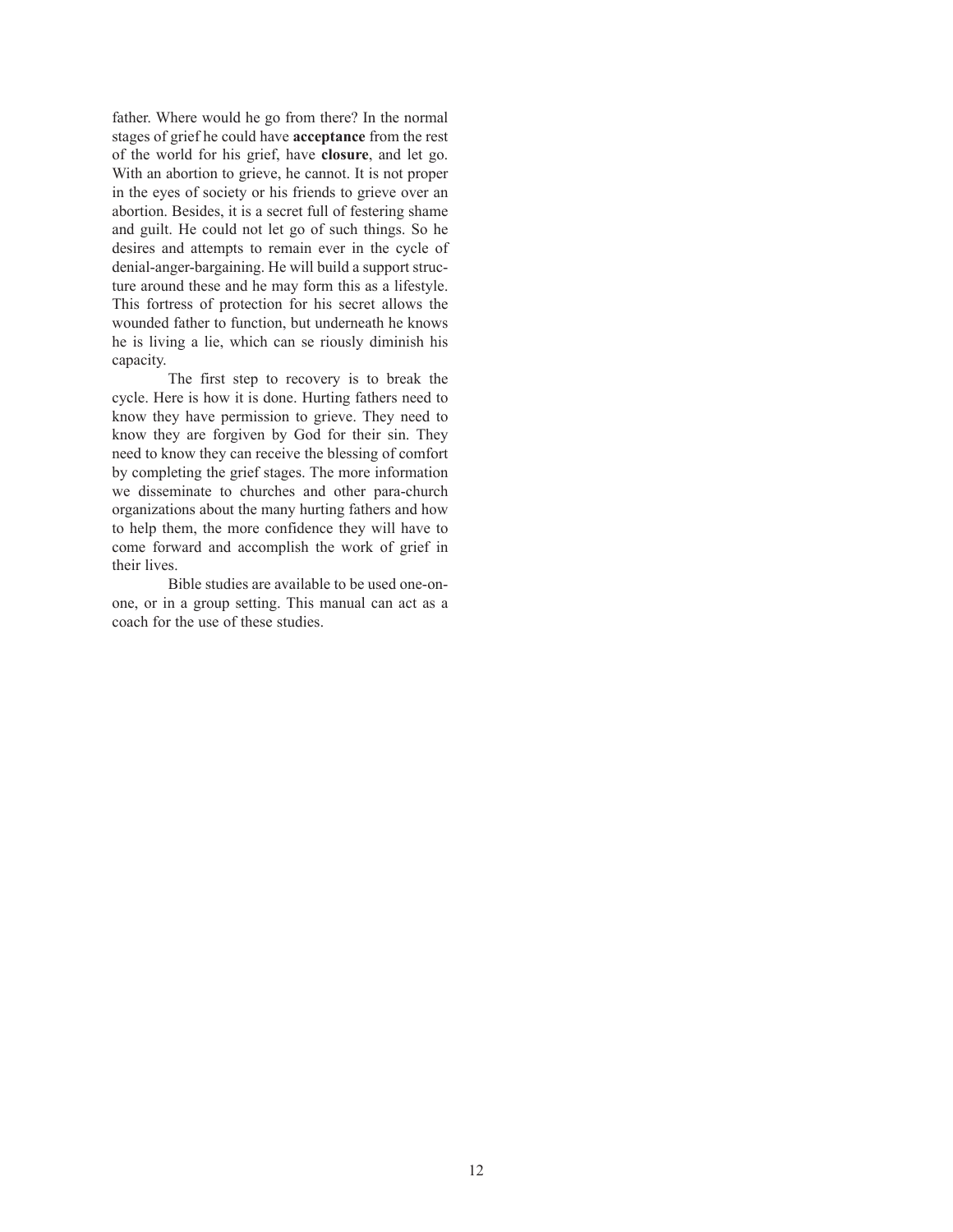### CHAPTER 3

## THE ROLE AND RESPONSIBILITY OF THE GROUP FACILITATOR

As I stated before, a facilitator is not needed for a group to function or for fathers to find healing. When a facilitator is desirable, he should be familiar with grief work or recovery group work. I've found some of the best facilitators come from the group. Some fathers have gone through a group with me, then asked at the end if they could help facilitate the next one. This is ideal. A father who will do this can be really helpful to others. He knows what hope looks like when it is realized.

But what if you don't already have a facilitator? Then this is my advice. Find a man or woman who has had some experience. I believe the best choice to be a man because men will share things when another man is leading a small group, or Bible study. You also avoid the common trap of a group member becoming infatuated with the leader. Ask the leader to observe this training manual and study some of the Bible studies I recommend in the appendix so as to become familiar with the kind of traumatic loss a person has by losing a child by abortion. In the alternative, there may be a person who has done some work in small groups with other kinds of recovery. In that case they will appreciate the information in the Bible studies which can help them get up to speed on this issue.

If you don't have a man or woman who is familiar with recovery work, but find a person ready to do the work, check with a pastor in your area. The pastor may be able to recommend recovery information which can be studied by the potential leader, and it will be information, in most cases, geared toward a layman's view point.

As I stated in the introduction, this manual is for the layman. Professional counselors don't need this information to know how to run a group. A professional counselor might be a prospect for your group leader. If you can find one who will be willing to do the work and train a facilitator for your next group, do so. Realize of course, when you ask a professional to facilitate a group or train a facilitator, you are asking a lot. Professionals are reluctant to do these groups because of their personal liabilities. For the same reason they are reluctant to train facilitators. Once in a while you'll find one who may be willing to do a workshop on recovery, which can be helpful.

I think recovery work is different from small group leadership in four major areas.

1. With recovery work there is unresolved pain. The leader must learn how to help the father identify the pain. Fathers must take off the pain like layers of an onion. The leader must learn skills in drawing the information out.

2. Recovery groups require strict confidentiality. The disclaimer to this rule is as follows: When a father confesses sex abuse to a minor or suicide, the leader cannot guarantee confidentiality.

3. Grief work must be learned by the leader. The stages of grief must be studied. A leader must know that denial is real, and try to develop skills to break its addictive cycle. Anger is a stage which must be dealt with. Anger is the visible part of the iceberg. The underlying pain may include but is certainly not limited to guilt, shame, vengeance, bitterness, blame, lying, self preservation, rage, abuse of self and others, physical destruction of things and hopefully not people, etc. The leader will likely want to learn how to diffuse anger, and how to lead a father into repentance and forgiveness without making him mad!

Bargaining is a stage of grief. Fathers will try to make deals with anyone and everyone in an attempt to alleviate pain. Making deals doesn't help much. It is a convenient hiding place, but it does not let healing occur. The leader must learn skills in leading fathers to take responsibility for their part in the loss.

A leader *will likely* have a group goal in leading fathers to accept the past as past, even though in the present it may be consuming him. A leader can help fathers trust in Jesus as the Lord of the past, present and future in order to help him feel safe enough to accept the loss. It's very important to get beyond bargaining and accept the past. Now, no one can change the past, but changing motives and attitudes about it can change the course of the future.

A leader can lead fathers in the grief phase of letting go and help them close. This "letting go" is a tricky phase. In this phase a leader may find himself faced with anger again. Here's why I think this happens. When a father is faced with the phase of closure, he might find he didn't peel the onion back far enough to discover some deeply hidden anger issues. Now that he must close the chapter on this issue, he realizes it is still there. Another thing which will happen even months or years after the group is over, is that residual anger will show up. I know that statement sounds dogmatic, but I've seen it over and over again.

So here is my advice on closure. Have some sort of ritual which is a real time and space happening. For the father who lost a son or daughter to a tragic accident, the funeral serves the purpose of closure. For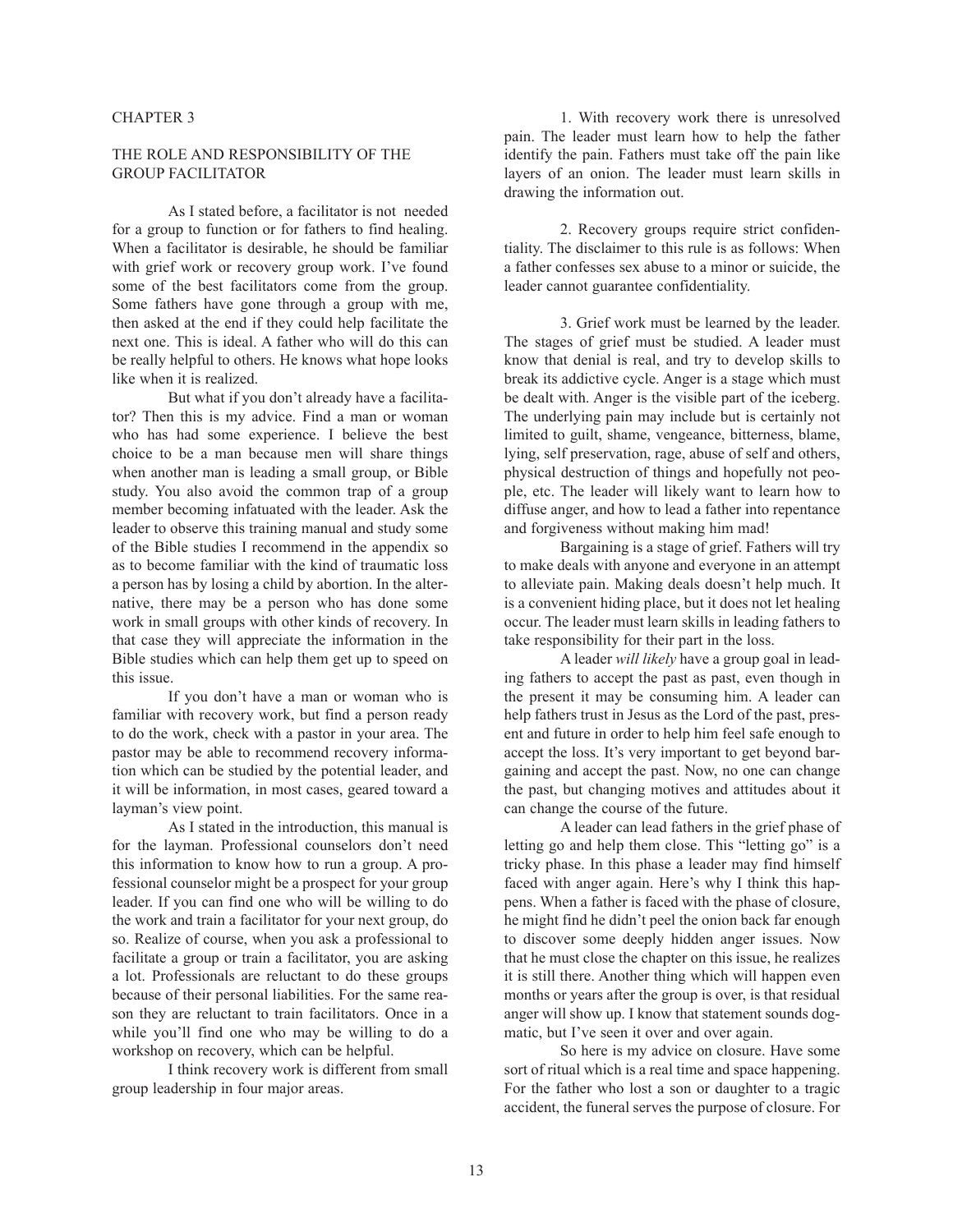the fathers in your group, they need a memorial of some sort to date the closer event. By completing a ritual closure a father can have a 'milestone' in his memory to rely upon when anger strikes unexpectedly. He can say, 'I closed this issue out, and I purpose to forgive and forget the basis for my anger here and now.' He can even pray this prayer: 'Father God, I forgot to include this anger I now feel, in fact I didn't even realize it was still there, when I closed the memorial of my son or daughter whom I named . Will you please amend my closure to include this anger, and give me strength to forgive \_\_\_\_ for their part? I realize I was blaming for and that's why I'm feeling angry now. Please cleanse me of this sin of anger and include it with the burial of my son/daughter at the memorial service. Thank you Lord Jesus, Amen.'

One additional phase which was not included in Elizabeth Kubler-Ross' study which she wrote on in her book 'On death and Dying' is the **phase of comfort**. Jesus promised comfort to those who would grieve. A leader can lead fathers into the hope eternal of the comfort of God. God brings comfort beyond closure. Some fathers have decided to include their lost child in the 'family tree.' Restitution for the loss of the child is accomplished in honoring him or her into the family. It seems to me that restitution is a part of comfort. Of course the life of the child can't be restored, but honor in the 'family tree' can become restitutional. I think comfort results because now there is nothing to hide. Fathers with an open life story have comfort, and God will honor the life of the lost child in many ways. Steve Arterburn often tells of his tragic fatherhood lost while attending Baylor University many years ago. When he speaks of his pain over the loss, he gives recognition to the lost child, which he or she would not likely have received without his openness. This kind of restitution is substitutionary but it is nonetheless restitutional for him and the honor of his child.

4. Friendships which could develop between leaders and group members in other kinds of groups ought to be thought through carefully. Here's why. Group members in recovery may need to develop new support systems to encourage changing behavior. If the facilitator becomes the support system, he can burn out easily. In addition, fathers need to find support outside the group because the group will end in a few short weeks. When a leader finds one or more members want to develop social time outside, he should consider the member may be becoming dependant upon him for support. Dependance for support is not friendship, it is sheltering the fear of reaching outside the group. I suggest a leader keep it to a minimum.

It is very important for the facilitator to acknowledge that he has received substantial healing and restoration with God. He should be comfortable with his own ability to talk about the past and how he has gained victory. He should feel a compassionate call and/or a desire to minister to other hurting men.

A facilitator needs a strong support network of friends, family, church and outside counselors to call upon for his own strength. Having his own support structure and accountability structure outside the group in place can be helpful. He will have a safe place to work through some unresolved issues awakened by his facilitation of the group. The trap a facilitator may find when leading the group is that he may have unresolved issues. He must guard against becoming dependant upon the group as well.

Now we have covered the major differences *in leading a support group and just leading a group*. Leaders need to know the material being considered for use in the group. In addition, he should have a commitment to stay well read and informed through ongoing training as new information about men's post abortion healing becomes available.

I think sometimes a leader may jump in too quickly. He may feel substantially healed and ready to lead, but here are some warnings I have:

1.) Try to avoid over focusing on the needs of others in identifying or stigmatizing them as "needy" and "in need of your help"(This leader may see an aborted father in every crowd).

2.) Be aware of a desire to facilitate before completing the support group time in which he is currently involved. This leader may have a 'compassion peak' during the group because God has such compassion upon him. This makes him want to be zealous in helping others. Sometime he may even want to stop meeting for his own healing, and get on with it for the other guy. I've seen this happen. My experience is that a leader who makes this move is open for falling into the trap of legalism. He offers compassion. A group member is either cold or luke warm toward his gesture. He can't understand why the group member may not see it his way or like the approach. This makes him think he's not doing it right, or with enough effort. He presses on. Group members get even colder. He tries harder. They resist him. He starts making rules to try to force them to receive compassion. BIG MESS! My advice, finish the group. The old saying 'bloom first where you are planted, then spread your seed' makes sense.

3.) Resist a desire to jump in because someone is asking you to fill a needed position of group leadership because there are shortages of facilitators.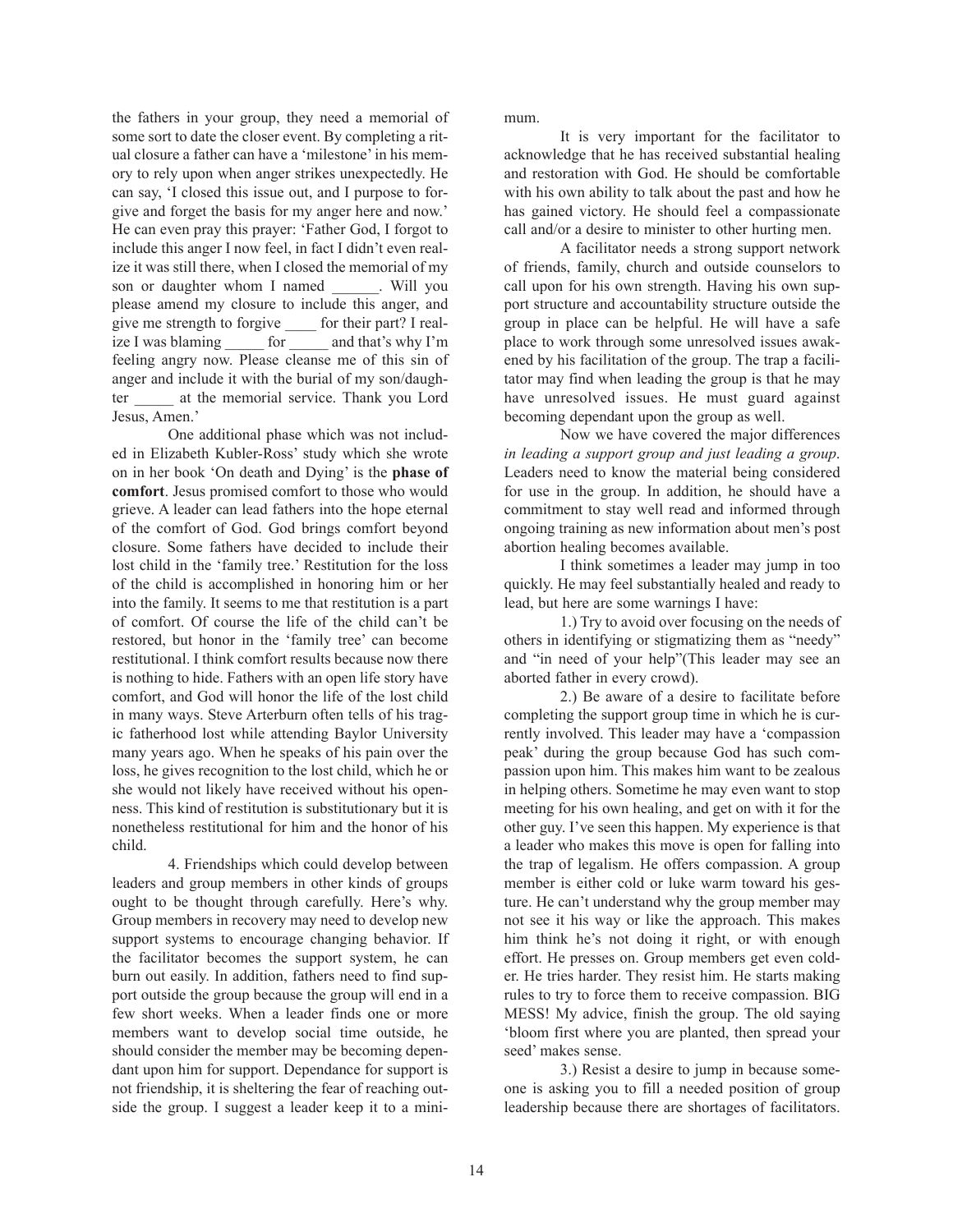A recovery group is easier to go through than lead. Learn the issues, solutions, and track, then consider it. My advice is to avoid a friendly opinion of how good you'd be at it as the deciding influence for your decision.

4.) Resist at all costs the desire to make atonement for the loss of the child through being a facilitator. My sense is that trying to 'work for God' as a way to show him you really feel bad about the abortion is a quick way to support a legalistic form of healing. It doesn't work. God offers forgiveness freely and requires no 'deal' for you to be free. The desire you have may mean you are in the bargaining stage of grief, and want it to be the way God will heal you. God doesn't make deals. He settles them. A desire to do the facilitation as a means of healing one's own loss could happen with a person who wants to be a leader and is a near relative of the lost child, or the father or mother of the father of the lost child, not just the father of the lost child.

5.) Avoid the desire to facilitate because you want to sharpen your counseling skills. My advice. Find a class which will help you do this. Don't practice on those trying to deal with their pain as a means to facilitate your own self improvement.

The caveat to this is in the co-leader role. You may want to be a leader someday and just want to go through a couple of groups to get the hang of it. You see the difference is in motive.

## THE FACILITATOR CHECK LIST

The following list turns out to be a resume of all the things I've had to do as a facilitator. You may or may not find these applicable, but I don't want there to be any surprise! *I also want you to relax!* These are just things I've found that I have had to do as a facilitator, but don't let them be intimidating, they weren't for me. They were just things I remembered I had done, but I really didn't think about them as burdensome while I was doing them.

A.) The facilitator will usually be the manager of the group: What this means is that he is supposed to provide the advertising, recruitment, and selection of group members, find a SAFE and suitable place to hold the group meetings, prepares the format and provide the materials for the meetings, set up and takedown before and after the meetings, and appropriately thank the providers of the space for their use, make coffee, etc. . . . Anyone who has taught a Sunday school class or sold soap in the evening has had to do these things too!

B.)The facilitator is expected to be a greeter/host as he helps new group members feel safe and welcome at the meeting place and feel safe with the other group members.

C.)The facilitator is thought to be a teacher who will help each man discover a pathway for his healing experience. Really scary isn't it. Don't let it be, God is really the one who teaches and brings the things to light He wants each man to deal with. But, remember to give Him the credit when they thank you for doing it so good!

D.)As a facilitator you may find yourself a moderator, discussion guide, and floor whip to keep the meetings moving in the right direction. Or what about that meeting where no one feels like doing anything? Make them focus! Make them be clear about their statements even if they only grunt! Seriously you may need to help them to focus on clarity of the discussions of the group.

The facilitator directs the flow and dynamic of the meetings, focusing appropriately on successes of the members in their progress. Be a back patter. Give space for each to make progress.

E.)The facilitator becomes the referee in certain cases, honest! Not that anyone will come to blows, but it's been close at times. He may need to become the mediator, to settle differences between members. But what about when someone needs to mediate between you and a member's strong feelings? I suggest you swallow hard, bite your tongue, count to ten and save it for later unless it is beneficial for the group to resolve the feelings in real time.

In summary, the responsibility of the facilitator is to formalize the group, recruit and select the participants, select the materials to be used within the group, and establish the group format. The facilitator is committed to the group and accountable to the church or other authorities which allow him to have use of their facility for the group meeting place. **The facilitator is not responsible for healing, counseling, or in any way guaranteeing the outcomes of any group or any individual group member**.

#### THE GROUP MEETING PLACE

Group members may prefer to meet on their 'own turf.' It suggested here that the meeting should be somewhere besides the woman's pregnancy center. An office of one of the members, or of the facilitator is beneficial.

## A NOTE ABOUT RECRUITING

So, a father has called and wants to meet. You are excited and have thoughts of starting a group as soon as you can round up some more men. You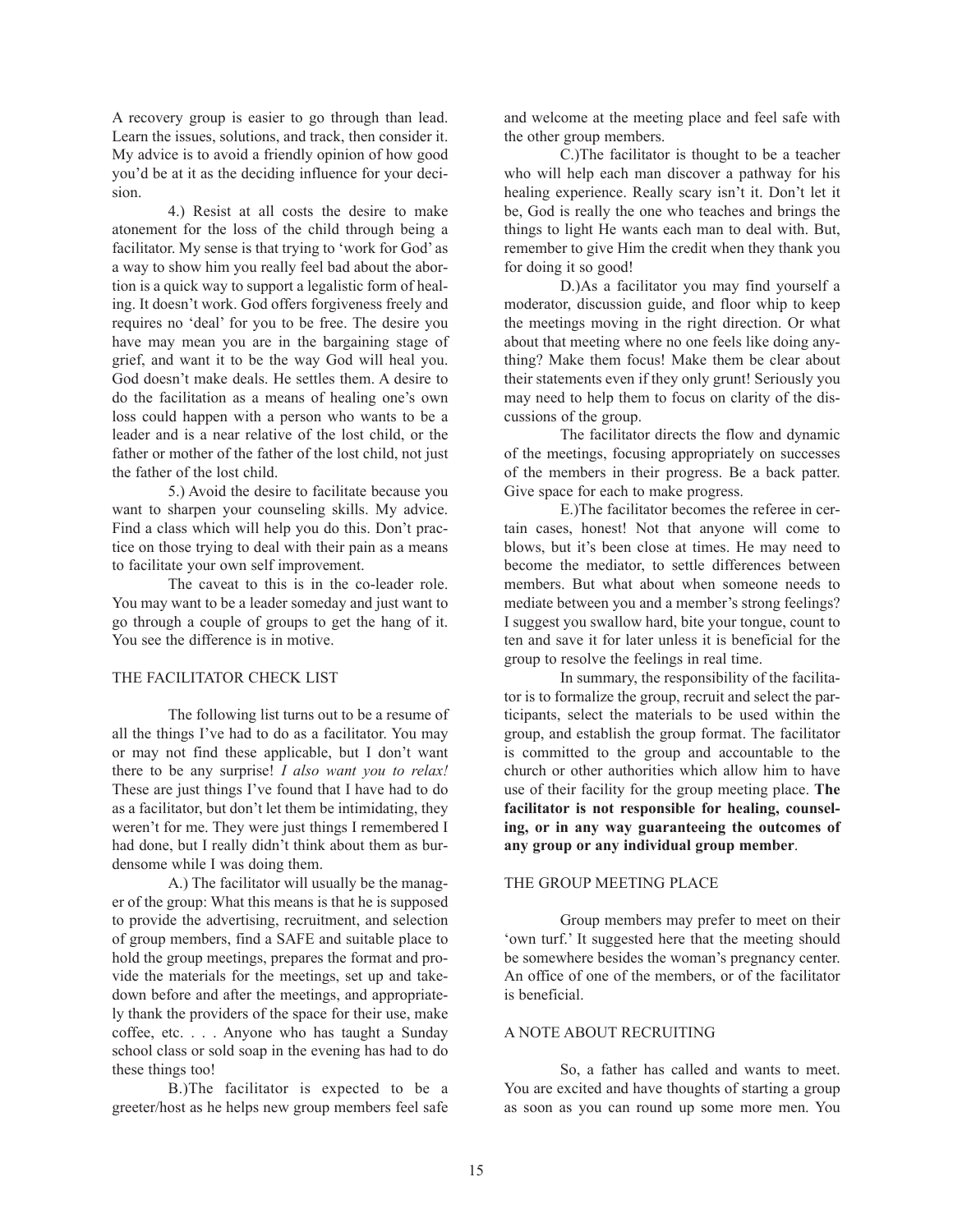meet. He tells you his story (briefly). You listen, and determine he can be in a group. Then you find there aren't one or two other men within a hundred miles who want to group. So you call him and say lets meet one-on-one. He says ' I'm OK now. Thanks for meeting with me the other day, I don't think we need to meet again.' You scratch your head and begin talking to yourself. 'Either I'm really good' you say, 'or somethin's going on.' You'd be safe to assume the latter. I've found when I am recruiting fathers for a group, they often bale after the initial interview. Why? I think it's because they have shared their heart, they truly feel better, and actually think they are 'all better.' This is not uncommon. It is also not uncommon for the same father to call 6-9 months later and say "when is your next group? I really need help, I thought I was better but I'm not, I need a group."

# A NOTE ABOUT SELECTING

This is short and sweet. Don't let fathers who are on drugs, alcohol dependant, or have problems with rage and acute anger join the group. Take them one-on-one, and upon the condition that they "dry out" or "get clean" before you do a one-on-one. Healing is not going to happen when a father is on a mindaltering substance, or so angry he cannot be tender to the Spirit of God.

### A NOTE ABOUT THE MATERIALS

There are a few Bible studies listed in the appendix. Choose one that will make a group member feel comfortable with himself. I once held a group that went on for twenty-seven weeks. Why so long? One member had never opened a Bible before the first meeting. He said he was a Christian and had no problems with using a Bible or with prayer in the intake interview. He was right. What he meant by being a Christian was that he was born in the U.S.A., and he didn't feel negative about the Bible or prayer either, it turned out. The selected study began with many scriptural references and character studies about God and famous biblical characters. A favorite phrase of his was 'this book is sure controversial.'Well, you can see much discussion centered around Bible history and just introducing Christian concepts. It was my mistake in using that particular study, or my mistake in taking him into the group. I've learned two things from that group. God heals even if it takes 27 weeks to get through the study, and God overlook's big mistakes I've made as a facilitator.

### A NOTE ABOUT TRAINING

There is no 'Lay Counselor Certification' or A facilitator certification program currently available for this work. It is a pioneering effort. Many booklets are available in group leadership and group dynamics. Most authors will suggest that group leadership involves the following:

1.) A commitment and desire to work with people in difficult circumstances.

2.) An understanding of the issues faced by the group.

3.) A clear mission for the group which is agreeable to all in volved, including a set of group guidelines.

4.) A start and stop time for each meeting.

5.) A start and stop time for the duration of the group in concert with its mission.

6.) A sponsor which sanctions the purpose for meeting.

7.) A development of communication skills for group use.

A few Bible studies exist for men regarding fatherhood lost. Generally, a man desiring to be a group facilitator should get copies of these studies, read them, and gain a level of comfort with the healing process.

Here are some possible scenarios of men who may wish to facilitate a fatherhood lost group:

The trainee may have some past experience with group leadership. In this case he is experienceready, but may or may not feel content-ready or be very familiar with post abortion issues. He should study the available Bible studies and familiarize himself with abortion issues, and issues affecting manhood and fatherhood.

The observation of an existing facilitator, and familiarity with existing material, is recommended as a good way to become trained.

I don't think this an exact science, but rather a developing art.

## WHAT ABOUT CO-LEADERSHIP OF A GROUP?

A facilitator may want to train a co-leader for his support group.

The goals for the role of the co-leader must be planned and worked out ahead of time before every group meeting. The group members should know who and what is expected of the facilitator and the coleader, and have agreement about his function in the group.

A learning curve for exacting some of the arts of listening, and forming directional thoughts is expected and can be evaluated after each group meet-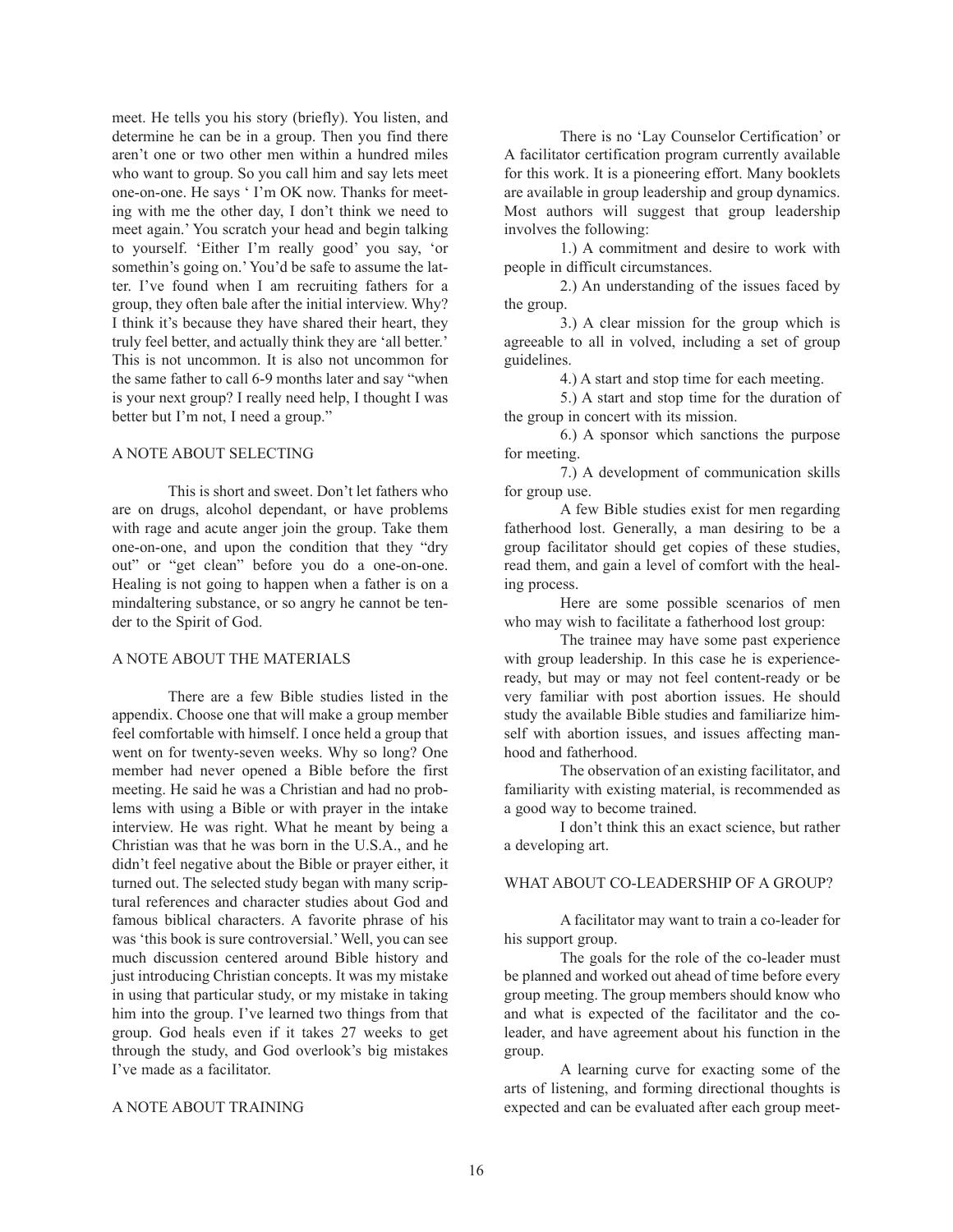Here are some tips on making you effective. I may be stating the obvious here, but please bear with me.

1.) Spend time together planning outside of the meetings.

2.) Agree upon crisis intervention protocol. That is, when someone becomes ill, faints, or otherwise begins to fade during a meeting, have a plan for whom to call. Keep a list of emergency numbers close just in case.

3.) Agree not to be competitive with ideas or members' attention. Know who will be in charge and back it up 100% during meetings. Settle your disagreements outside the meetings.

4.) Be accountable to the group in your endeavors to be a team.

The facilitator should prepare himself to skillfully utilize leadership techniques, and be able to model them for the co-leader. He should model openness, listening skills, acceptance, respect, honesty, problem-solving techniques, sensitivity, enthusiasm, and exhortation (safe risk-taking).

5.) He should validate the group members and the co-leader, model protection techniques, use dialogue techniques to encourage members to share their discomfort, use skills to enact feedback, and endeavor to keep the group ever moving toward its goals.

Next, your job as facilitator is to introduce a very painful concept of:

6.) **Accountability**. It means 'the buck stops here. There will be an end to blame. For some this could have become a lifestyle. A favorite hiding place for many is blame, which allows one to avoid becoming accountable.

Use the tools of awareness, building a safe island, building trust, and making a plan of action to encourage accountability.

Whether we know it or not, we are individually accountability in five areas. Our hearts and conscience tell us every time we slip up in one of these categories that we are accountable:

We are accountable for our **motives, attitudes, thoughts, speech, and actions**. Your job is to encourage each man to take a realistic look at his motives. Explain that he owns them all, good, bad, or ugly. Motives are the **drivers**. From motives we develop attitudes, thoughts, speech and actions.

Help each one explore the motive present when the lost fatherhood first happened.

Each man can learn and use this phrase for everything surrounding him 'I am accountable for . . . everyone can see it's attached to me.'

Remind each man of his own need to take accountability for the loss of his child. He must in addition take accountability for his fatherhood of the child. Jesus reminded His disciples that each man would be responsible for his own life and what he had decided to do with it. Paul also echoed these truths, telling us that we would all be rewarded for our works, and that what we sewed, we would reap. This is a familiar theme throughout scripture.

When one realizes his own accountability for past motives which led to his attitudes and ways of thinking speaking, and acting, he can see that what he owns may need to be traded in for what God has for him in exchange.

Next, your job as facilitator is to make the group members aware of their:

7.) **Internal and external support systems**. A support system is made up of several people places or things which enable continuing behavior, and encourage it to remain '**as is**.' For instance, one man in a group once disclosed 'if my girlfriend knew I was here she would leave me . . .' This man became aware that his support system was a hindrance to his own healing. He could not attend the group and be congruent with his own accountability for honesty. The support system needed to be examined, challenged, and changed if necessary. Paul writes that bad company corrupts good manners, and tells us to prefer the brothers to strangers.

Proverbs enlightens us to spend time with those who can teach us wisdom, understanding, knowledge and truth.

Establishing a plan of action for becoming congruent with oneself and others may result in more pain. A support system may need to be removed just as a festering splinter must be removed before the wound can adequately heal. Removal is preferable to allowing the splinter to incorporate, thus disfiguring and diminishing capacity of use of the infected area.

Teach the group to become comfortable with saying 'no; I don't feel comfortable about . . . ;' 'I'm not willing to . . . ;' and other useful ways to stop being incongruent. These tools will enable them to confront the existing support systems. At this point, the only alternative support they may have is the group. That is OK for a temporary fix, but it is not OK as a long-term arrangement. The group can be supportive, but each member must know that it will be over soon, and they need to incorporate new supports which will enable a much more healthy way of life. Suggest they plug into a men's group at a church of their background if any. When they have none, encourage them to find one.

Next, your job as facilitator is to help the

ing.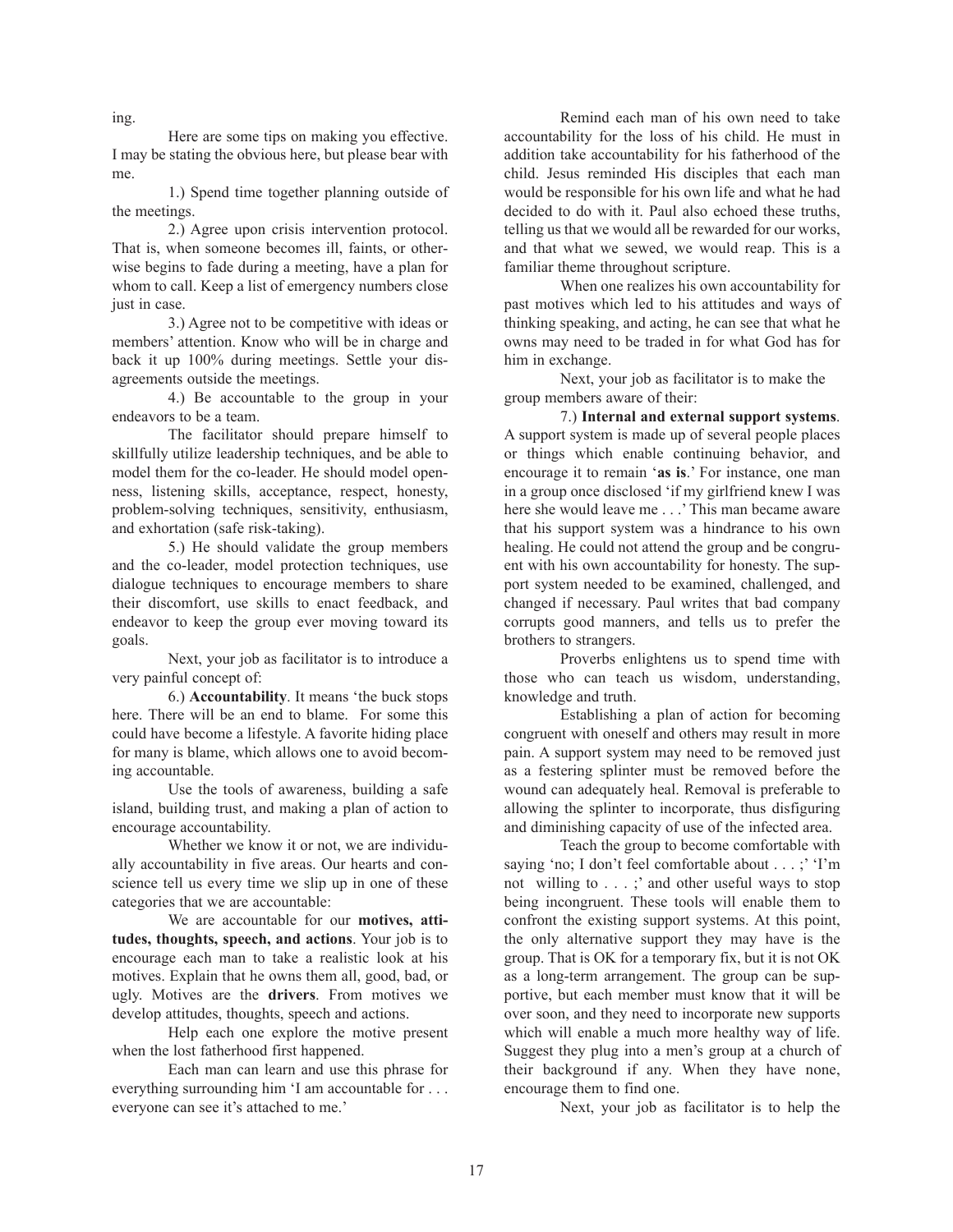group know when it is over.

8.) **Ending and evaluating** the group and the old way of life is both necessary.

All events of the past are over. Nothing can be changed. It happened and cannot be redone. Personal perceptions and judgements made about the past can be changed. By taking account of the motives, attitudes, thoughts, speech and actions regarding the past events, changes are possible. The new motives of today can change the effect of the past in the future. When one places the past, present and future of one's life under the management of Jesus Christ, applies His holy word to those accounts, and resolves to be congruent with His help, then the past hurts which have hampered one's efforts can be mitigated. Teach group members to say and believe 'this too shall pass . . .' The pain of lost fatherhood, the loss of the child, loss in many cases of the relationship with the woman involved, loss of relationship with God and others, and loss of hope for the future can be over. The end in sight is the hope of a new beginning. Old ways do not forever have a hold upon a man. He can be set free by Christ. The way one sees himself need not remain clouded with regret, self-disdain, poor self respect, and acute fears and avoidance behavior. A man can know the truth. Through intimate prayer and trust in God, he can know forgiveness, relief from depression, and have enthusiastic hope for tomorrow.

Teach the group members to develop a prayer life which seeks to know how Jesus viewed past events. He ever intercedes for each man. He knows the real truth about that day which began changing your life from then until now. He will give each member knowledge, love, and grace to understand His forgiveness and restoration as He reconciles Himself to them through their times of communication.

Similarly, the group cannot last forever. There are start and finish times. Goals for developing supports outside the group and planning new life paths in a new relationship with God should be emphasized each week.

The tools gained of grief, prayer, forgiveness, and the powerful relationship which overcome the past should remain as fixtures in each member's life.

The ability to congruently evaluate feelings in the light of prayer and relationship with God should go on with each member for a lifetime.

Paul writes that Jesus would not want that any should perish, but that each man would be saved from his own sin . . .

David was reminded by God that his enemies

would be defeated because they refused to change.

## HOW THE GROUP WORKS

### GROUP GOALS AND GUIDELINES

I think every meeting, which is intended to accomplish common goals, works because group goals and guidelines are established and respected by everyone.

Some common guidelines, which are either understood verbally or offered in writing, may be beneficial. I noticed when a set of guidelines was used, some members kept them handy and used them as a pattern for developing their own plan of action. Here are some we have used through the years.

1.)Keep the group anonymous for the safety and protection of the members.

2.) Keep what is shared within the group as confidential to the group.

3.)Focus on one's own healing 'plan of action<sup>'</sup>

4.) Respect each member and their own plan of action for healing, free from your "expert advice."

5.) Make it safe for each member to openly share pertinent subject matter and make sure he can be heard without dominating the group.

6.) Agree to behave within the guidelines the group has accepted.

7.) Be committed and accountable to the group.

8.)Agree upon the limitations and responsibilities of the leader, the group guidelines, the acceptance of each member one for another, and the materials which the group will use.

The group then becomes a powerful authority structure of its own. This can contribute to safety for the facilitator and each member. A sample support group document is available in the appendix for your use if needed.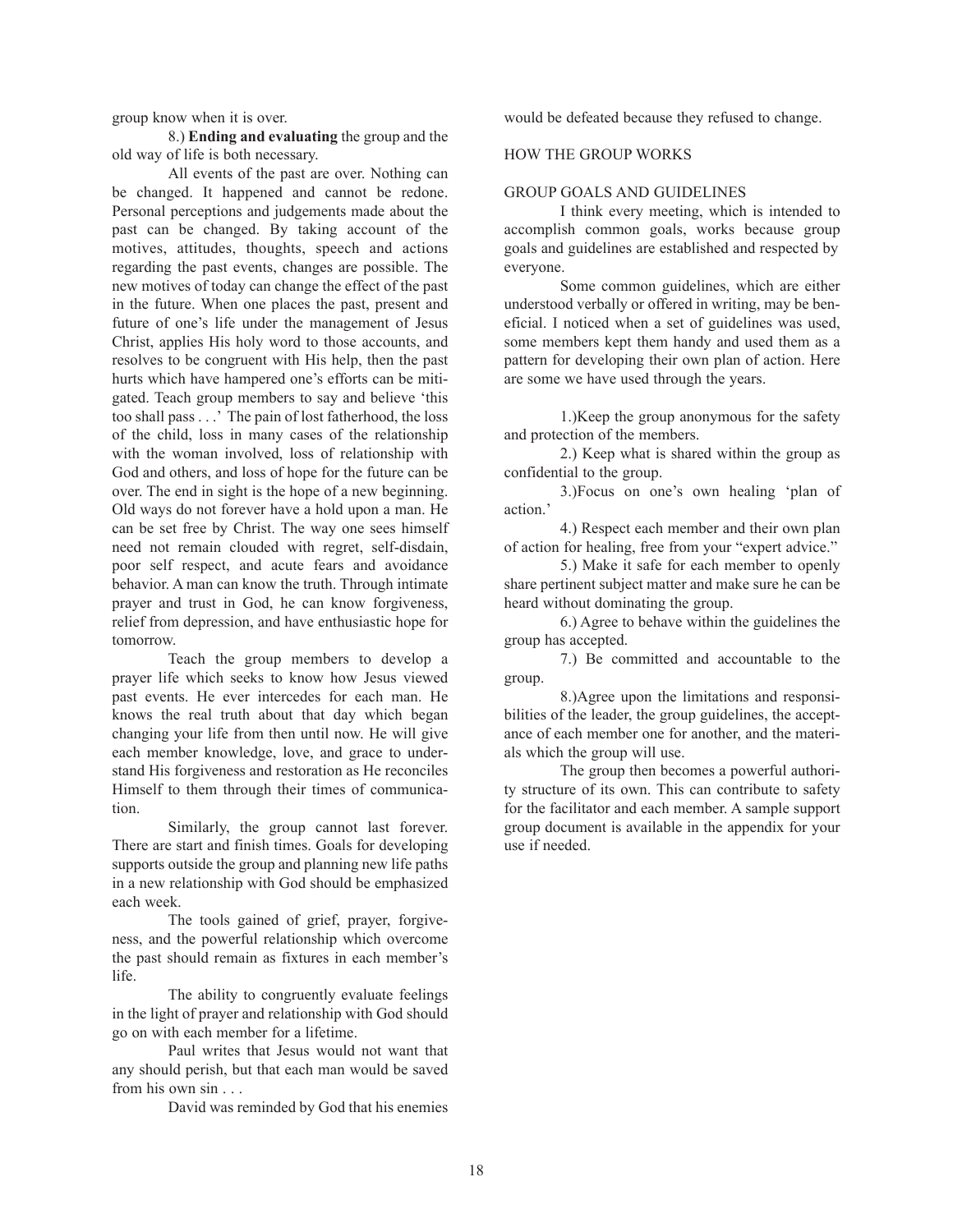#### CHAPTER 4 THE HEALING MODEL

## AWARENESS

We begin here to explore the healing model spoken of in the FORWARD section of this manual. We will focus on **awareness** in this chapter.

Jesus once made the comment that those surrounding and questioning Him could easily read the weather signs, but could not discern the signs of the times. We watch Him as he indites them for their lack of awareness. We haven't changed. Men are still unaware. When I ask fathers how they feel about the loss of their child, some cannot explain how they feel. They say I don't know. Men are much less likely to know how they feel about things than women, and almost never engage about such things outside of a probing interview. They do not know what it means when they start to tense up; feel an upset stomach; feel dry mounted; feel sweaty; etc. Those feelings are not noticed as the behavior in which they are engaged takes shape. In other words, they don't know WHERE THEY ARE! Unless we gain certain skill's as facilitators, we don't know **where we are** or **they are either**.

Awareness is mostly a listening skill. I don't mean just hearing what is being said, but knowing how to listen by observation of body language, tone etc. It's not what is said but how it is said. A father may be relating his story with his arms folded. What does this tell you? He may be defensive about the topic; he may be angry with some character in his story; he may be cold (I mean the temperature in the room may not be warm enough). To discern which it is you will need more information, so you will need to ask **open questions**. (See Appendix)

Awareness is also a goal. As facilitator, you want to become aware of where your group is on any one topic of discussion. Again, ask open questions. Why do you care if you know where they are? Knowing where they are will help you guide the group in the particular discussion you are having. You need to know as well, **where you are**. Are you needing to process some of your own stuff? Maybe you didn't even know you had stuff until the group started talking about . . . !

Awareness is a statement of fact. Each party in the group must be aware of where they are. You can know where they are, but they need to know as well. For instance does the angry, closed, or cold man in the first paragraph know he is angry, closed, or cold? Well, he probably knows he is cold, but he may not be in touch with his feelings enough to know if he is defensive or angry. Asking the right open questions will guide him to learn how to be **in touch with his own feelings**. Awareness is an identifiable position for

a father. It allows him to know where he is, why he is there, and what he would like to do about it. It defines who should be involved in his life as a support, and how he might like to pursue change. It marks how far he has come, what is working-what is not, and what he will expect to develop as a result of his awareness. In a sense, awareness not only asks the question of what, which, who, when, where, and how, it defines them as well.

Having read the introduction, you are now perhaps more aware of some of the pain of fatherhood lost, some of the behavior which results, and some of the decisions a father will have to make to recover. You know he has failed in his responsibility, commitment, and innate senses of fatherhood and manhood because of the abortion. You know he is in a position of diminished capacity because of fear and deception. You know he is probably mad at someone, and most likely mad at God. You are aware that he doesn't feel he has permission to discuss it much, and that he might be afraid you will reject him. You are aware that he might not be aware of any of this as it connects to his behavior, but you also know that he is searching for help, or **he would not be talking** to you.

What you also need to know is that you are aware that **he may not want to come back again** after he talks to you. He may feel he has settled the issue just because he has talked about it. This is most likely not true. Most likely he has just visited the problem openly for the first time and he feels better having done so. Be aware that it took a lot for him just to make it that far. He is further than most fathers. Most have stuffed it and developed a way of 'living with it.'

It is your job as the facilitator to offer the opportunity for each group member to be aware of what you are aware of. Timing is everything. He needs to be aware, but when does this need occur? When the awareness need will benefit him. If he thinks you know too much, he may be offended and close down. How will you know? Observe the body and the words. Ask permission to be personal and frank if necessary. Keep observing and keep asking, it is a give-and-take process.

Each time you meet your job as facilitator, you bring every person in the group up-to-date on the awareness issue. No matter what the topic is, you must be aware of where they are, where you are, and they should be aware as well. You are responsible for reminding them of where they were before and where they are now. Make them aware of their progress or lack thereof. This is the first key to healing. Every father who wants to heal must be aware of his opportunities and risks to the process. He should know what can happen and what can hinder that from happening.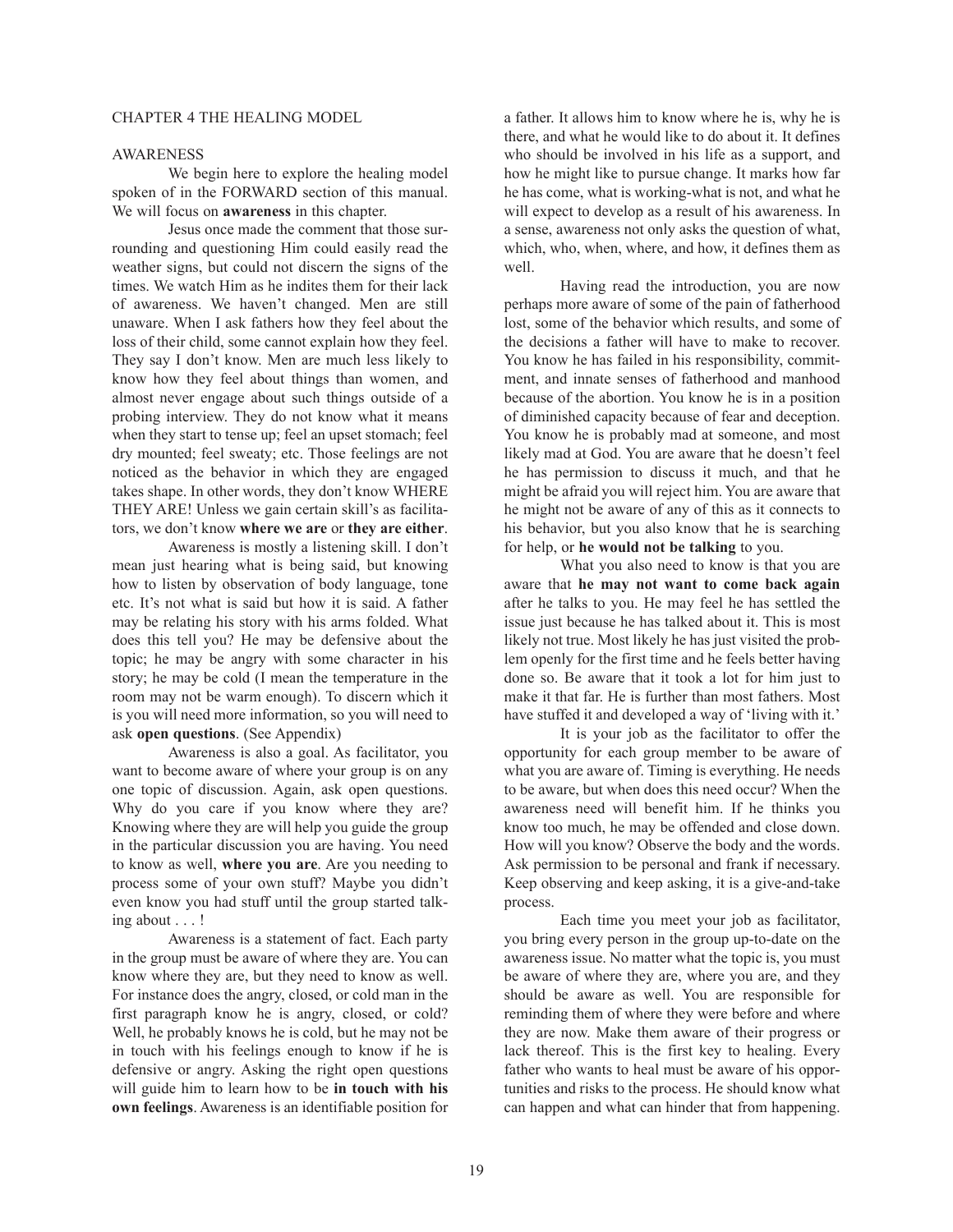The old adage is true, unless someone wants to change, they cannot be helped in that change. A man cannot change if he doesn't know he needs to. For instance, if he must talk to someone whom he wants to restore fellowship with, it may be helpful to point out that the other person might reject him. Explore the alternatives which would occur if he were rejected. Does he even know how he feels when he is rejected, or does he just get mad? Allow him to be aware of his responsibilities and those of the others involved. He should be aware that his desire to restore others is a part of his own healing, etc. (The term intimate, means to be in fear of sheer rejection at the most vulnerable point). If you are aware that a group member is in fear of rejection, you should define your facilitating project as bringing him through that fear, etc. Most people react and respond to life from how they feel. If he feels afraid, he will react by running, fighting, or ignoring. There are a thousand ways a father can do any or all of these.

Through awareness, discovery of what pain needs healing and the preferred process occurs. For many men this may be the first time that they have ever openly discussed personal matters at any depth. Give them space. Make each person aware of the need to use the golden rule. If you have other group rules, use them. The majority of what determines a successful group is the measure of what the group expected, and how close the group came to meeting those expectations.

# Lessons from the master:

When Jesus encountered people needing His healing touch, He respected the axiom of awareness. He would ask them what they wanted, even if it were obvious. He would also make them **aware** of whether He could help them or not. Then He would make them **aware** of what was necessary for their healing tooccur. Notice, He worked with those who wanted help. He also let those who wanted no help become aware of what they needed. He made them **aware** of the cost of change. He was on a mission of making the world **aware** of Him, themselves, and what choices they needed to make.

Jesus was about His Father's business. He made us aware that the **ones who need help are the targets for our work in His kingdom**. He once sent disciples out to minister, instructing them that they should heal the sick and raise the dead. They returned to Him with a report that they were not able to cast out the demons from one of the persons to whom they were ministering. Jesus made them aware that the healing of some comes only by prayer and fasting. As I stated in the last chapter, I believe Jesus ever intercedes for us. He is always praying for us that we may be healed. He fasted often because He was aware of the power of a FAST! Isaiah 58:6-12 makes us aware of the benefits of fasting in this work. Not only should we as facilitators fast on the day of the group meetings, but we should encourage the group members to do the same. Fasting will often break the bonds of the enemy's hold on fathers' lives, and afford them a platform to receive from God.

## I have a personal testimony which follows:

In the summer of 1978 while attending a workshop on the effects of abortion as a stressor event, a very humbled man asked me to pray with him. He was the janitor of the church where the workshop was held. He was eavesdropping in the next room while the seminar went on. He said a post abortion stress seminar was of interest to him because he could identify with many of the symptoms. He explained that he had paid for an abortion many years earlier, there hadn't been a day goes by that he hadn't regretted it. He'd lost his firstborn son.

He explained how he'd wake up in a sweat, regretting that he couldn't do the things he dreamed of doing with him. 'He's gone forever, and I'm stuck in this merry-go-round of bad dreams.'

He couldn't tell anyone about his fatherhood lost because he felt guilt, shame and was afraid he would be rejected. He confessed that he could mask the pain no longer. In further meetings, we decided to fast and pray for healing. With this kind of seeking attitude we had success. He recognized how sin had deceived him into the great loss. Then, for years, that same sin had mocked him and treated him as a loser.

I recommend having long 'listening sessions.' That's where you do little talking and lots of listening. It took me awhile to accomplish this as a marriage counselor for our church before I began listening to men tell their stories of fatherhood lost. Listening, I've found will validate a man. He knows he has your permission to processes his thoughts and pain. Listening can also build trust. A time for prayer should follow. Some of the men I've listened to don't know how to pray, or they are afraid to. I'm no great prayer, but I have modeled some prayer for men. I tell them to just talk honestly to God, like they have to me, and ask Him for the things they want. An interesting thing I noticed about prayer is that it increases confidence and decreases pain. It helps develop a comfort in the presence of God.

In addition to his bad dreams, he had experienced panic attacks. These are not uncommon. Fear and anxiety are strong enough to make you think your heart is going to race so fast it will burst. Talking to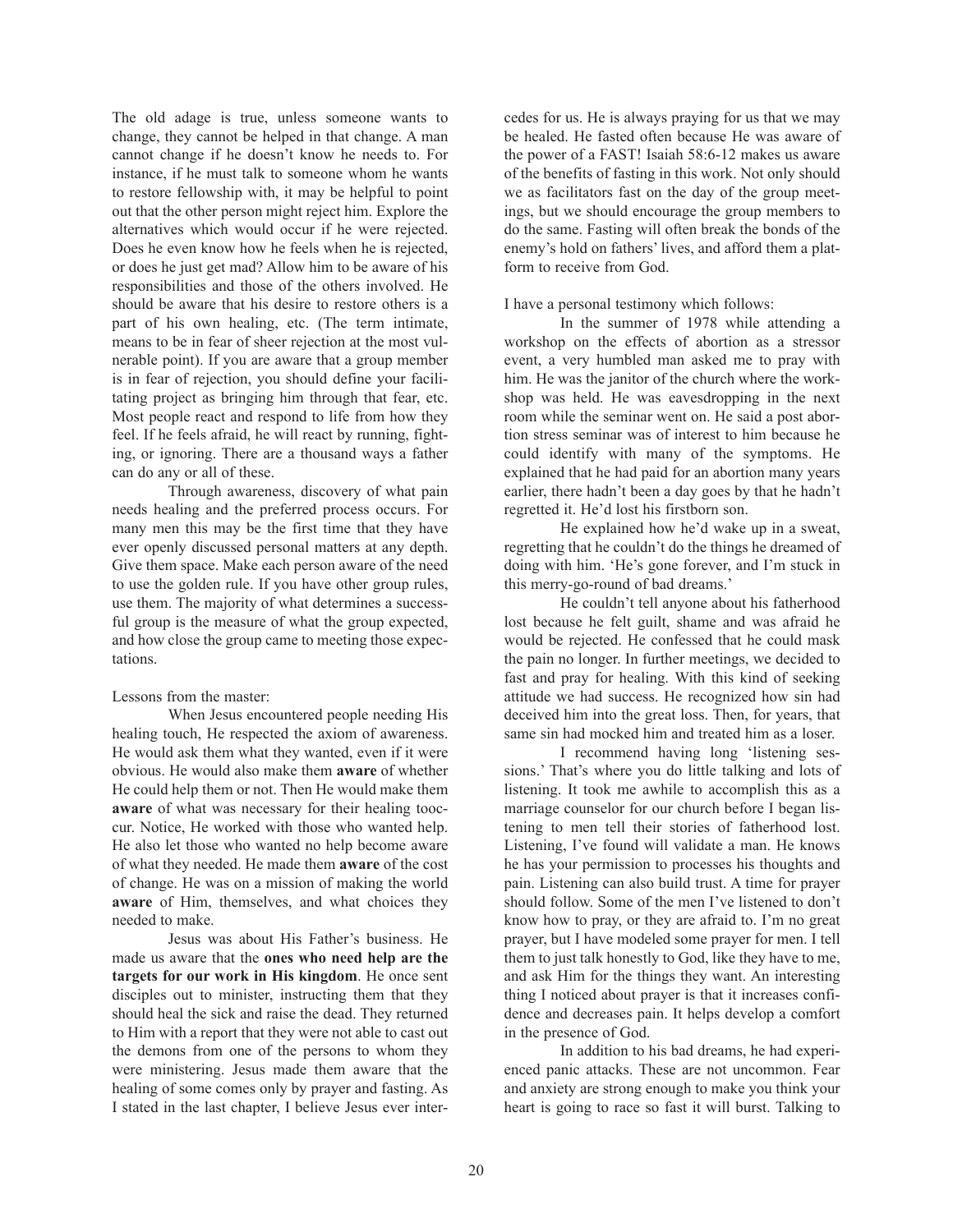God in prayer seems to help these diminish.

He was like many men who set up defenses by blaming God for things. As we continued to meet and pray he was **no longer blaming God**. The more he was able to pray, the more trust was building. He had given up singing and playing the guitar, but as we continued to meet, he began to sing and play the guitar again.

It is worth noting at this point that we had no Bible study, no facilitator, and no real course of action. I was available and sincere in my desire to see him heal. God just kept showing up when we met to pray and discuss things. We built a beautiful friendship which has lasted through the years. He is a very healthy dad of two sons now and happily married. God restored his fatherhood to him and reconciled the relationship between them. The symptoms of post abortion stress subsided and he is on track. He is ministering to youth in his local church.

### SYMPTOM AWARENESS

I feel I should list some of the symptoms here, so that when we talk of them later we will be familiar with them.

These are the symptoms of fatherhood lost: uncontrolled anger; depression; domestic abuse; selfabuse; addictions to food, alcohol, drugs, and work; avoidance behaviors (women, children, persons associated with the experience); poor bonding with children; intolerance of women, children, co-workers; reaction formations; compensatory behavior; defensive and combative attitudes; taking inordinate risks; unstable employment; loss of respect for authority figures; broken relationships including divorce, seclusion, and psychological numbness; out of touch with feelings; impotency; suicidal thoughts; sleeplessness and/or nightmares; severe rejection; isolation from friends, church and God; helplessness; hopelessness; flashbacks; anniversary syndrome; etc.

Not all fathers have had all, but each had some symptoms. Fact is, when I ask some of them about these symptoms, they immediately look like 'a light just came on.' They recognize them for the first time when asked of them. Others deny the symptoms initially, but recognize them when I begin to probe a bit. These fathers have had discomfort, stress, and a loss of confidence. They desire to end the pain. I believe there are millions of men who would like to get past the symptoms of fatherhood lost. I made a comment on a radio talk show once that men hurt from abortion but they don't even know it. The host said that is a fantastic statement, void of understanding, please explain. I explained the knowledge I have of dissociation, then he understood. He himself revealed that, after he thought about it, he could easily see how men would hurt from losing a child by an abortion experience.

Many men define their life before and after the abortion experience, but they are not usually aware that it was the abortion experience which acted as the pivotal point of their behavior.

Some men find the courage to talk with someone about it but don't know where to look, or can find no one to listen. I think it is because of such a lack of information and awareness out there about this issue. Some listeners feel inadequate and this comes off like rejection to men who open up. Even seasoned colleagues cower at the mention of having to deal with this when I share at pastoral breakfasts or at men's seminars. It is very disconcerting for fathers when they find less acceptance after sharing than they had if they had just remained silent. Abortion is very personal, very private, and very politically incorrect for men to discuss. If after sharing, they find rejection, it is not likely they will be anxious to share again.

I hasten to add, that many hundreds of men are finding help through Bible studies each year. The Lord has decided to heal these men, and restore boldness to the church as a result. Even after processing things through a Bible study, though, men face the memories.

Men need some tools for the toolkit of life which they can apply to the pain when it resurfaces from time to time. Tools will be helpful in dealing with the symptoms positively. Not all of the men I've listened to are finished grieving or working through the issues of fatherhood lost. For many it is a journey, not a destination. Some have chosen to go part of the way and stopped. Some have found the cost too high and never started. Those who have, have been blessed by God's grace, grieved the loss of their child and their fatherhood, and moved on with life. Nothing about abortion, whomever made the decision, is an unforgivable sin. God can and will forgive a father for his abuse of his mate, his child, and himself whichever or all is the case in his repentance. He will further restore him, and give him a story to help others. In this way He can provide satisfaction of restitution to a father who has lost his fatherhood. When his story is an open book to others, he gives honor to the lost child and God gets the glory.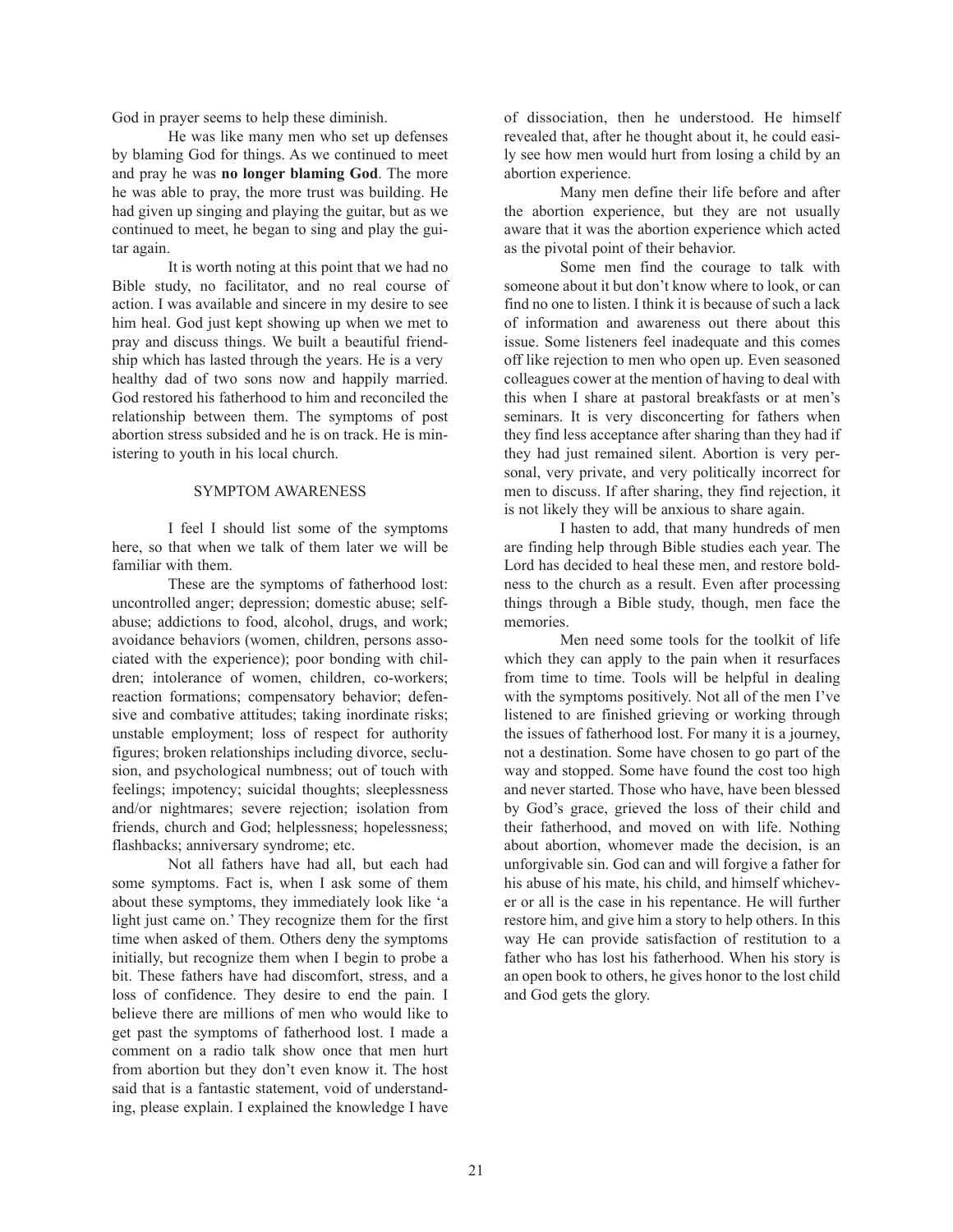### BUILDING SAFETY

As a facilitator, remind the group members each time you meet that confidentiality is still in effect. Let them know that they are safe with you and with each other. If a father feels accepted, and he can accept you, he will likely feel safe. As various topics are broached, safety must be built and rebuilt. One incident of rejection, no matter how small, can wreck hours of acceptance. Safety comes from a father's ability to see that you are in need of the acceptance of God as well. This is why I suggest that you schedule a prayer time at the beginning of the group sessions. Introducing God into the beginning of the group sessions gets it started at the right level. Most of the ministry to be done in recovery is allowing the member to accept what he knows to be true in his spirit (Rom.1:18) with what he believes in his mind and emotions. The great battlefield is in the will. (Gal.4:17) Let each member know it is safe to do battle with the will during the group sessions. It is safe to lose, as well as win. It is safe to disclose the motivations of the heart. It is safe to expose them to the light of scripture. And it is safe to pray. A father once asked me if it was safe to pray. I answered him like this. If you pray and nothing happens, what have you lost? You are in the same position as you were, except you know nothing bad happened either. If you hadn't prayed you would have the fear of not knowing, so you've reduced one fear to nothing, just by praying.

Use the scriptures as a guidepost for your group. Opinions of the world, and of each member, may vary on individual topics, but the Word of God is forever settled in heaven. (Ps. 119:) Ask: 'Let's see what the Word has to say about these issues.' The Word promises safety. Read Psalm 119 if there is any doubt. Each group member already knows this in his heart of hearts. We can be sure they do because Paul disclosed in Rom.1:18, that the Word is written upon the hearts of men. We can find true safety in introducing the Word, even if the preparations of the heart of the group member or members are at first resistant to it. It will act as an anchor for the group.

As you do this, you will become aware of where they are and where you are with the Word. Where do you feel safe? Ask them where they feel safe. Talk about their 'religious background' and what they know about the Bible. Every father knows he can be healed if he can feel safe enough to trust that God is no longer mad at him and that he is forgiven. Remember, your goal as a facilitator is to build safety. In a safe place, and in a trusting place, trust between

individuals and God can be eveloped.

In addition to scripture, the integrity of the facilitator is useful in building safety. Be willing to openly share what you have overcome yourself. Be willing to give a testimony about how God has restored some area of your life. Safety comes from confidence in the Lord. (Rev.12:11) We overcome by the word and our testimony.

In a nutshell, what you are doing by building safety is building a safe haven where each is allowed to replace the fear created by their losses with the peace and confidence of hope in the Lord. (What they don't know at this point is that in all probability what they want to keep confidential now will likely become a testimony they can boldly share with others someday. But, they won't get that far if they don't feel safe and secure.) We as facilitators try to move them from fear to trust.

So, what do you do if you feel inadequate in creating or maintaining safety? Use your awareness skills and offer to pray. If you don't feel safe yourself, try to become aware of what may be causing the uneasiness. Discern the problem and apply the correct fix to it. This will generally make you feel more safe and secure yourself. If you feel confident, they will sense you are and likely feel confident as well.

The object for us as facilitators is to help return congruent behavior by identifying pain, fear, and hurts, then trusting the Holy Spirit to resolve them through relationships with God and others.

Let me give you some examples of what I heard some of the men say upon our first encounter. These are paraphrased because I didn't have a tape recorder or take shorthand. But, I think you can get the idea of what kind of pain we are talking about. In these vignettes you can identify the anger, guilt, pain, shame and other associated behaviors. As a facilitator, these are typical encounters you may have with men early in the process or as the idea for grouping them unfolds.

Some of these men have completed a group. Some have not. When we can identify the pain, he and God can establish a plan of healing through scriptural application to the root cause.

#### **VIGNETTES**

### **Love Relationship Affected**

'I was relieved after the abortion was over,' John said, 'but it was kind of eerie. When Beth and I drove home, we didn't talk. We were distant from each other in a strange way. We both knew something had changed big time, but we weren't sure how to fig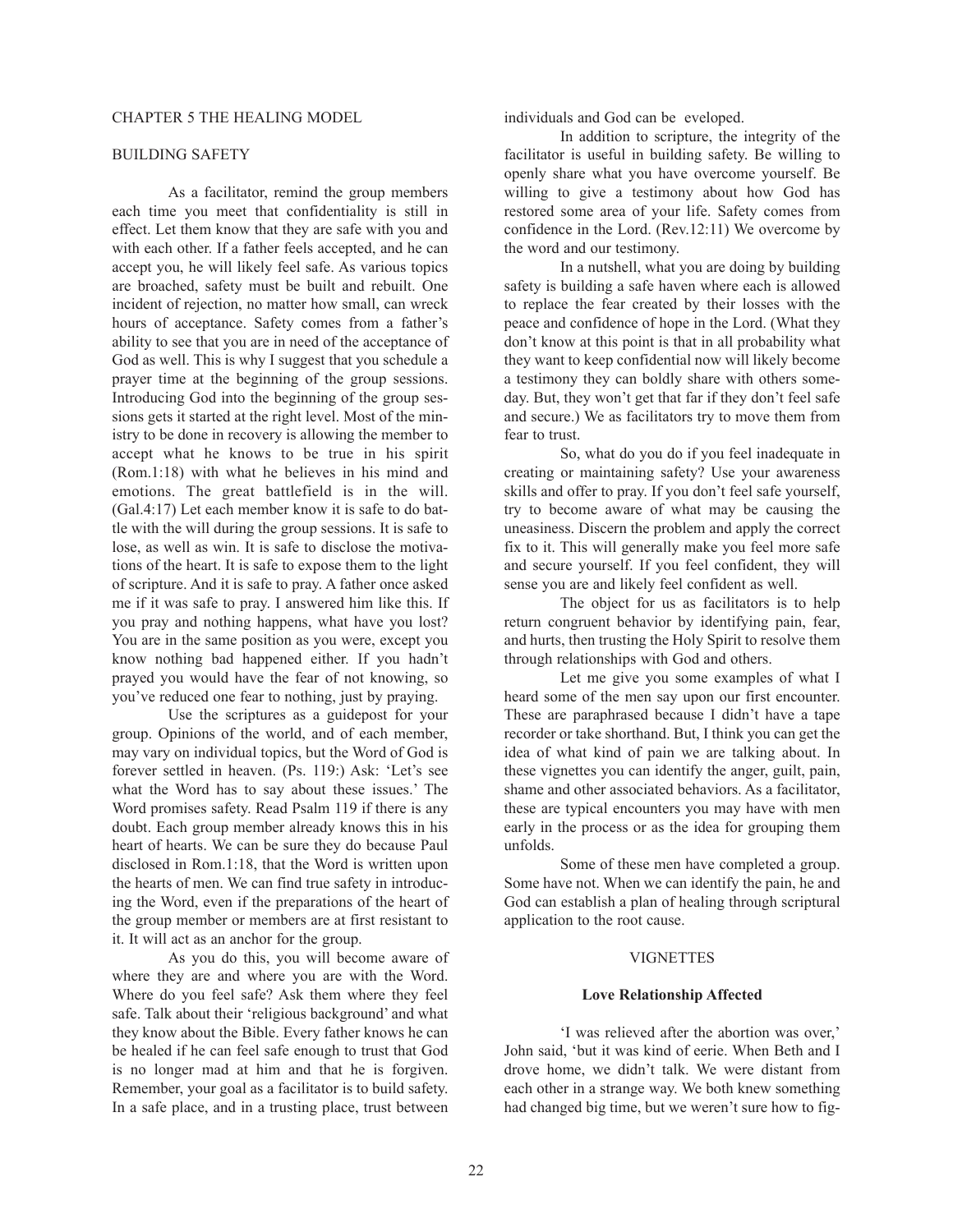ure it out. It wasn't something you just talk about. Later, we broke up; our relationship just deteriorated. We got to the place where we just fought all the time. I know it was the abortion that did it.'

#### **Fathering Questions**

'Sometimes when I get close to Jimmy (my 3yr. Old son), I become saddened by the memory of my aborted child. He would have been Jimmy's stepbrother. He would be five now. I try to shake these feelings but they won't go away. It's like he knows somethin's goin' on. He just looks at me sometimes and says, 'What's wrong Daddy?' I wish I knew myself. I wonder if I'll ever get over this.'

#### **Domestic Violence**

'I left him because I couldn't take the beatings anymore. He never ever forgave me for the abortion. He would get so angry, then break things and hit me. Then he would leave, sometimes for hours or days. We used to try to talk it out. He would never admit it was the abortion but I know it was, 'cause he wasn't like this before. I guess I hurt him real bad twice, when I had the abortion, and then when I left, but I just couldn't take it no more, you know.'

### **Alcohol Abuse**

'I just kept waking up and seeing her little face. I could have stopped the abortion but I didn't try hard enough or somethin.' Anyway, the only time I can feel good anymore is when I'm hammered. Isn't there any way out of this nightmare?'

### **Employment Problems**

'Yes, I've had five jobs in the last six years and I've been out of work now for six months. I've thought through it and I'm going to work for myself now. None of my supervisors understand me or appreciate how good I am. They're afraid if I stay on, I'll take their job.

I'm not the kind to just show up and keep my mouth shut. When I see somethin' that goin' to save money for the company I have a right to say so. Anyway I'm starting my own company now. In six months I'll probably run them out of business, because I know how to do it right!'

### **End of vignettes**

When listening to a father, I think it is impor-

tant to try to listen for recognition of motive. My observations have been that motive can be the driving force for behavior. As I've stated before, when you become aware and can clearly identify the motive, you can start to develop an approach to deal with the pain. I have noticed that our mind filters pain, but in the process it leaves a residual of fear and insecurity. The story of the cat who sat on a hot stove is appropriate. Not only will the cat not sit on any more hot stoves, he will not sit on any more stoves at all. His experience with the pain has left him afraid of the pain, so he won't even try the activity again.

I like to probe to become aware of fears, because they can clue me into which persons places or things a man will likely avoid. Becoming aware of avoidance behavior allows him to confront the fear. Confrontation in the group is safe, so he can feel safer when he confronts it outside. Michael Jordan once said he wins the game a dozen times on the plane ride before he even gets to the opponents court. It's safe for him to imagine the entire game and imagine his role in the game in his mind. So, it is safe for a father to imagine God forgiving him and accepting him in his imperfection. For example, when a man thinks God is going to be out to get him for his abortion decision, he will try to avoid God. He will likely not be ready to go to church or want to pray. Asking him to develop a relationship with God can be really scary. This example could have been avoidance with women, authority figures, children, etc. The point is this: When fear mentally enlarges the possibility of increased pain, it is natural to want to a void it. However, I feel good about the group if we can set a goal to remove the obstacle of fear. Then, with the help of God, a man can increase his capacity of achievement in relationships and accomplishments. One of the tools I use widely is role play. It is not a real 100% experience, but it is at least real for the father as a 'dry run' for his plan to overcome fear and find safety.

It is almost automatic for a father to move into trust when he feels safe. It is at the level of trust that the work can begin. Problems can be observed, discerned and remedied when trust is present. Let's look at trust now.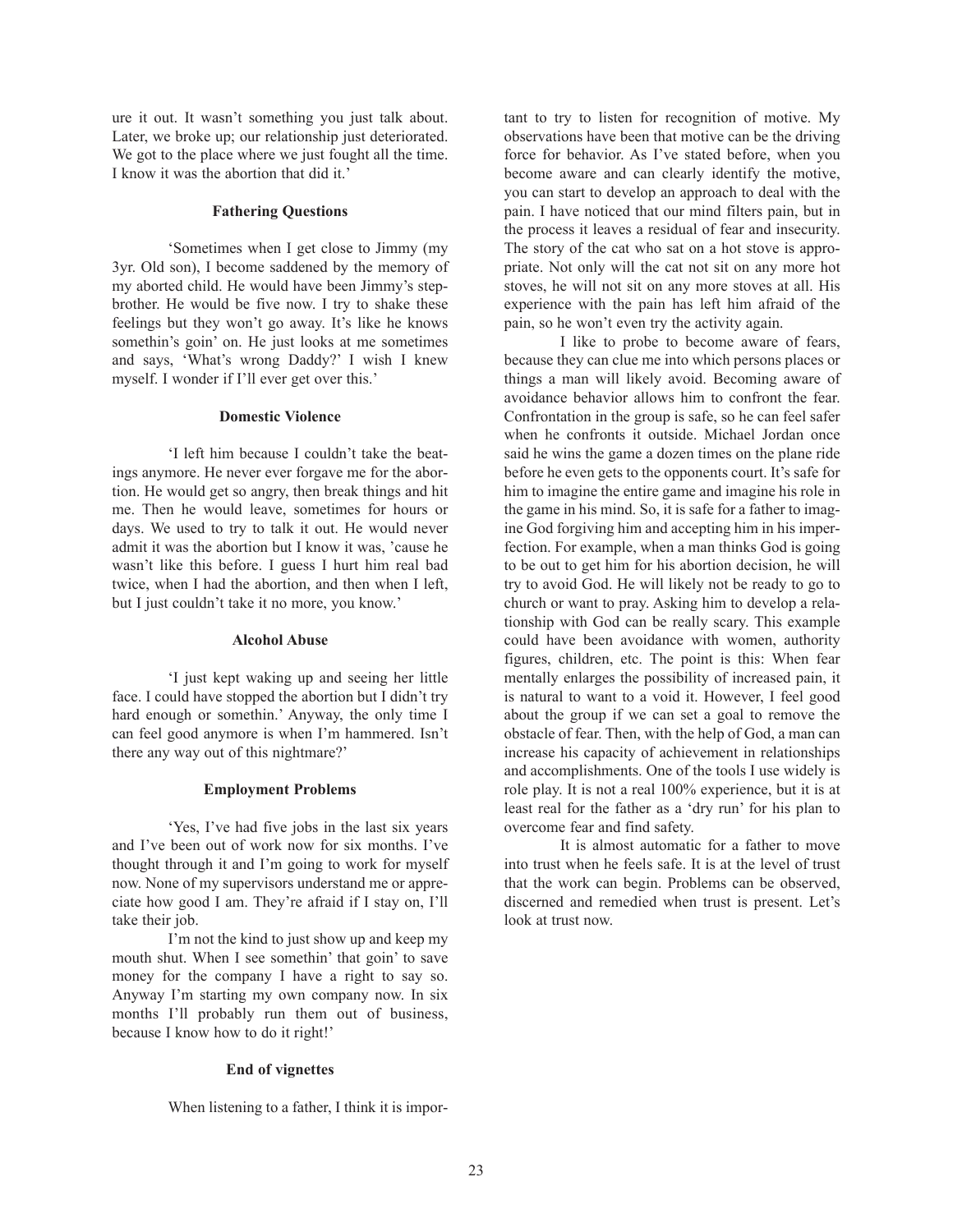## BUILDING TRUST

Building trust is one of our most important jobs as facilitator, and one of the most illusive to determine. The complexities of harm done by the fatherhood lost experience make healing a huge challenge. You might gain the feeling that a group or group member completely trusts you, then discover they are lying through their teeth about a certain topical area. Talk about rocking the old boat. Here you thought you had trust established, then bingo you don't.

Well, lets apply the model here. Let's go back to the beginning and become aware of what is missing for trust to be established and remain. I don't want you to be deceived that this is easy. Fathers who have been living in pain for several months or years have developed excellent masking skills. You may feel trust is there, but they may be masking. They are not being congruent. Becoming aware of this, back track and build more safety. Keep trying to remove fears, whether real or imagined. You can usually find what happened for him to mask a trust, or fake a trust.

I've found that a father may be very comfortable disclosing about certain topics, but not others. If he feels trust and acceptance from you in one area, he may be too embarrassed to tell you that he has little or no trust in another area. Moreover, when he thinks he has built trust with you, and vice versa, he may become vulnerable to the thin line between trust and perceived friendship. Once he feels trusted, he may start lying to protect his "friendship" with you. He might not feel confident that you will accept him as a friend, where he felt very confident that you accepted him as a group member.

Trust is a fragile concept, and from topic to topic, feeling to feeling, it may change in an instant. It is a dynamic to say the least. Yet trust is necessary to reach commitment. Trust is necessary if you are going to find the motive for behavior, and discover whether to and how to resolve it.

I have found three skills which generally work to reach trust in the group, yet still allow variance according to safety from time to time. Listening, leveling, and confronting. In short, listening is generally observation of spoken and nonspoken communication without evaluation. Leveling is generally reporting where I am, and where I think the group or an individual member is on a given issue. Confronting is used when a member is becoming angry, then exhibiting some hostility toward a facilitator or another group member. Confronting is a kind of let's stop action and see what's going on skill. Confronting is evaluating whether the course in progress is healthy or unhealthy for continuing group discussion. Will it get us what we all want? Will it help us move closer or further away from our goal? Will it strengthen or weaken safety and trust? It is a skill which lets the situation and circumstances be the judges, and not the person or persons in the group. The skills can be used in progression or simultaneously. Really, we are listening all the time and advancing the two other skills as necessary.

For instance, if when listening we find there seems to be a slight incongruence with what we know, we can use some other skills. We can LEVEL with the incongruent father. Leveling is a set of words which starts with 'I'm feeling like you may have some more to tell me about . . .' 'Am I to understand that this is the full story about . . .' etc.

When a father is putting himself down as a way of hiding and trying to stay in denial, you can use the skill of confronting. He may start to put someone else down or even you to protect his secret. The set of words goes something like this: 'When you say that about yourself is that making you feel better or worse about yourself?' 'If you keep saying that, are you more likely or less likely to feel better about yourself?' 'Could we agree that only your can say those kinds of things about you. It's off limits for you to say those things about you, OK?'

When he is really in a continuous mode of put downs and being negative, these tools can help break the cycles and get to trust. We need to get to trust so we can start thinking about committing to building a plan of action. Getting to trust can break the barrier of fear and start to develop the feeling of friendship.

I bring up the point about the fine line between friendship and trust between a group and the facilitator. The group and the facilitator are the **temporary** replacement support system the father needs to in order to change. When the group member begins to treat the facilitator as a friend, clear lines must be drawn. The facilitator must establish the difference between trust and friendship. Trust is forever. The group is not. Support structures and friends are relationships resultant from the need to belong and be accepted. Trust is an element of congruent character. Trust is not a tool for making or keeping friends. It is a goal for the father to develop as a way of life. When he feels safe and is trusting, he is ready to **COMMIT** to a plan of action!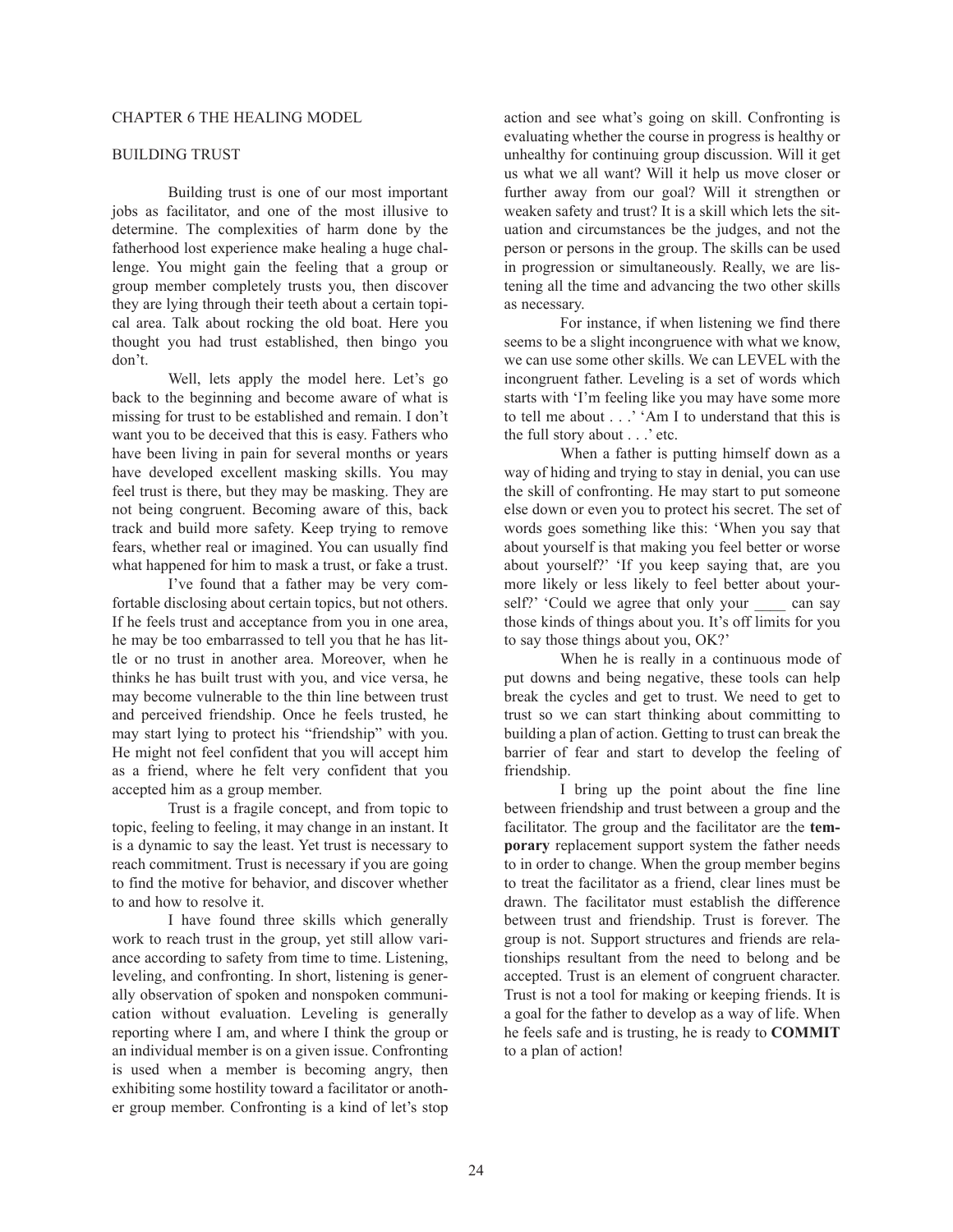#### CHAPTER 7 THE HEALING MODEL

## COMMITMENT: MAKING A PLAN

You might be asking why I waited so long to get to this element. Committing to a plan of action usually requires that the first three communication elements be in place before it can be accomplished. You've probably heard of the old adage, 'ready, fire, aim.' That's what happens if the first three elements are not in place first. Let me explain.

**When you become aware** of what the real problem is, and where it fits in the overall picture of the man's healing journey, then you have likely discerned the root of the problem. But, you can't find the root unless a father feels **safe** enough to disclose it, and you can't expect he will try to do anything about it unless he **trusts** the action will bring positive resolve. Awareness is the most fluid. It is often revised after reaching a good level of **trust**. What a man thought was his problem before he felt safe enough to go into deep water in the discussion of the issue, may change after he visits the need with a closer and more congruent look. If he feels he can trust you and the other group members, he might feel like trusting God for some insight as well. When this happens, he can get a true awareness of his need(s). With this true awareness, and the comfort of some trust now present, he is ready to 'commit to a plan of action.'

Proverbs 3:5,6 directs us to trust in the Lord with all our heart, and lean not to our own understanding. As a congruent facilitator, you must let each of the group members know that you are not going to make up the plan for them. They are going to make the plan. Here's how. The group and they themselves are going to take the problem straight to prayer.

Your group function is to encourage them to pray. **Prayer** changes things. This is a larger-than-life reality check for many group members. Some have abandon prayer, hope, trust and God. Others may have never prayed before. Now the separation of wheat and chaff begins. A father needs to be aware of how he feels about prayer; develop safety in his approach to God; and find trust in working with God to develop a plan. To bring them to this point you can:

Ask permission to pray for them. Ask God to give each of them an ability to get over the problems they are facing because of the abortion experience and loss of fatherhood. Next, ask them to pray for you. Ask them to pray that you will continue to be an effective facilitator. If they have never prayed, or they feel that now they cannot pray, teach them to just talk to God as if they were talking to another person. Encourage them to honestly talk to God about how

they feel. They may feel they are just talking into the air at first, but as confidence builds, they will be less restrained.

Explain the benefits of prayer and introduce them to the books of Proverbs, Psalms and Nehemiah. These books will be helpful to them in the planning process. Their plan, with the help of prayer, can be successful. Remind the members that they would probably not be there if their own plans on their own had been working. They need the help of prayer and each other.

Developing a plan of action begins with commitment. This may be the first time they have come face-up to the reality that they really must change to recover from the loss. This may be the hardest part of the group because each man desires change, but he doesn't know what it will be like when it happens. He may be pretty scared at this juncture. But, you know what to do. Introduce awareness of the fear, build safety, and trust, then give some reassurance about God's love and care. Using the 'feel, felt,' found technique can return them to a 'safe island.' It goes like this: I, know how you must **feel (aware)** about changing, I **felt (safety)** the same way, but I **found (trust)** that with God's help it can work.

Explain that even though Jesus was very man, He was very God as well. **(Aware)** He chose to pray early, often and needed guidance from His Father to accomplish the changes needed for all mankind. **(Safety)** He found the strength to overcome by praying and in the relationship He had with the Heavenly Father. **(Trust)**

Most Bible studies have homework. If the one you are using does, this would be an excellent tool to enlist commitment. Their first goal for change could be committing to finish their homework for the next session.

Each group member should develop a plan of action with aims and goals. Aims are smaller goals which ultimately accomplish the larger GOAL. Direct each man to establish **his own plan to change** from where he is at the beginning to a healed man at points during and after the group.

A plan must have four elements to be accomplished.

1.) It must be the man's own plan. (He must own it!)

2.) It should be written out on the heart, then on the "door posts," that is, in a place where it can be seen readily each day.

3.) It must be achievable. Lofty goals are nice but may be unattainable and further defeating. Ask how he will accomplish the goal if it seems to be too overwhelming.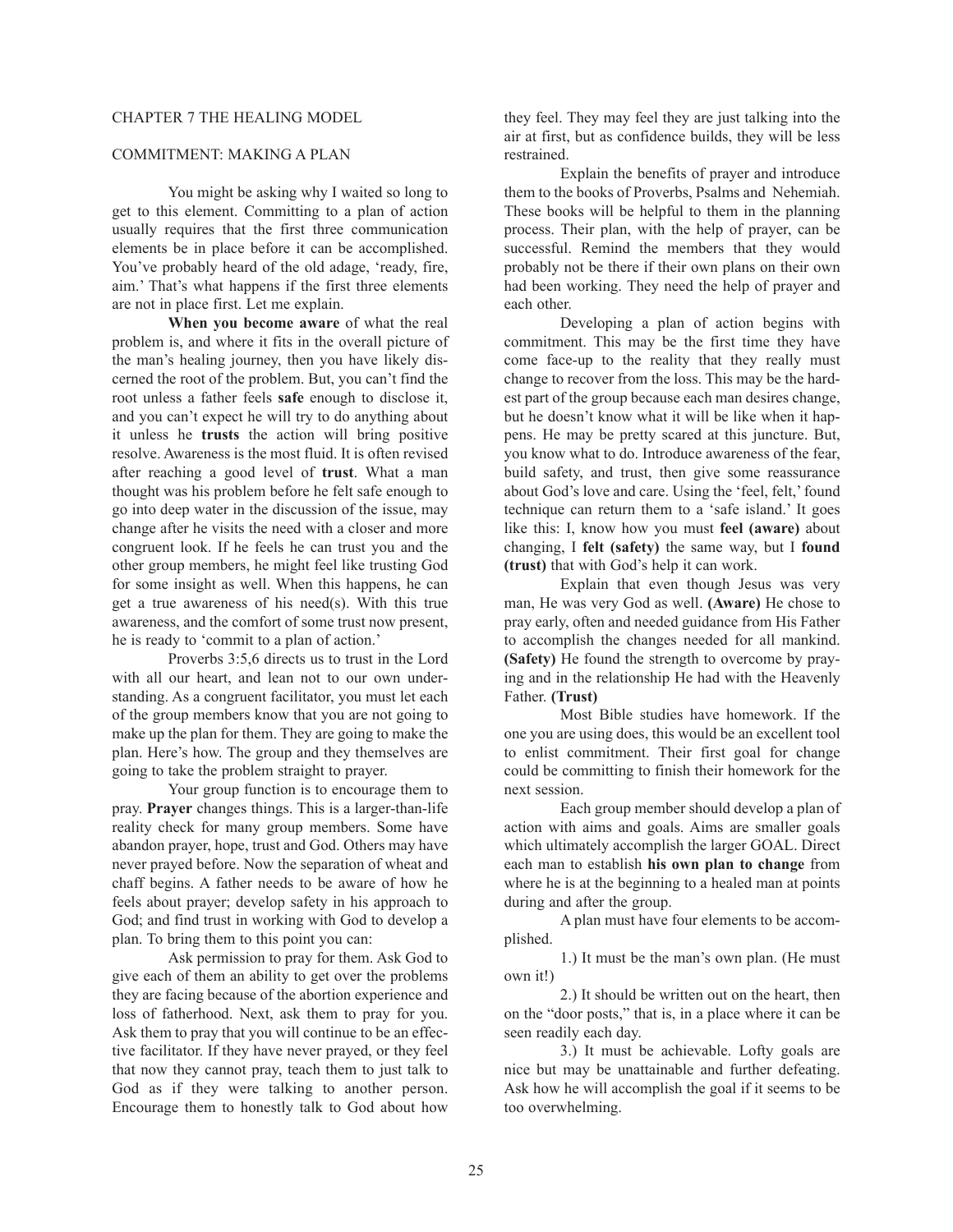4.) It must be measurable. A man must know when he has met the goal. No plan will work without commitment and a desire to accomplish it. It is helpful to make a verbal commitment in front of the other group members, even though it may be difficult and scary. Each man has some milestones to accomplish with each homework assignment. From his initial feeling of awareness of hurt, he can tell as the weeks go by how he is changing. He can evaluate how his plan is working.

When Nehemiah rebuilt the walls of Jerusalem, he utilized all four elements of the planning process to accomplish the desired task. He made sure each worker had the goal as their own. It was upon their hearts. They could accomplish it because it was their own, it was achievable and was measurable when they were finished. They could all see the wall finished, and they knew they had done their part.

Planning is only the first step in this transition stage of the group. This is really a phase where the fathers in the group will begin to exchange management of their lives. They have been managing in pain, fear and anxiety. Now, we are asking that they begin to make the transition to management by love, trust and commitment.

Management has five basic elements which operate through a time space learning curve. These five elements are as follows: planning, organizing, directing, delegating and controlling.

The pain/fear/anxiety level of management puts great emphasis upon control. In this stage, planning usually is situational rather than long term; delegation is often out of the question; directing is through frustration and anger; and organizing is panic oriented. It is all mixed up. So, how does one change this?

Understanding that awareness, safety and trust are real possibilities, which allow a father to think about change. Confidence in these three elements allows him to plan the change. Confidence comes by acceptance and from the forgiving deliverance from fear. Forgiveness comes from God. When a father feels that God is approachable to help him plan his life, he begins to live in the reality of forgiveness. It is important to emphasize that he needs God's help in planning. Let every father know that he would not be in the group if his former or present planning was working!

A facilitator might use Psalm 127 and Proverbs 3:5,6 as reference to the promise of God to help a father manage his life. (Aware) Management is from the heart in trust with confidence that God can do a better job of management than any individual. (Safety & Trust) So here is the structure for the plan of action.

First, encourage a regimen of prayer about the elements in each father's life that are allowing fears. Once these are identified, make a list of them: People, places, things.

Next, through prayer, identify how he would like it to be, then whether this is in concert with the way God would like it to be. I will use the example of the man who had attended many groups again here. He knew how he would like it to be, but he knew God would not like him to divorce his wife, so he was stuck. How would he congruently change his support system? His fear of discussing it with his wife kept him from moving forward. Once we met with his wife, he could move forward. His plan of action needed an intervention from outside, but fear was keeping him from it. Many fathers will face this. The facilitator should let them know fear can be a great hindrance in their planning. It keeps them from owning the plan. Their fears should be openly discussed, then prayed for. Once a father feels delivered from a fear he can move on and take ownership of the goals of his own plan.

Next, he should take co-ownership of the plan. He and God will own it. He should write it down. He must have confidence that it is achievable. And he must be able to tell whether it is happening or not.

Next, he should decide in prayer how it will work. How will the plan be organized? How will he direct it? Who will help? That is will he need to delegate some parts of it to others? He should be honest with himself about whether he feels confident that he can do certain elements of the plan. If not, he should delegate them. Delegation, and 'copping out' must be distinguished. Adam was not delegating when he told God it was the woman who caused him to sin in the garden. He was copping out. Lastly, what kinds of controls will be necessary for him, and how will they be implemented?

With the plan complete, the old adage becomes real. He has planned his work, now. He can **commit** to working the plan!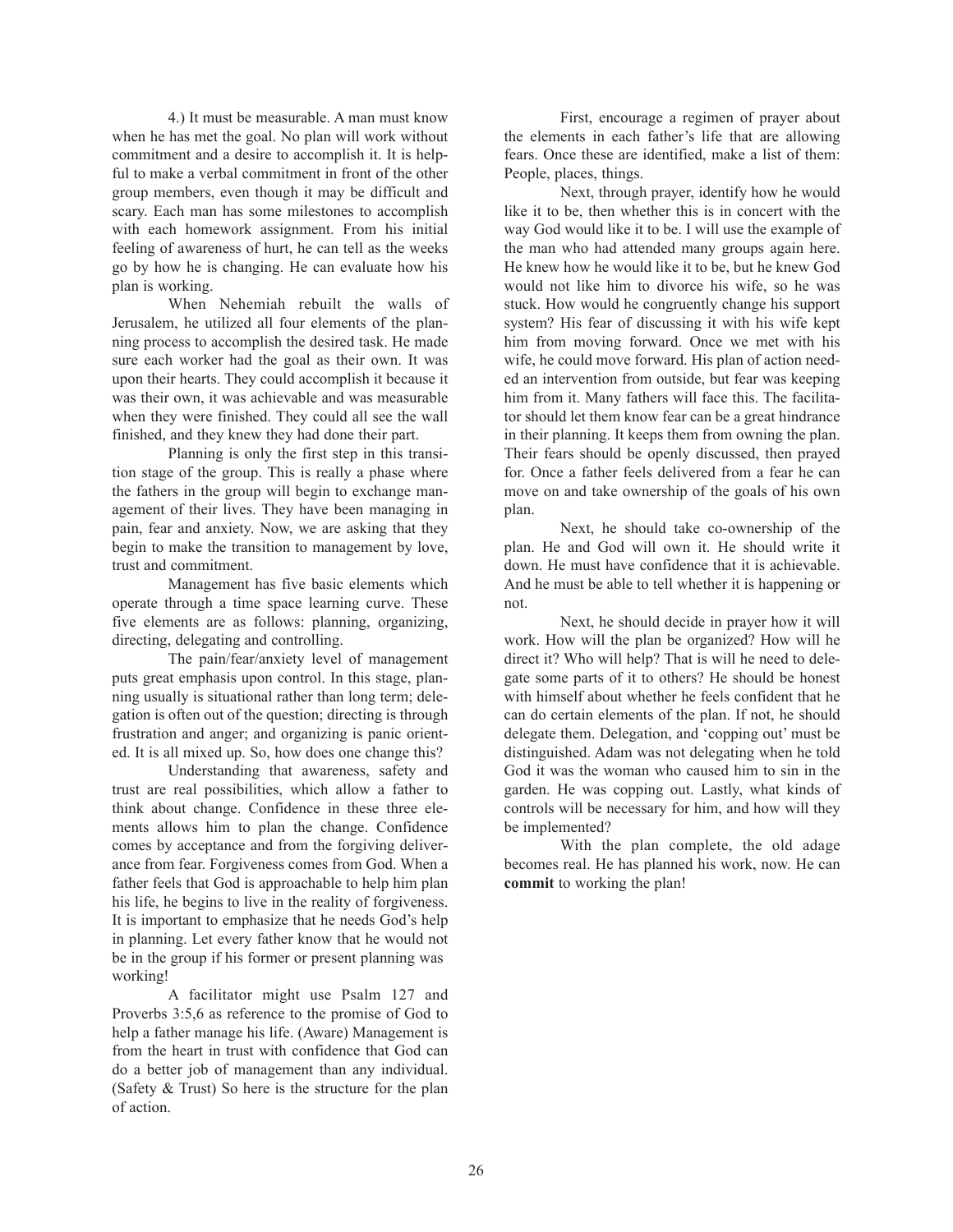## SUPPORT SYSTEMS

The lifestyle developed from the pain of fatherhood lost allows and facilitates continued pain. The father who surrounds himself with friends and acquaintances makes sure they are those who can accept his present condition: fear, pain, anxiety, etc. He can feel safe with them and still keep his pain.

The challenge to change is HUGE! Family, friends, business associates, church members, clients, etc., will be up for review. Let's talk family first. Let's use the man who had attended several recovery groups and still felt he needed one more. He was looking for a group who would not challenge his need to evaluate support systems, as he felt he would have to divorce his wife in that case. Family is a support group which has become accustom to the ways of a man who has trauma from fatherhood lost. As a facilitator, one of your jobs is to encourage the family to meet with you. They will likely remain a support structure, and most likely embrace any positive change the father is wanting to pursue. I suggest this because it will give him confidence to pursue a plan of change where needed. It can reduce his fears of further loss. Few families are truly happy living in an environment where the father is miserable from fatherhood lost. They will most likely welcome the plan to change, and become a positive ally in facilitating the recovery from other negative support systems. You can see what I am suggesting here. I am suggesting that his family become **aware** of his desire to change. I am trying to help him and hey feel **safe** in that pursuit. If he **trusts** me, and they do too, I have a strong support system for him. It will be easier for him to **commit** to the change. I realize this will be an extra time commitment for everyone, but it will be well worth it.

Let's define a **support system** in its elementary elements:

1. The system is aware of your life and accepts you. The motive may be pure in acceptance, or is in some way capitalizing on it for their own gain. They might even be afraid not to accept you!

2. The system enables the behavior it accepts to become a way of life.

3. The system may become as dependant upon you as you are on it to allow or enable continued behavior.

4. The system is 'safe' for you, or at least you are convinced it is, even if you are wrong.

5. There is trust in your system. This follows the axiom of two walking together as long as they agree. (Micah 4:6) The support system is beneficial

for a sense of love, belonging, acceptance and confidence in lifestyle.

What kinds of support systems are there? From my vantage point there are three. The internal, the external, and the imagined. The internal and external are real, the imagined are the ideal support system the individual really wants. The wanna-be support system, if you will allow me that digression.

**INTERNAL** support systems are self and family, both blood and marriage. The **most universal problem** with an internal support system I have noticed is that of the perceived relationship a **father** who has experienced an abortion has **with his own father**. This is a lineage issue, the preservation of the 'seed' if you will.

The secret of the abortion is usually most hidden from the grandfather of the aborted child. Most of the men I have listened to initially, have a great fear that their father will find out. In the cases where their father has knowledge of the abortion, there is an embarrassing feeling of inferior, subservient cowering in the description of the relationship. Listen to the following report one man gave during a group. 'I'm not half the man my dad is. He would have never made this mistake, and I'll never live it down.' The shame of the choice motivates secrecy, hiding, masking, lack of confidence in manhood, lack of trust in self reliance, and authority relationship problems, both internal and external.

An aborted father realizes he has a unique position within his blood line. He would not exist if his own father had made the same decision he made. The thought troubles him, whether he pushed for the abortion, or went along with it for the 'right of the woman to choose.'

Another important internal support system is the father's immediate family, his current mate and other children. There is a strong desire in most cases that the mate (if different from the mate who shared the abortion experience) not know of the abortion, and that the other children never know. This shroud of secrecy is very common. I think it is part of the dilemma a father faces as the fugitive motive described in Prov. 29:16.

Another important internal support system involves the internal tapes which fathers play in their mind. The tapes of continual self-demeaning judgement, and the rehearsal of self-worthlessness and lack of confidence are common.

Some of my colleagues who work with the trauma of abandonment find the same characteristics present in the self-appraisals of their clients. These might include hopelessness, helplessness, self-blame,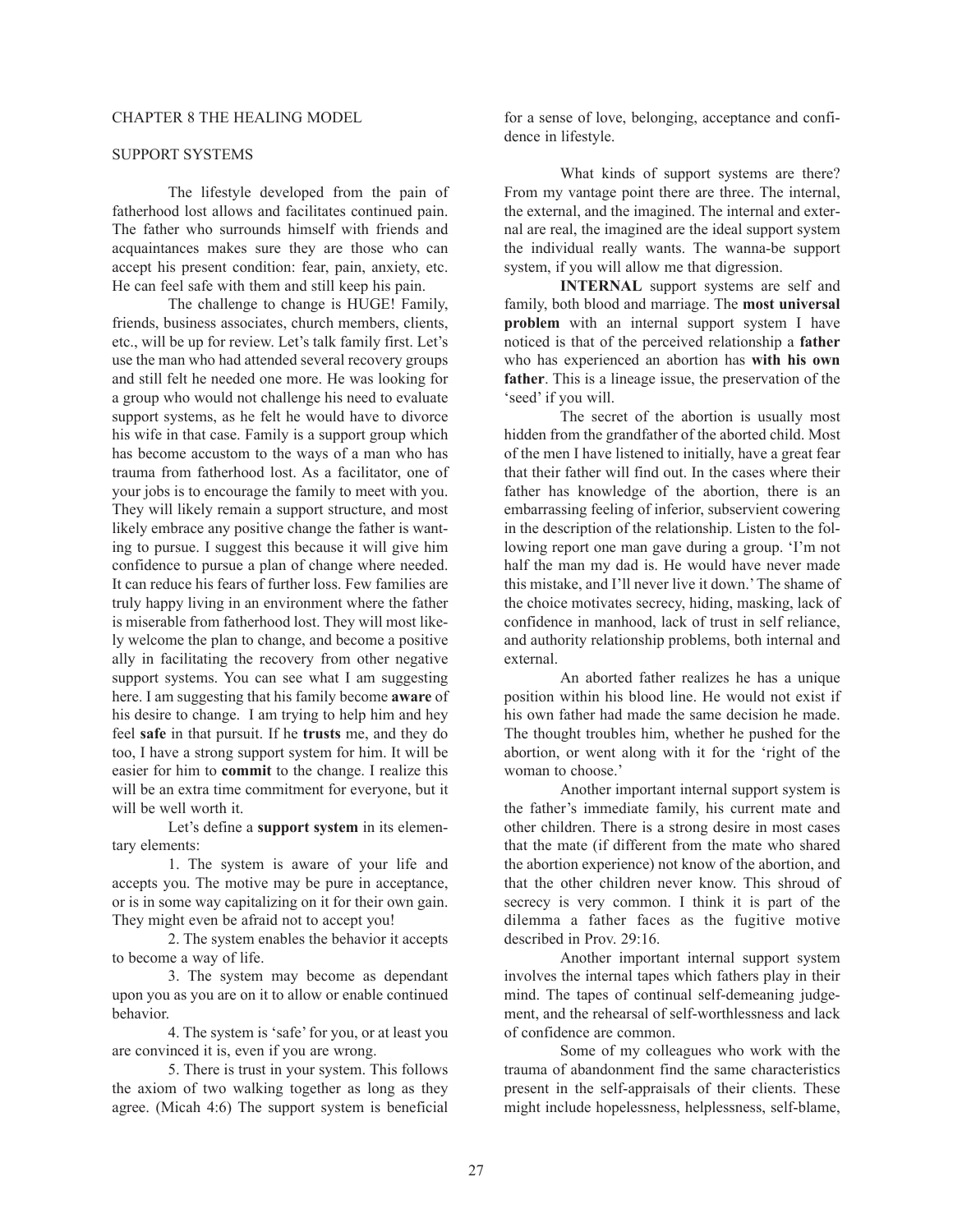hollow feelings, sleeplessness, frequent anxiety attacks, lack of direction, dissociation with the act, an inability to complete tasks, self-sabotage of achieving, etc. Many fathers have decided they were not successful in the role of protector, provider, and preserver of their child, therefore it is not very likely they will be successful in anything else. When success does occur, they are quick to credit it with something or someone else, or explain it away as sheer luck. Some even feel shame if they succeed, or even loath the accomplishment. They will often unconsciously succeed in making what they perceive as success a failure. Even this is troublesome because they have succeeded in self-sabotage!

Whether the support system is internal or external, the motive is to keep it under wraps. When life circumstances crowd in on the secret, the motive for secrecy is even higher. Anxiety, anger and fear rule this father. He will lie, cheat, betray and use other bazaar behavior to cover it up. This incongruent lifestyle is at least diminishing his capacity, and at most debilitating or worse.

This internal support system of the mind is a fertile battleground. The motive for self-punishment for the dire mistake and consequences of the abortion is gripping. For a father to change this support system, he must overcome the belief that he cannot be forgiven. A facilitator can make him aware, help him feel safe, build trust, and help him commit to change through acceptance and forgiveness.

**EXTERNAL** support systems are as internal, except these support systems are not within the immediate circle of family or self. These systems may be expanded to include almost any activity in which he will involve himself. These might include work, school, church, sports, or other hobby associates. The father gets his 'strokes' from his external support system. He never discusses his past with them. For the most part, the relationships he has with people in these categories are surface, shallow and incongruent. As with the internal support system, this system must never know of the past. The skills a facilitator uses to help facilitate a change commitment are the same in any case: awareness, safety, building trust and commitment.

The **IMAGINED (MAKE BELIEVE)** support system is the hardest to describe and deal with. It is that system with which a father may identify that he neither knows personally, nor interacts within reality. Music, video, movies, magazines, the Internet and other media elements are used. These replace the successes he feels he will never achieve either because of his dastardly deed, or because he doesn't deserve them. Some men will turn to alcohol, drugs, sex games, pornography and prostitution as a source of support in this make-believe/external support world. In this world he can find instant success. He can make believe he is special here. He can identify with the characters or music and find some value. Some fathers become scholars and master the areas of study with which they pursue. Their motive is to be prolific and successful.

A father with the fugitive mentality after an abortion experience, has a deep-seated belief that God cannot, and will not bless him. (Prov. 29:16) Although I feel his spirit ever calls out to be blessed by God, he cannot believe it unless he can believe he can be forgiven. In the absence of repentance, wherein he finds a true and trusting relationship of restoration with God, he will accept success as a substitute for the blessing which he does not believe he can ever receive. In this pursuit of make-believe, he can find almost instant success. In this surreal world, all else can fade out. The stimulation and instant gratification of this world allows him to have a quasi-fulfillment which is otherwise missing. He we find the application of the proverb about the heavy-spirited man. He may laugh and be merry for the moment, yet he is filled with regret later. While this world offers success, its entrapments are even more cruel than the pain which may be driving the desire to retain this support system. This system may even lead to compulsive or addictive behavior by the father. Addictive behavior and compulsive behavior are both shameful. The demands of this master are so heavy that they can further erode confidence without apparent delectability of the victim. The shroud of secrecy is characteristic of this classic behavior. Fathers who become increasingly dependant upon this imaginary support system may become very angry, even hostile when they are discovered.

The facilitator's role is to try to lead a father in discovering his own areas of accountability. (Aware) Bring the message of hope, knowing that the reaction may be 'kill the messenger.' (I hasten to add that facilitators are not responsible for the father or his behavior). But, by being vulnerable, the facilitator can introduce some safety. The facilitator can lead him to change, but must not feel obligated to insuring any change will happen. The trust which is built between the facilitator and the father could be real, or it might be a false trust. Even professional counselors are often manipulated and otherwise baffled by the masters of deception who claim they want freedom from their negative support systems, yet never commit to doing it. I think the reason it is more difficult is that changing the imagined support system is less tangible. It might take a lot longer than the time of this kind of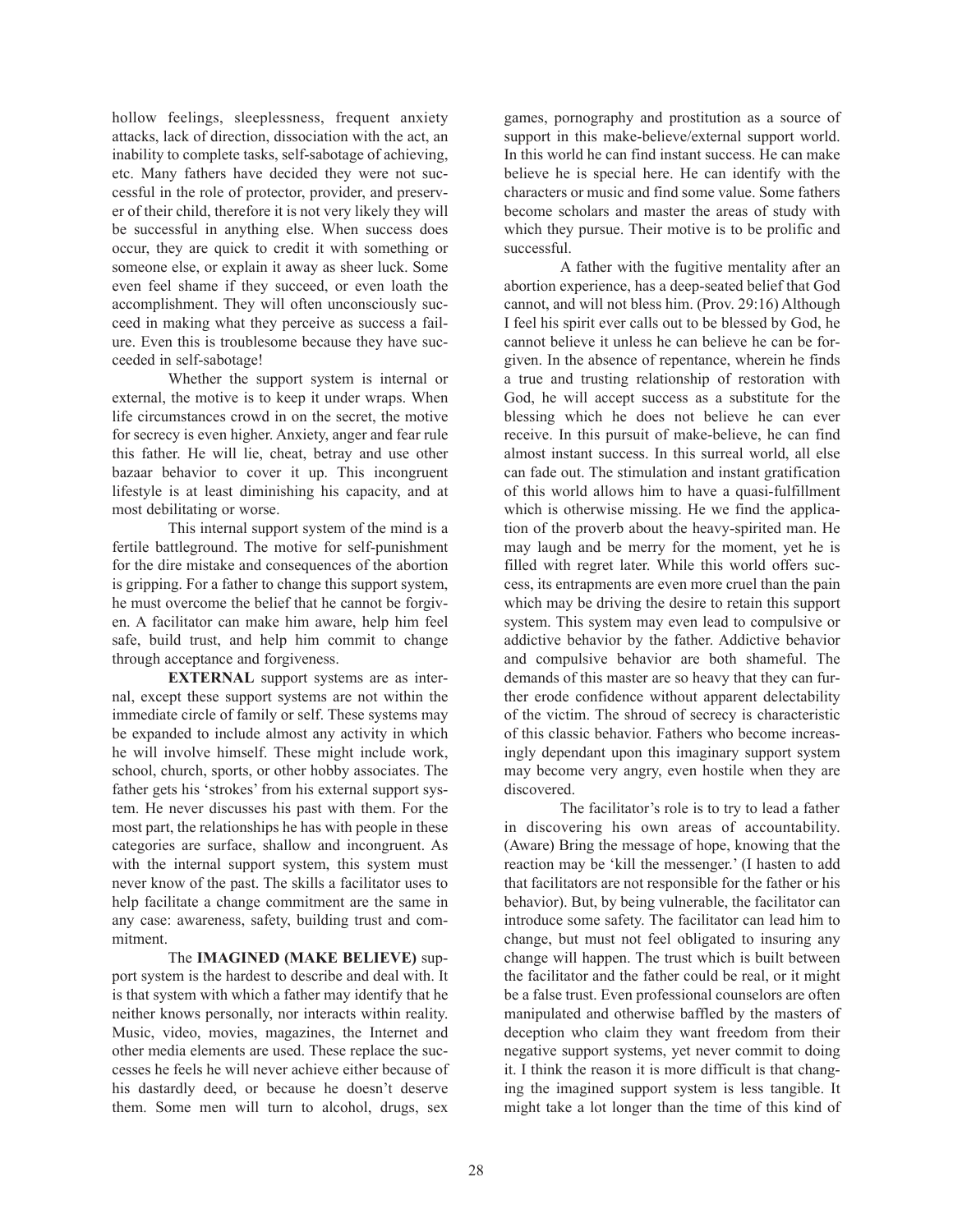group can commit to. However, over time I think most fathers can overcome their problems with this system. When a facilitator can observe that a father has become committed to another group of men, (i.e., an accountability group) outside the recovery group, he can feel more confident that the change can occur. To change imaginary support systems, a committed external support system outside the recovery group is beneficial.

I think the best a facilitator in this type of a recovery group can do is to help identify what support systems there are, then help the father decide whether he wants to keep them or wants to change.

THE CHANGE PROCESS begins with awareness of present conditions; examination of the conditions for reality or fantasy; finding a safe way to accept the need for changing with a congruent goal in mind; trusting that it can be better if change occurs; and then committing to the change. A facilitator helps a father to recognize the need to change the system. Use the communication tools which will help you get to 'commitment' on this critical issue and accomplish the goals.

## TOOL 1:

LISTENING: Listen with ears and eyes. Develop a skill of observing body language to see if it is congruent with what the father is saying.

# TOOL 2:

LEVELING: Know where you are when conversation becomes difficult, and request permission to say how it feels to you. Know where the group is, individually and singularly. Give permission for each to say how it feels to them. Make a suggestion about where you believe God is on the topic. Request permission to say how the word of God feels on the topic. When the positions are clear, reach agreement quickly.

### TOOL 3:

CONFRONTING: Overcome the temptation of personal and pejorative conversation. Most negative situations occur because one or more group members or the facilitator has left his comfort zone. When this happens, the natural defenses are employed. We tend to circle the wagons and go into a protective mode. This will close down conversation, not open it up. I have listened to men who have been unable to get past this with other groups, or with individual counselors and therefore have not finished the work necessary to complete the group, or their own grief plan. This technique for communicating simply stops action, takes inventory of feelings, and decides whether it can continue and if how. Finding out where you and the group are coming from, and how scary it is for each, will open the door for permission to continue communication. We must remember we are dealing with a lifestyle here. Each father has developed a fort around his feelings to protect himself. He does not want others to know of his abortion or other ancillary failures. If he is scared, he is not safe. If he is not safe, he will not trust, and if he does not trust, he will not change.

Another part of the confronting skill is a technique called CONTROLLING HARMFUL BEHAVIOR: This technique is a frontal confrontation technique to be used when a father simply won't move off the dime on his issue and he begins to become caustic to you and others in the group. He really wants to change, but he is stuck in the pit of being right rather than doing the right thing. His position is more important than his relationship in the group. He would rather battle than communicate. Here is how it works. When he engages himself and others into a battle, you first stop action with a statement like 'I wonder if we could just stop for a minute, I think we are locked into battle and I don't think we want that, do we?' Confirm this with each individual. Next, ask 'If we keep going this way, we will likely not get what we want, is this true?' Confirm it with each. Then, ask each to agree to conversation which will respect and affirm each other member. While this does not solve any problem they may have or move them into resolve, it keeps communication open so that the problem can be addressed.

These tools and techniques lead to commitment, and commitment leads to change.

The conversations which allow a father safety, trust and acceptance, no matter what has just happened, or what is generally going on in his life, will eventually allow him to commit to change.

When we are building a plan of action, we may have to keep returning to the model on specific issues and using the communication skills to bring a father to a comfort level to solve his problem.

Getting commitment in communication can be achieved by mutual agreement where each feels safe and trusting, or by manipulation. The former will bring positive and lasting results. The later will bring nothing. Here are the elements of this tool of communication. What will be done, when it will be done, how it will be done, and who will do it? You ask each father to say how he thinks it will be when . . . What will hinder him when he . . . Who or what will help him when he . . . What will he do if it is different from what he thinks it will be when he . . . What will he do if it is when he . . . What will the next step be if it is when he...

I think you should concentrate on the imagi-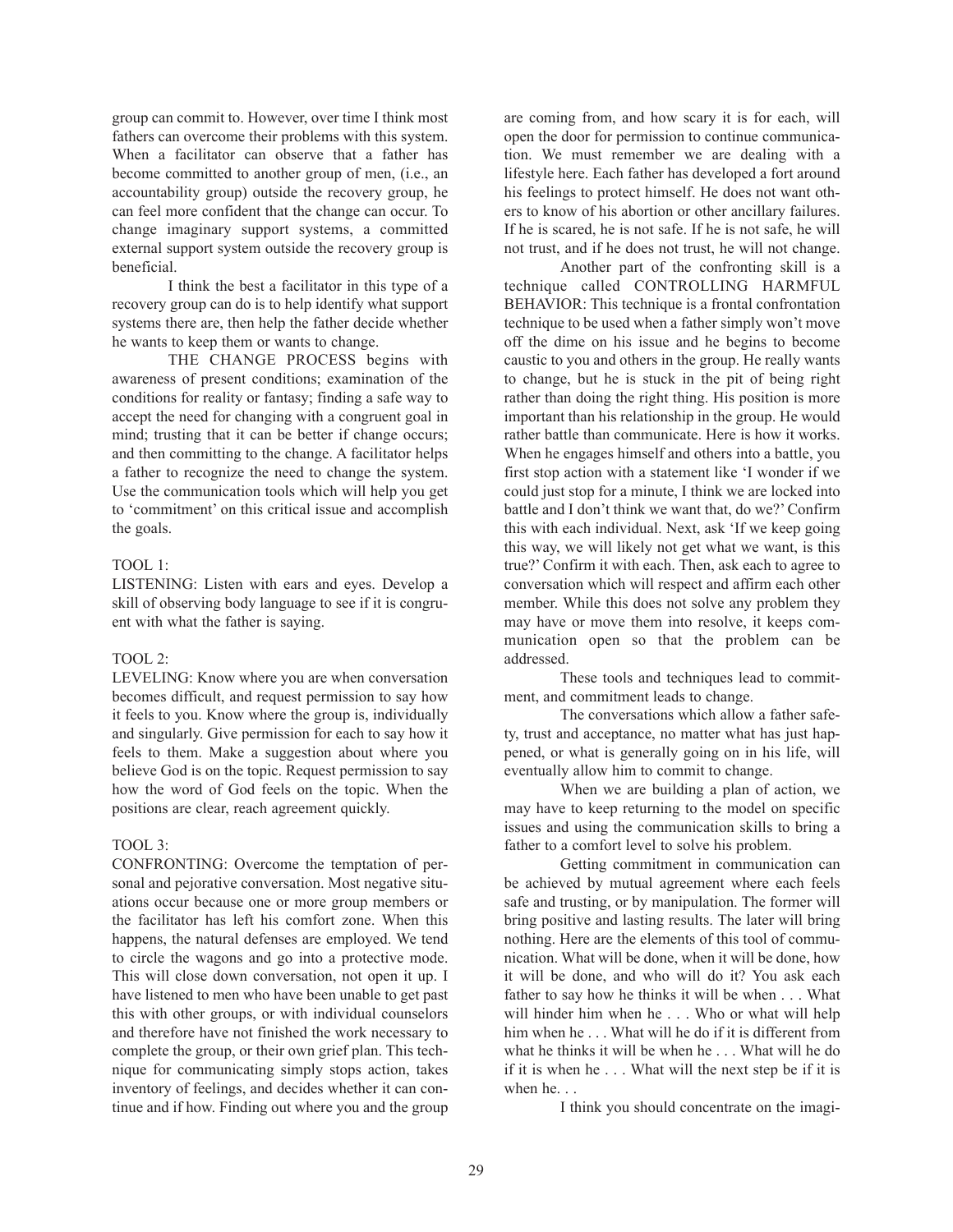nary support system more than the other two. He owns the make-believe lock stock and barrel. The internal and external support systems are really a result of the direction he pursues from his make-believe system. There is a pitfall in asking a man to change his friends. His friends are there because of how he is in his own mind and spirit. Better to deal with what is real to him in his make-believe system. When this changes, other things will as well. A wise preacher once told me he never had to tell a sinner to stop sinning, once he convinced them that they should start reading the Bible. Why? They already know they are sinning. The results of their own behavior are judging them without anyone else pointing it out. A father knows if he keeps doing what he is doing, he will keep getting what he is getting. What he needs is hope that if he starts doing something else, he can end the pain associated with what he is doing now. The focus, however, should be on helping his hope be in Christ. As one colleague put it, if we just make fathers feel better, and don't give them an opportunity with Christ, it is like sending them to hell on Bridgestone tires.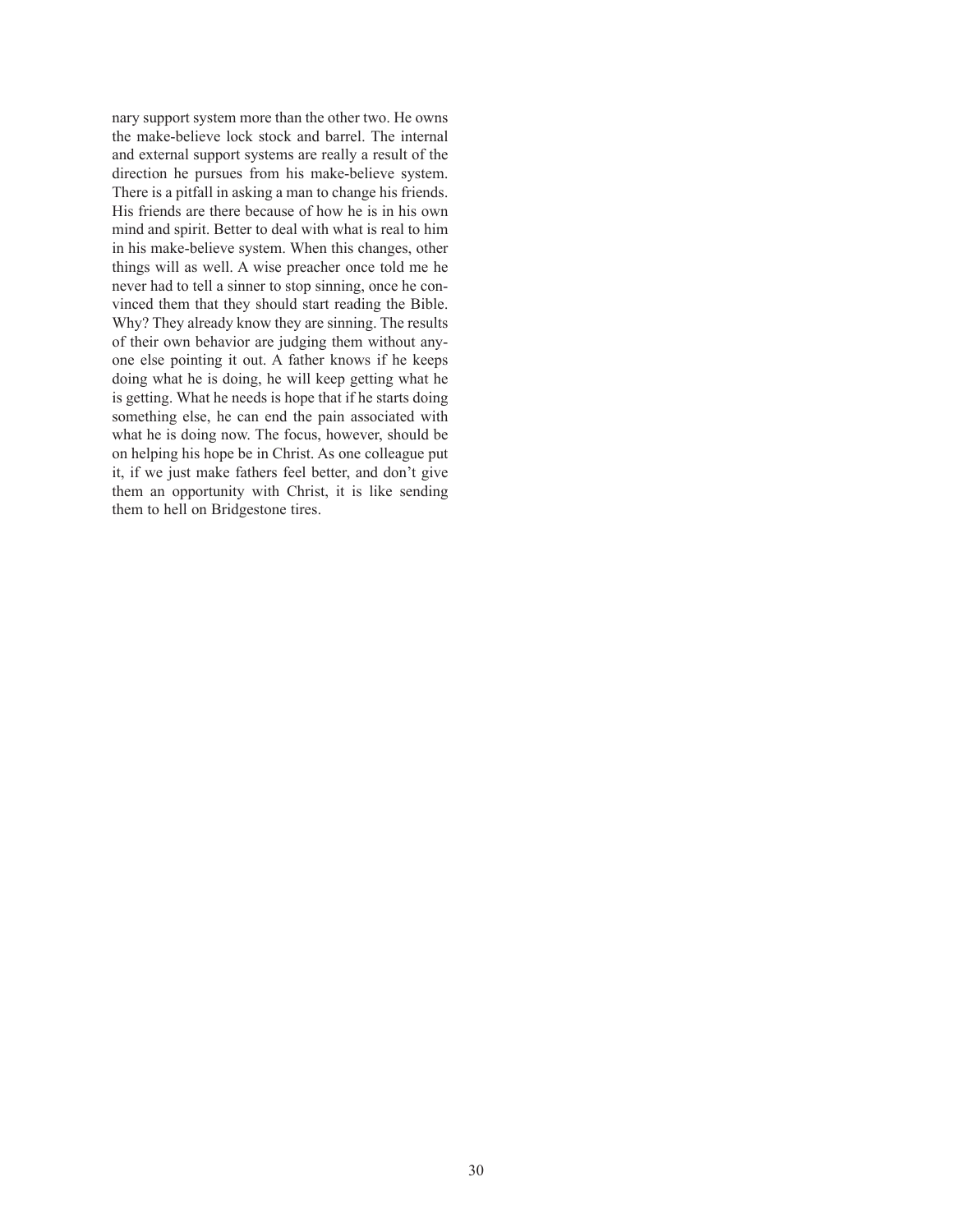#### CHAPTER 9 THE HEALING MODEL

## EVALUATING: IS THIS WORKING?

Without a way to measure the value of the plan and the value of all this work, the work is in vain. As mentioned in the commitment to the plan of action, one must build an evaluation system into the plan. Here is how it's done.

The goal for grieving for instance is to find comfort. How do you measure that? In the generic sense, the elements of evaluation are whether the goal was achieved or not. It is really subjective, so each hurting father must define what it is. To facilitate this, you must see from the plumb line of life (the Word of God) what people, who were comforted by the grieving process, found as comfort. How do we know they were comforted and what were the elements of comfort? My suggestion: Have each father read the Psalms in search of the meaning of comfort. David showed, by example, a man who grieved more than any other in scripture. How was he comforted? What did he look like when he was comforted, etc.? When the goal of comfort is designed into the plan of action, the elements are clear, so it is possible for a hurting father to identifywhen he has reached it. Further, definition of comfort should be in the plan as well. Should 'comfort' be a one-time event, or ongoing? Should it be a goal which can be achieved through relationship with God? Is there a process? If so, what is it, etc.?

Reevaluation of the reality of the goal, to begin with, must be established at the time of evaluation. If Scripture promises comfort for those who mourn, then it should be realistic to believe it can be realized.

Ask him to evaluate whether has taken ownership of the plan and the goal. Did he really believe he could receive it from God? If so, he would have had to overcome the doublemindedness referred to in James 1:8. He would have also had to overcome the fugitive self-image created by participation in the death of his child, found in Proverbs 28:16. If he doesn't feel he has reached comfort, an evaluation in how he feels about these two critical issues may be necessary.

Evaluation of hinderers such as Paul's 'thorn in the flesh' should be considered as well. Paul reasoned that he could be content in whatsoever state he was in. He relied upon the relationship he had with God for that kind of comfort. For him comfort was relationship. He could believe it and own it, therefore he could experience it when it was there. He further reasoned that God was the ultimate authority and that all plans were under His scrutiny. He was understanding of the Proverb of trusting in the Lord with all your heart and leaning not upon your own understanding. He knew that in all his ways, if he were to acknowledge God, God would direct his paths.

Evaluation must be defining for a continuing plan or for designing a new plan. Much as the guided missile is never on course until it hits the target, our evaluation process should be ever communicating with the Lord for new guidance on our course toward the goal. A signal from the missile to base and back corrects its course. Having a plan fail or partially fail builds the need for planning a new kind of endurance, etc.

Evaluation should be reasonable. Having an accountability to others for not only the plan, but the outcome, should be a part of evaluation. Sometimes the enemy can really throw us for a loop here. We might have a plan fail and then we tend to go into a deep funk. Having another review our thinking on the process is helpful and keeps us in victory. Maybe we haven't given the plan enough time to work. We get assistance on timing for evaluation from a group of accountable individuals.

I believe the evaluation process allows us to build series of threefold cords into our lives. Ecclesiates 5: gives us insight saying that a threefold cord is not easily broken. The relationships we encourage fathers to build become fortresses of renewal, replacing the false and scary fortress of denial in their support systems.

Finally, evaluation should increase courage, boldness, and confidence. For about two decades, our society has been toying with the experiment of trying to live without absolutes. We have been taught to think of things as relative. In 2 Corinthians 10:12 Paul warns: 'To compare ourselves among ourselves is not wise.' Relative reasoning depends upon opinion in circumstance. If opinions differ in circumstances, then so be it. What is true for you, need not be true for me, and so on . . . Our ongoing experiment with abortion should show us this experiment cannot be reliable. Solomon was one of the wisest men that ever lived, and he tells us in Proverbs that solutions leading to death are not wise, even if they seem right! Mankind without wisdom will abandon their vision. That's why this part of the process is so important. Continual evaluation, correction and instruction in the continuing process of healing will lead us back to the reality of absolutes. Absolutes lead us into correct motives, attitudes, thoughts, speech and actions. Without evaluation, we can just simply look at a plan as an experience. When we evaluate objectively under the standards of the time-tested commands and promises of God, we can know with confidence where we are and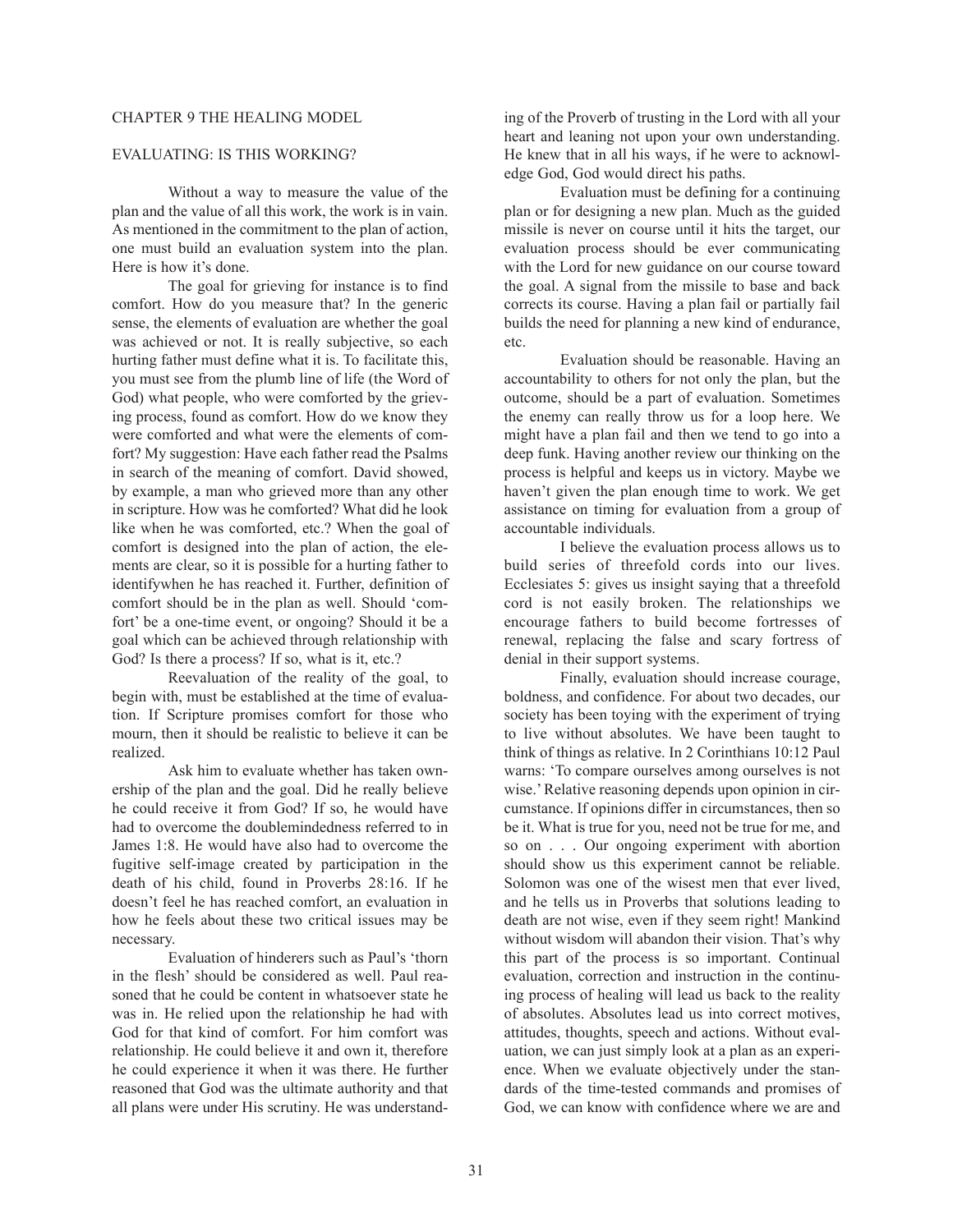how close we are to the target.

Paul encouraged men to judge themselves in the light of God's Word. He said it was the basis of healthy communion with God. When we do this, we can be assured we will be severely tested. That's where the need for an accountability group is necessary so we can stand the test of our right to repent and be healed.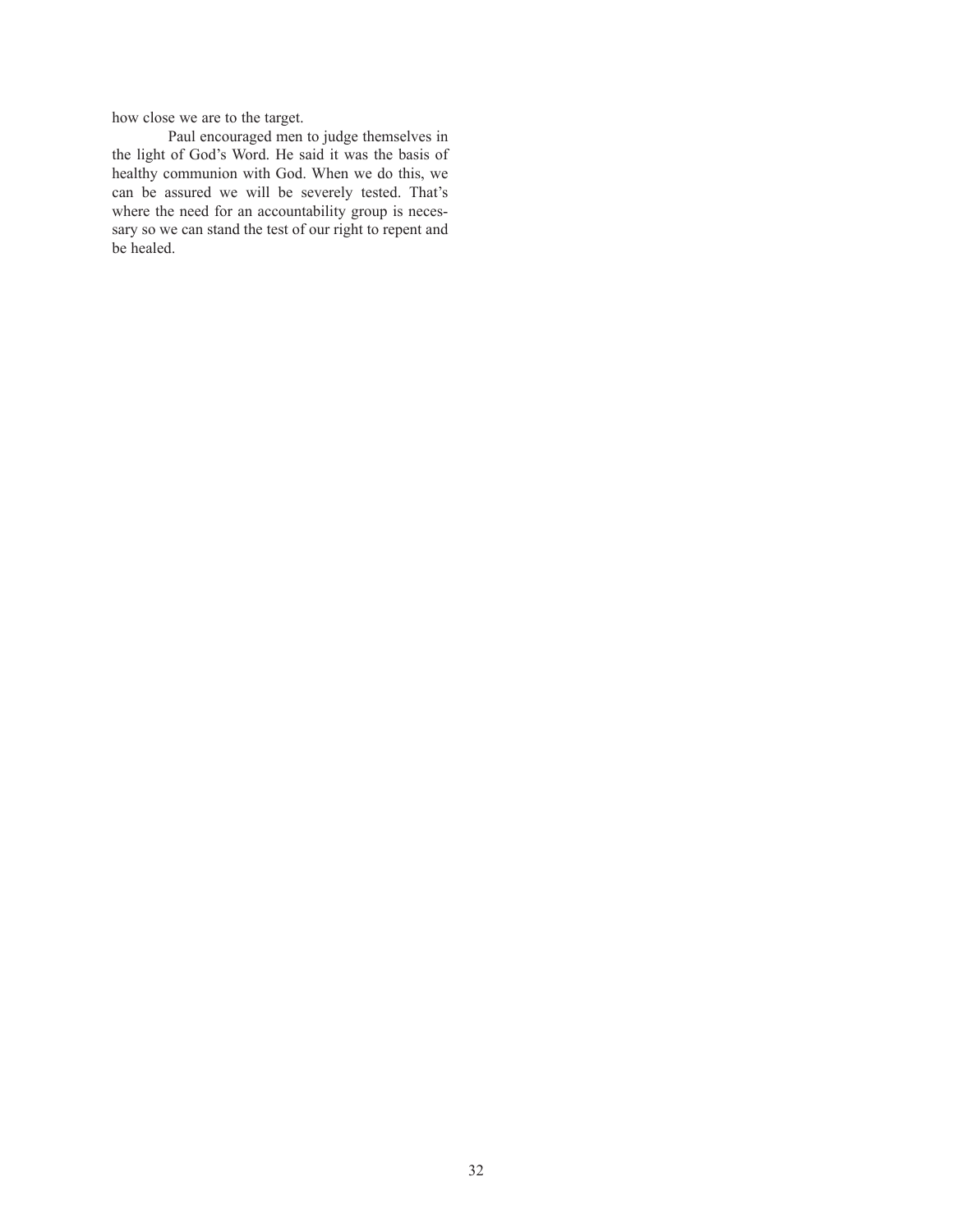## CLOSURE

'For every end there is a new beginning . . .'

Closure is the last step. It may happen in total or in part. Each man is responsible for ascertaining which it is for himself. There is a time for mourning and a time to dance, but usually not simultaneously. As one ends or closes, the other begins. A good finish is a new beginning, and it should be recognized that being done is enough.

The 12 step AAA program defines a man by his alcoholism. They say he will always be an alcoholic. Many programs for the father who has lost a child by an abortion will define him as forever an aborted father. There is a truth to both of these, in as much as both cases reveal the sinful nature of our fallen world. We are 'sinners saved by grace' but we are also 'new creatures' and 'partakers of the divine nature' once we have Christ in our lives. So how do we know when it's over, and how do we close it out?

Paul says we can know it is over and find closure when we can 'forget those things which are behind . . .' because we have the healing authority, boldness, confidence, faith, and assurance that we can 'press on toward the mark of the high calling in Christ Jesus.' I think he is right. We can declare it finished when we are not hindered by it. It is not that we don't have anymore memories, or feel saddened by the past from time to time, it is that those things drive us toward the mark of the high calling in Jesus, rather than the pit of despair, denial, depression and generally cowardly behavior. We can live in the vicarious victory Christ transferred to us in His resurrection.

God showed the forefathers how to acknowledge closure. Usually it was with a ritual of some sort and a ceremony. We still use this method to symbolize closure.

A funeral service is held for the loss of life. Loved ones and acquaintances acknowledge this as a finality, a closure. With the loss of life by abortion we don't have a funeral because of the social depravity and political correctness. As facilitators, we can give permission for fathers to have a memorial service and a ritual close to the loss of their child. When we do this, we validate much. We validate fatherhood, manhood and lineage. We proclaim the end of this time of grief over the child, and proclaim the power to continue life until we meet those children in heaven. We proclaim a beginning of life without them here in the flesh, and in congruent behavior we honor their place in our family tree and we honor their creator. We bless their lives, however shortened. We repent in earnest,

receive forgiveness and restitution with God. We fulfill the plan of restitution when we dedicate the child into the hands and capable care of Christ in heaven, and we fully accept our own fatherhood.

Facilitators should feel the passion I do for this critical link. When you approach a pastor about conducting a memorial service, you do not realize the bond you are creating. Pastors long for the move of God on their people. There is nothing like the completion of reconciliation which occurs in a memorial. When these fathers came to you, they were like a sheep without a shepard. Now you are present with them as you pass the baton to their Shepard in memorial of their child, fatherhood and manhood! The rituals differ with different church denominations, but the Holy Spirit is the same. Your reward will not be equaled in any part of the group as it will in this kind of closure. Let this be a monument to the work of God.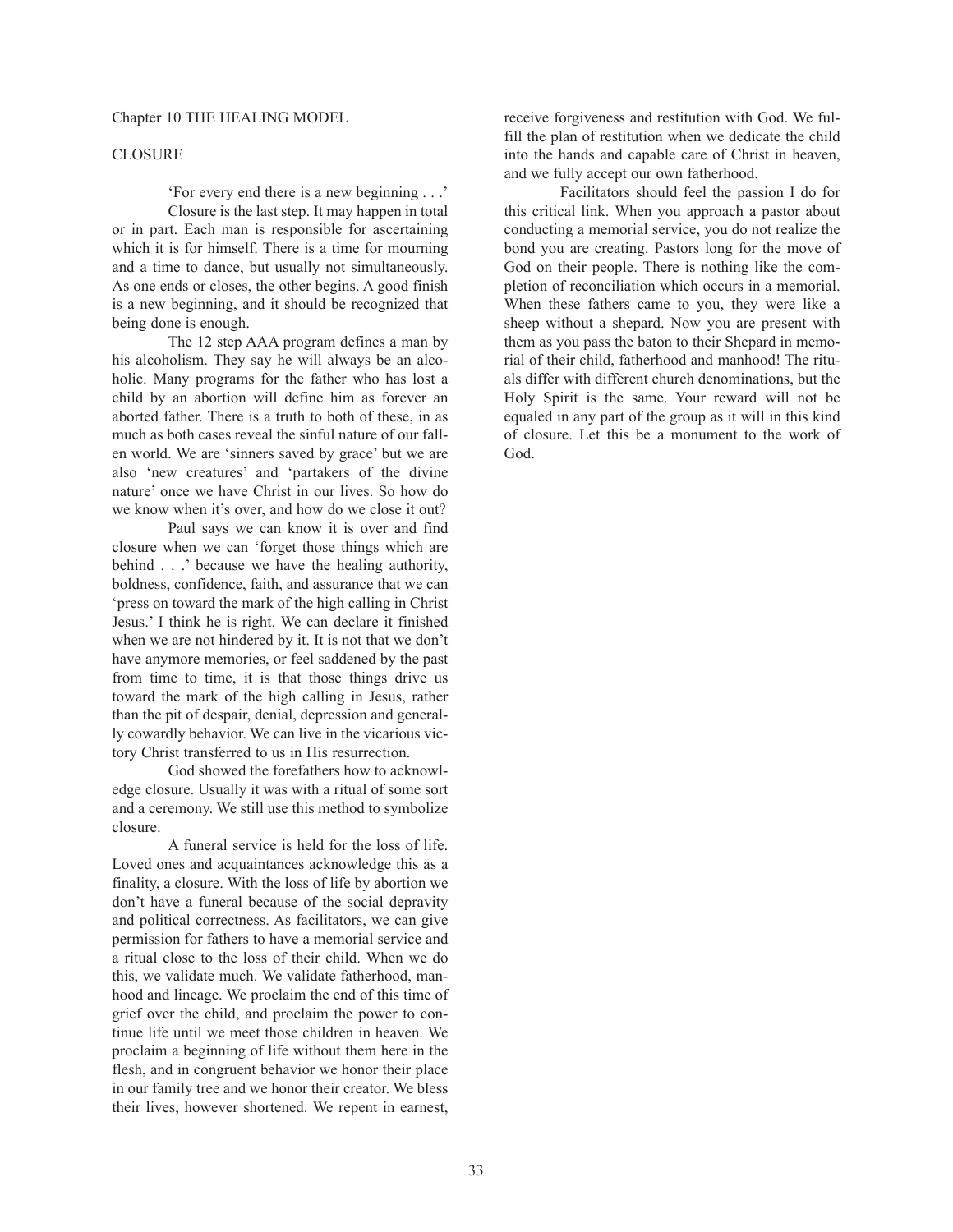## TECHNIQUES FOR ASKING OPEN QUESTIONS:

The purpose of this section, in addition to making this thing longer, is to give the facilitator guidance on keeping the meetings going, the conversation flowing, and encouraging openness. There are many good books on techniques of communication and group dynamics. If the facilitator has not experienced these, he should take advantage of one or several to understand the techniques of uncovering hidden and destructive past circumstances, so that they may be brought into the light for Jesus to heal.

Most books will feature **open questions** to allow and encourage men to have the freedom to disclose. Most of these questions begin with "W" and are designed to keep communication flowing. Who, where, when, what, which, and how questions **cannot generally be answered with a yes or no**. Consequently, the person questioned feels free and encouraged to answer by telling his story.

Other open question techniques involve phrases such as: "reflect upon . . ."; "tell me about . . ."; "how did that go?"; I'll bet that's right, expand upon it if you can . . . " etc.

**Active listening** is generally encouraged by most. This technique allows the person who is sharing his story the freedom and confidence to continue, knowing he has made his point clear to the listener. Active listening involves a set of words or phrases which reflect what the group member has just said. They normally occur as: "If I heard you right . . ."; "I hear you saying . . ." ; "Did you just tell me?"; "As I was listening you seemed to say . . ." ; and other phrases with similar design.

**Empathizing** with the group member is a technique facilitators use when emotion is very strong and a group member is to be encouraged to allow full emotional expression. Phrases such as: "You must have been very . . ." ; "I can tell it . . ." ; "That was so (shocking, painful, devastating, hard, meaningful, fearful, brave, compassionate, etc.) . . ."; "I understand how . . ." ; "How did you get through..."; will allow trust to be built with the group member.

**Correcting in love** is another technique used when one member is zealously expressing some kind of judgement or demeaning value with another. This technique is a set of words designed to preserve the respect and dignity of each group member with each other one. The phrases go something like: "\_\_\_\_\_, how did you feel when \_\_\_\_\_\_ said . . ."; " \_\_\_\_\_, how do you think \_\_\_\_\_ felt when you said . . ."; "The way you expressed \_\_\_\_\_ to \_\_\_\_\_ would have made me

feel \_\_\_\_\_, would you have felt that way if I'd said it to you?"

**Reigning in**, is a technique which is designed to stop severe differences between group members. A set of words designed to stop harmful behavior and verbal abuse such as: "If you keep saying what you just said to and he keeps responding the way he just did, we're going to be locked into battle. "Is this what we want \_\_\_\_?"; "Do we want to continue this line of conversation which will likely result in harm?"; "Is this going to get us what we want from our group session?"; "Time out! , Lets look at what's going on here. \_\_\_\_\_\_ , how are you feeling right now?, How can we change this?". . . etc.

**Closing questions**, allow the facilitator to acquire commitment from group members. A closing question is a set of words designed to get a yes or no answer. Such as: "Will you . . ." ; "Would you be willing to ..."; "Can we agree that..."; "I think ... don't you?"; "Lets, ..., would that be OK?"; "If I could, ... would you?"; etc.

**Calming questions**, are questions designed to gently bring a group member into a comfort zone for further open communication. "Lets pretend it..., then how would you have done ...?"; "What if you'd...?"; "How would it have been different if...?"; "Lets just take a minute and ask for God to help \_\_\_\_\_ express this very difficult circumstance OK?"; "If you could change anything about what happened when... what would it be?"; etc.

**Role playing** is a technique used to apply a simi-real dimension to a group member, for increasing their confidence to share, or for planning an encounter outside the group with another which should aid in healing a relationship. The role play is not real, but it is simi-real, so as to give practice to a group member as to how it could be. One or more other group members may assume the role of the one whom the group member must communicate with outside the group. Facilitation of a role play can occur in many ways. The role play can be stopped at any time for feedback about feelings, redirection of a scenario, or when the group member becomes uncomfortable.

**Praying** allows each group member to regain confidence with their relationship with God, and trust with their fellow group members. By allowing some time for prayer, each member can establish new hope for their plan to continue healing. God can give infinitely more comfort in one second of prayer, than 100 hours of group time. This should be the centerpiece of your group activity.

Members should be encouraged to pray outside the group as well. We believe Jesus Christ ever intercedes before the "Throne of Grace" for each of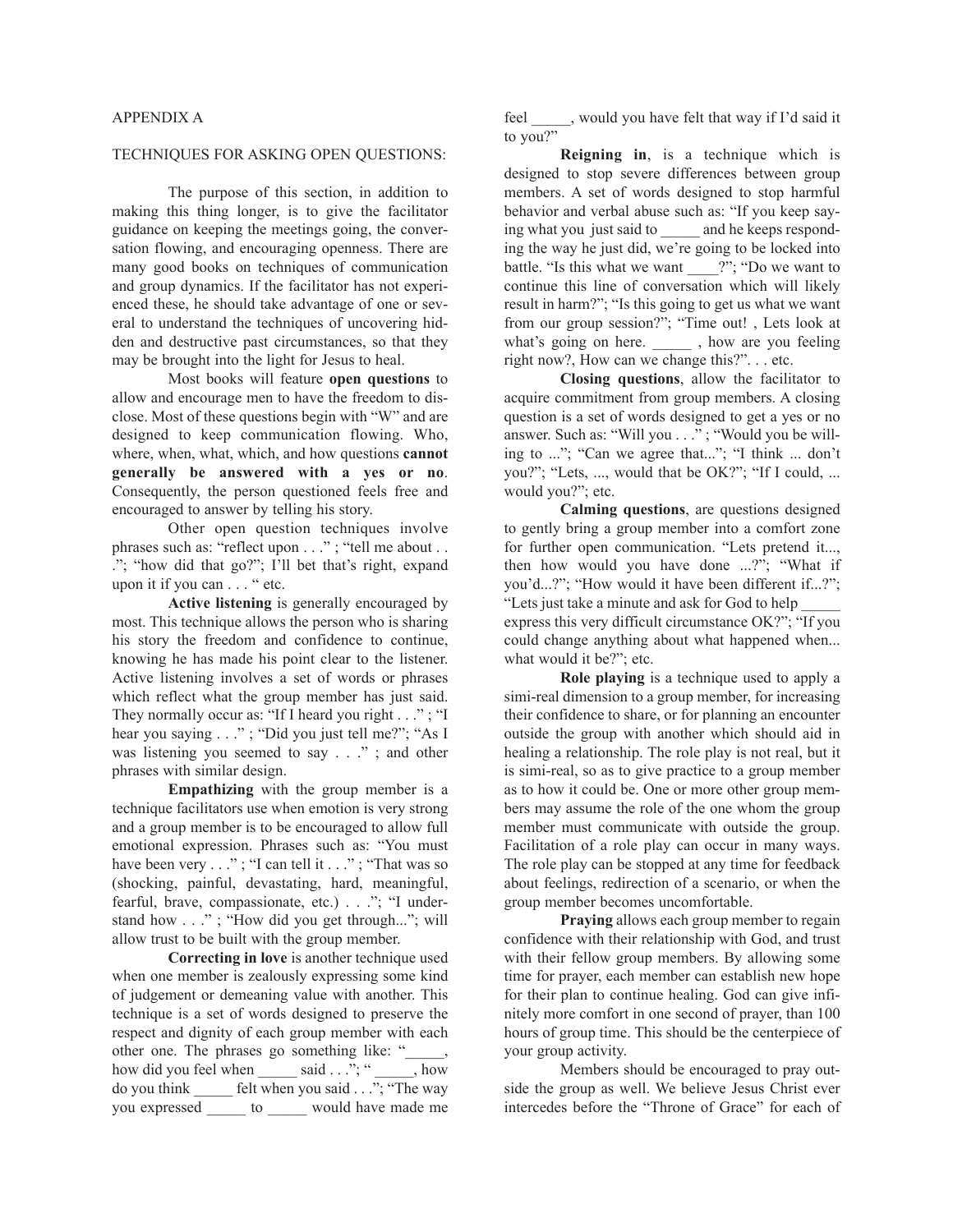This truth allows each member to have confidence that when the abortion event happened, Jesus not only knew about it, He was in some way interceding on behalf of them. Although they may not have been aware of His intercession during that event, they can pray that He will reveal His love and knowledge to them as they pray it through on their own. This "closet time" outside the group setting is invaluable for the process of group health, and individual healing.

**Evaluating questions** is a set of words which are designed to encourage progress without discouraging the group member who has fallen short of his goal for the week, and designed to reward a member who has accomplished his goal. The words may be as this: "\_\_\_\_\_ did you make your mile markers this week or did you set new ones?": "\_\_\_\_\_ were you able to accomplish \_\_\_\_\_ this week by yourself or did you go for help?"; "On a scale on one to five, how would you rate your goal and secondly your progress toward it?"; "Out of your experience this week, what new goals if any can we overlay on the old ones?"; etc.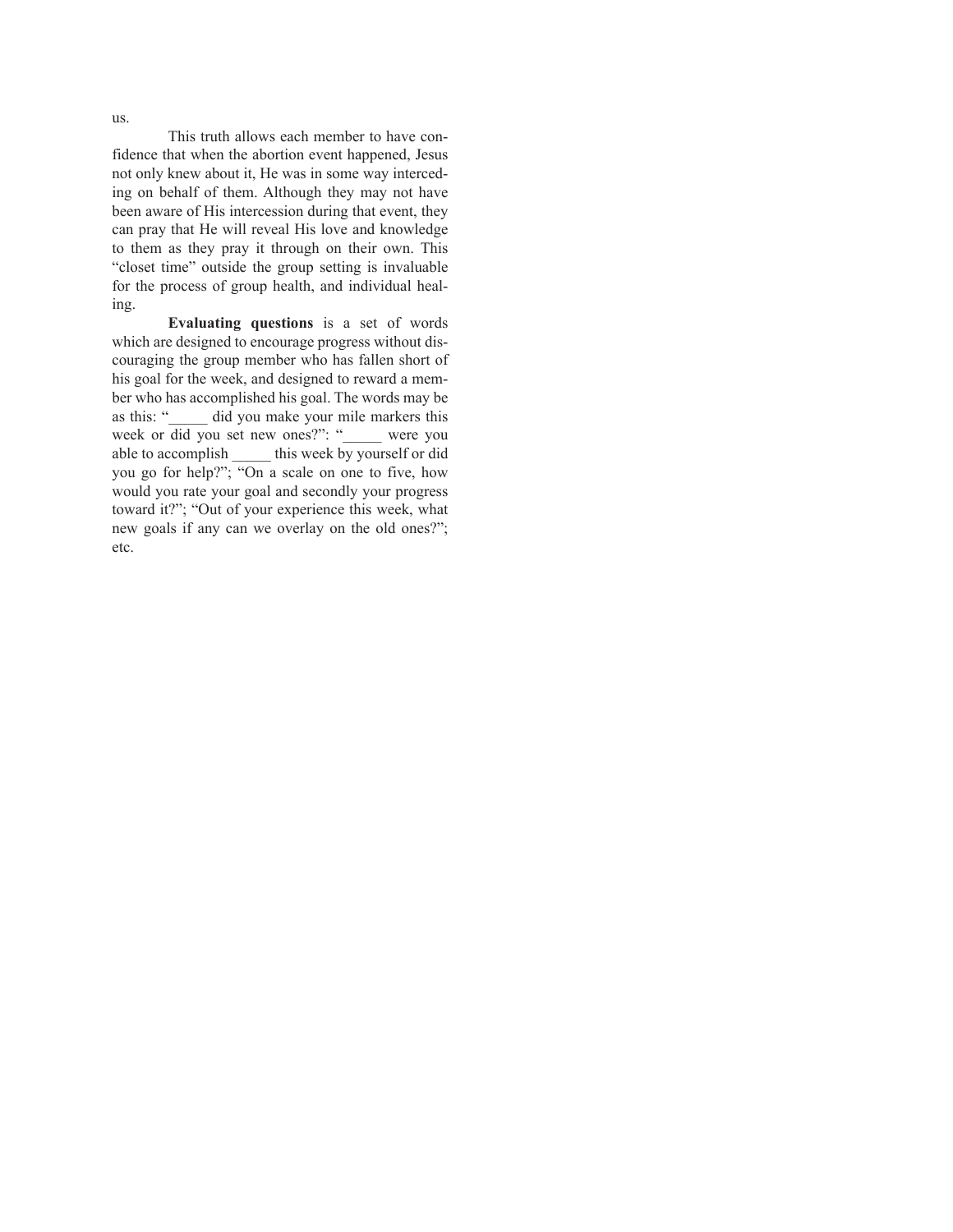## APPENDIX B

## SUGGESTED SAMPLE SCREENING QUESTIONS FOR FATHERHOOD LOST SUPPORT GROUPS:

1.) Ask for name, address, phone, marital status, occupation and work phone.

2.) Ask for background.

- How did you hear of this group?
- Why are you interested in joining at this time?
- $\bullet$  Explain, if pertinent, your past support/recovery group experience.
- Explain, if pertinent, your current counseling experience with a therapist or counselor.
- If pertinent, is he or she aware of your desire to be in this group.
- Would you feel comfortable with the facilitator contacting and communicating on an ongoing basis with your therapist or counselor.
- If so, ask for the name address and phone number of the therapist.
- Are you currently under medication or using drugs, alcohol, or other substances which may affect your functioning within this group? Explain if pertinent.
- Ask about past treatment center experience, sexual abuse situations, suicidal threats or tendencies, clinical depression, etc. THIS INFORMA-TION IS PURELY OPTIONAL AND WILL BE HELD IN CONFIDENCE.
- People in the recovery process are not fun to live with. Does your family support your efforts to recover? Are any opposed? Ask who and if they know why.
- Define your support system.
- $\bullet$  Since this is a Christian recovery/support group, we will be opening and closing in prayer and often refer to the Bible as we believe it to be our ultimate authority. However, being a Christian is not necessary for membership.

• Optional Questions: Do you consider yourself to be a Christian? Do you attend Church? Where do you attend?

3.) Group setting vs. individual assessment for support.

 $\bullet$  Self rating:

On a scale of 1-5 have the applicant rate himself semantically with respect to the following:

Reserved vs. Outgoing Quiet vs. Outspoken Passive vs. Aggressive Controlled vs. Impulsive Meek vs. Angry Joyful vs. Subdued Loving vs. Selfish Decisive vs. Ambivalent Punctual vs. Tardy Tolerant vs. Prejudice Enthusiasm vs. Apathy Secure vs. Anxious Patient vs. Restless Alertness vs. Unaware Hospitable vs. Lonely Flexible vs. Resistant Truthful vs. Deceptive Bold vs. Fearful Forgiving vs. Resentful Accepting vs. Rejecting Fair vs. Partial Compassion vs. Indifferent Gentle vs. Harsh Grateful vs. Expectant Orderly vs. Confused Responsible vs. Unreliable Humble vs. Proud

- Warn each prospective group member of the "Now I'm OK" feeling he may have after the initial interview and the need to come to group even though he now feels better.
- Be aware that initial sharing may bring a feeling of embarrassment to the potential group member, and he may decide to hide a while or even feel some self-contempt about it. Try to make him feel comfortable and give him permission to feel accepted by everyone. Relate in a totally non-condescending way, on an "I'm your friend and confidant here and now, and down the road as well!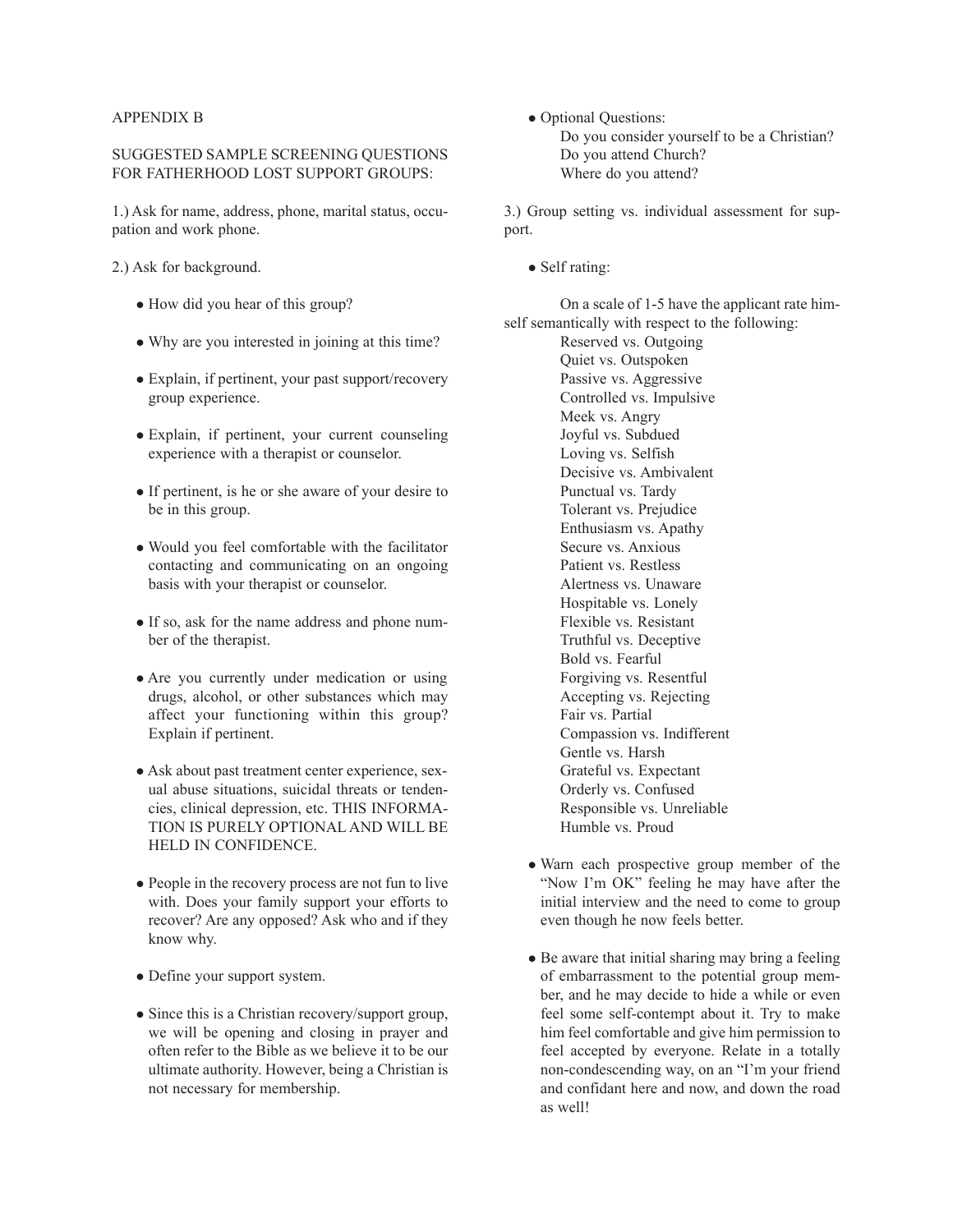• Then, ask for a 10-12 week commitment for the group.

SUGGESTED SAMPLE OF GROUP RULES (Adapted from Serendipity Support/Recovery Group Training Manual by Ross and Kline)

Have each group member read, understand and sign the group rules which you institute.

## **Suggested to start each with I agree to:**

- Anonymity: Which means I will protect the identities of all group members.
- Confidentiality: Nothing that is said or done in the group will be discussed outside of the group without permission of those involved.
- Self focus: Focus on the work needed for oneself not the other men. Each man shares his own experience, insights and feelings.
- Respect others: We do not advise, analyze or 'fix' others. Each man is encouraged to find his own answers.
- Let God work: We do not preach at members of this group.
- Limit sharing: Be considerate that all need to share, so we will limit our sharing time.
- Allow feelings: Ask for permission to hug, touch, or come to the 'rescue' of another first before jumping right in. Avoid minimizing another's hurts by explaining them away or ignoring them.
- Regular attendance: Promise to be there unless there is a dire emergency.
- Avoid graphic details: Share experiences tastefully, avoid triggering hurts in others.
- Listen: Avoid cross-talk and give place to each other when we are sharing.
- Take responsibility: When uncomfortable with anything happening in the group, we deal with it ourselves, instead of expecting others to rescue us.
- Stay on the subject: Avoid discussions about controversial topics and items of interest outside the group.
- Consider others: Guard against offending others. If someone offends us, we work it out directly with him.
- $\bullet$  Resolve problems: If we wish to leave the group prematurely, we discuss the reasons with the rest of the group.
- Group authority: The group is not responsible for each member's healing, it is only a place to facilitate discussion in safety.
- Facilitator authority: The facilitator will start and end each meeting, and will have the authority to intervene in all circumstances.
- Dismissal from the group: If a member is asked to leave the group for breaking the rules, he agrees to do so without retaliation, malice, or in any other way disrupting the group.
- Last day to join: A cut-off time must be set by the facilitator.
- Evaluation: Each member agrees to evaluate the group when finished.
- Participation: If a member feels uncomfortable in participating in any group activity, he may excuse himself from that activity.
- Involvement: If for any reason a group member feels like he must leave during a group meeting, he is free to leave without question.
- Agreement: Each member should sign the agreement and date it.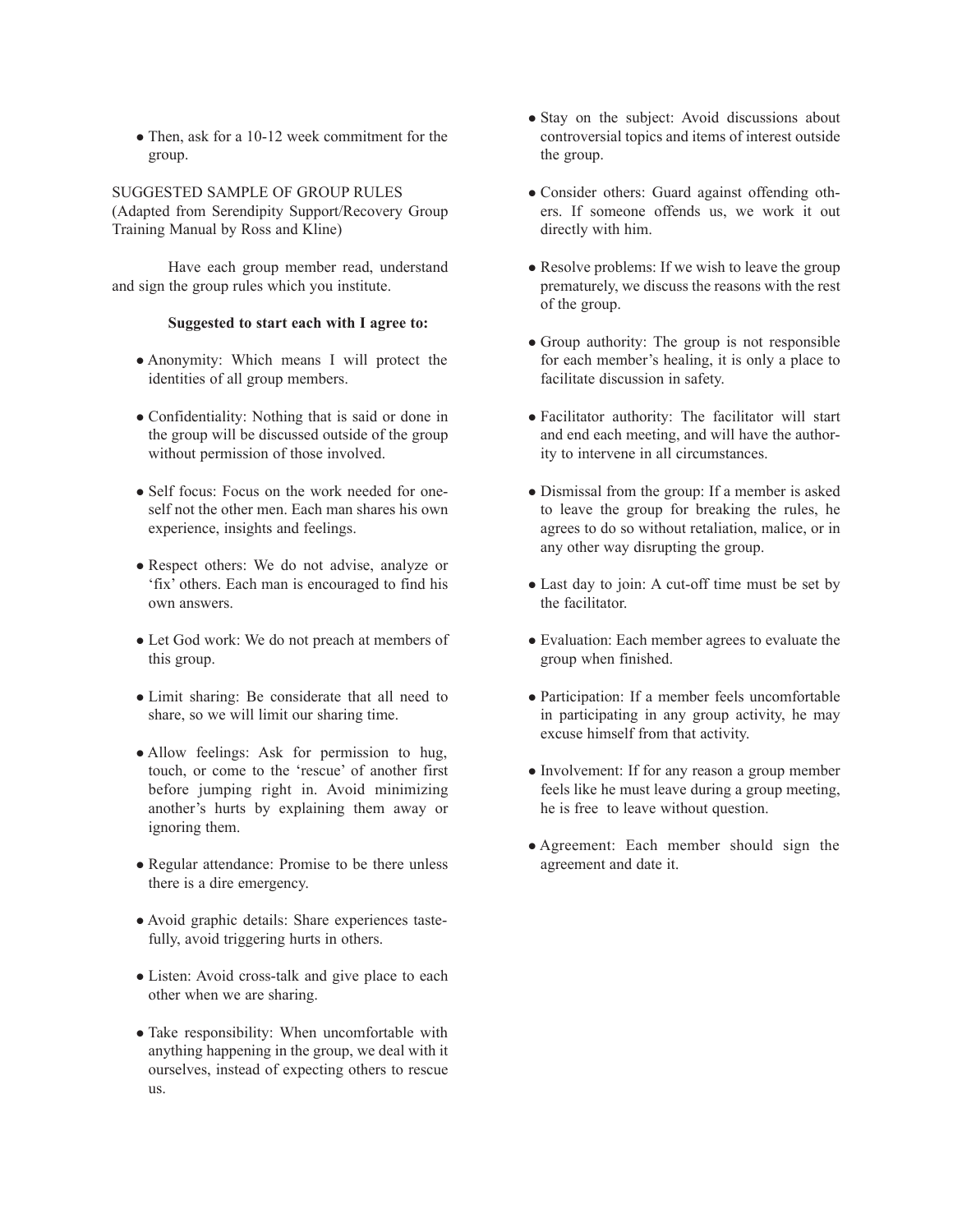### APPENDIX C

## CHECKLIST FOR FACILITATORS IN STARTING A GROUP:

Key questions to cover in beginning a fatherhood lost support group.

1. Do I have permission from my sponsoring authority?

2. Do I have proper and appropriate insurance coverage for my sponsor?

3. Where will we hold our meetings?

4. Is there appropriate insurance coverage for the owners of the building where we are meeting?

5. Whom has the key? Is there a security system, etc.? Who locks up?

6. Do I have some emergency numbers for contacting persons when an emergency arises?

7. Have I established intent, expectations and goals for the group and the members?

8. How will I recruit members? (Church referral, significant others of women in similar support groups, print media, speaking at church or other functions, radio, T.V., word of mouth, other . . . ?)

9. What materials will we use as study guides?

10. How will I procure the materials, who will order, etc.? What is the lead time for procurement?

11. How will I pay for the materials? By the group members or in some other way?

12. What kind of screening will I use? What questions would I ask to determine group or one-on-one?

13. What will the group membership profile look like? (i.e., fathers, grandfathers, etc.)

14. When will the group start and end?

15. Will I be working with a co-leader?

16. What will the structure of the meeting be? (Open in prayer; victory minutes over last week's trials; homework discussion; special prayer time; closing rounds; dismissal after closing prayer; etc.) Will we have special speakers?

17. What will the joining the group cut-off date be?

18. Will I have a support team of prayers backing me up?

19. Do I have a referral network of professionals which I can call upon outside the group as needed?

20. Will there be a memorial service?

21. Will I have an after-care accountability system offered?

22. Will I have group end/exit evaluations?

23. What material will I have to study to prepare myself for the group?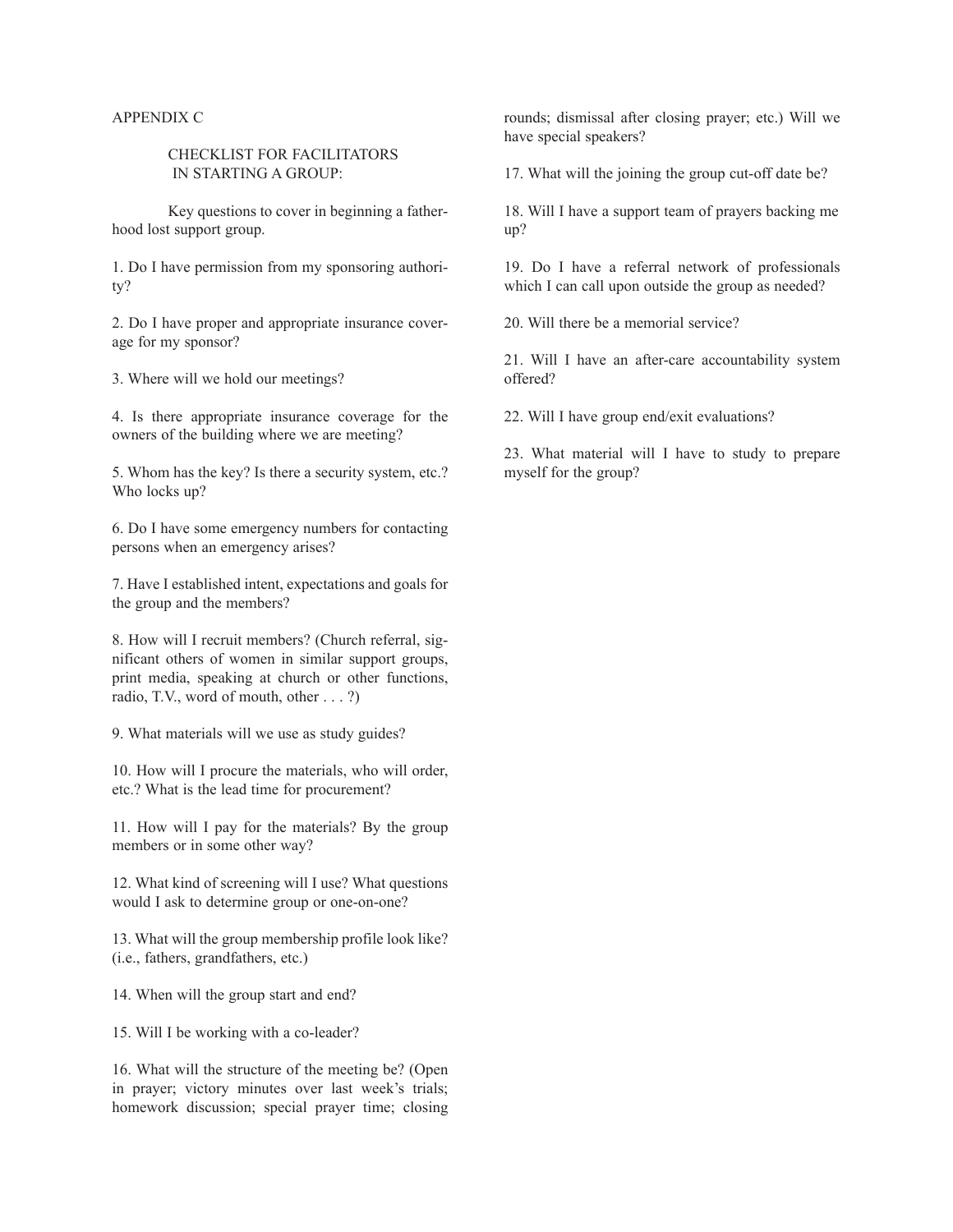### APPENDIX D

## THE MEMORIAL SERVICE

As a facilitator you will need several things to accomplish a memorial service. In addition you will have several responsibilities to accomplish.

#### 1. Place:

Each father may want to have his own memorial, or they may choose to have it together. My suggestion is to let the fathers(s) choose a place they want for the memorial. It may be in a church, or on a mountainside, in a parking lot, or by a stream. The place is not as important as the fact that they chose where it is to be.

#### 2. People:

Each father should make a list of those he wants to be present when he has the memorial service. If he chooses to do it alone, suggest that you would like to be there with him. I think it is important for at least someone to be with fathers when they close.

I highly encourage you to strongly suggest that a pastor be present with a father when he closes, as I stated in the last chapter. It is a perfect time for him to bond with his pastor in renewal. If the pastor is with him, he can always feel accepted in the church, and he can feel the permission to boldly proclaim his freedom from the tyranny of fatherhood lost.

### 3. Things:

A father may want to make some item which he will offer as a memento for the lost child, and he may not. This too should be at the bidding of the group or as individual fathers desire. I suggest each father, at a minimum, choose a name for the lost child, and write a note about how he feels about the abortion and subsequent forgiveness and healing he has received. He may want to offer this at the ceremony, or he may want to keep it. In addition, I suggest each father allow others who will be there to share similarly.

A father should also have something he can take from the memorial as his memento as well. I suggest a printed memorial hand out be prepared for him and others in attendance.

Sometimes you may want the father to simply write the baby's name on a helium filled balloon and have each release the balloons at an appropriate time. Or, as the father who carved the little boat, there may be an appropriate time for each to do this kind of thing as well.

You will need to provide some kind of alter,

some kind of podium for speakers, and several boxes of tissue! You should bring water and a first aid kit, just in case.

#### 4. Format:

There is no set format, but I suggest a time at the beginning for a prayer; then a scripture reading; then a time for the pastor to speak of closure; then a time for fathers to speak of their closure; then a time for gifts to be laid at the altar; then a time of song; then a time of prayer to close. I think it is appropriate for the people who pray to be the facilitator at the beginning, then the pastor to close.

#### 5. Protocol:

As facilitator, you will either have to do all of these things, or have to decide who will. It is my suggestion again that youinvolve pastors as much as possible in the service, and that you let the fathers bring as much or as little as they want. After the service, you should have someone to take the items down and do the agreed upon cleaning and putting away of items.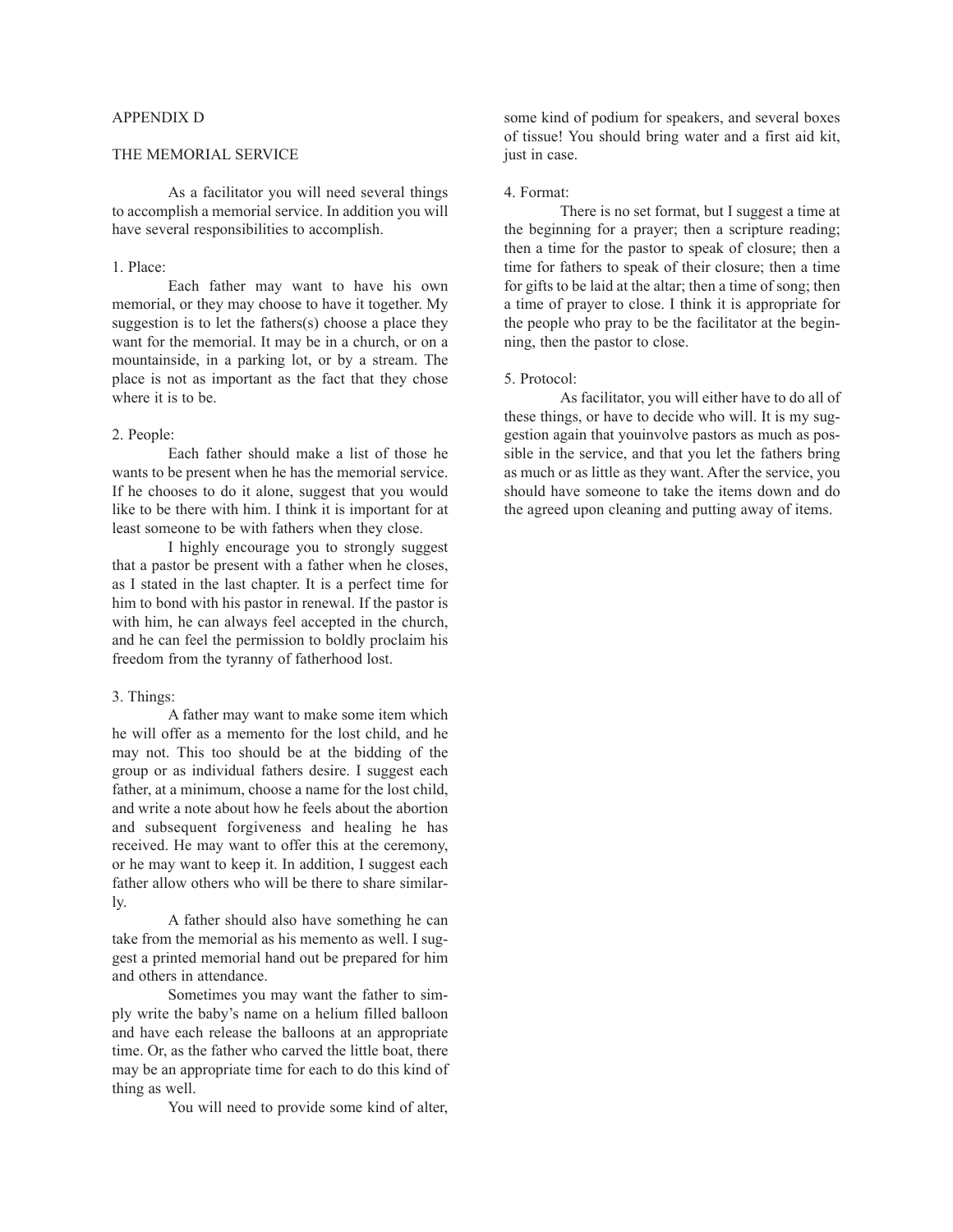#### APPENDIX E

# DISCERNING SIGNS WHEN FATHERS ARE SEARCHING FOR HELP:

The symptoms of post traumatic stress disorder, induced by the stressor event of an abortion loss, are referred to as Post Abortion Stress Syndrome. They are as follows:

#### SYMPTOMS

Guilt, depression, regret, nightmares, sadness, anger/rage, anxiety, helplessness, frequent change in relationships, inferiority feelings, ideas of suicide, frequent headaches, dizziness, use of sedatives, sleeplessness, eating disorders, panic attacks, abuse of substances, inability to relax, can't make or keep friendships, loneliness, sexual problems, avoidance behaviors, fatigue, fear of failure, taking inordinate risks, marital stress, frequent change in jobs, work-aholism, fear of women and or children, intolerance with women and or children, poor bonding with subsequent children, taking up a cause such as becoming a fervent pro-lifer, or pro-choicer, a deep drive to have another child to make up for the lost one, defensive and combative, vengeful, loss or lack of respect for authority figures, sever rejection, alienation from God/church, etc.

### SIGNS FATHERS SHOW

When the disorder becomes apparent to a father, such that it has affected his "success" as a **protector, provider, preserver, performer, or a praiser**, to render some awareness to him that he has utterly failed in one or all of them, he will likely start to search for help.

When we look at the symptoms and listen to fathers talk about latent losses, which we can associate with the particular symptoms, we know he is not satisfied. When he makes statements such as "I don't know what I'll do if..., that's a call for help. Other statements such as "If he/she/they do that I'll exact vengeance of some kind", or statements which indicate a distress of not being able to control, or statements of planned inordinate control, these are signs of a father calling for help. Discernment of which area of affect can be made if a facilitator will take the time to listen and probe.

When a facilitator notices these signs, he can offer to take the guy to lunch, or have a cup and "talk". He can decide to ask himself the question: If I were feeling this way myself, would this be an indicator of

my failure in providing, protecting, preserving, performing, or praising (worshiping)? A group leader may not always be right in this discernment, but it will certainly be a starting point to begin praying to see if this would be a point of entry to help the father.

#### TAKING ACTION

Once you notice a symptom, what do you do with it?

Follow the model. You have just become **AWARE** of his call for help. Next, you pray for a **SAFE** way to approach him. Pray for a way he can receive you. Next, you pray for God to grant you favor in **BUILDING TRUST** with this father. Next, you watch to see if he wants to change. If he does, you and he pray for a **PLAN** of accountability and a way to change. Next, you assess his **SUPPORT SYSTEMS**, to help him see if they are helping or harming his recovery. Next, you help him see if his plan is working, and **ASSESS AND EVALUATE** its success. If it worked, help him find **CLOSURE** and a way to provide some restitution for his dilemma.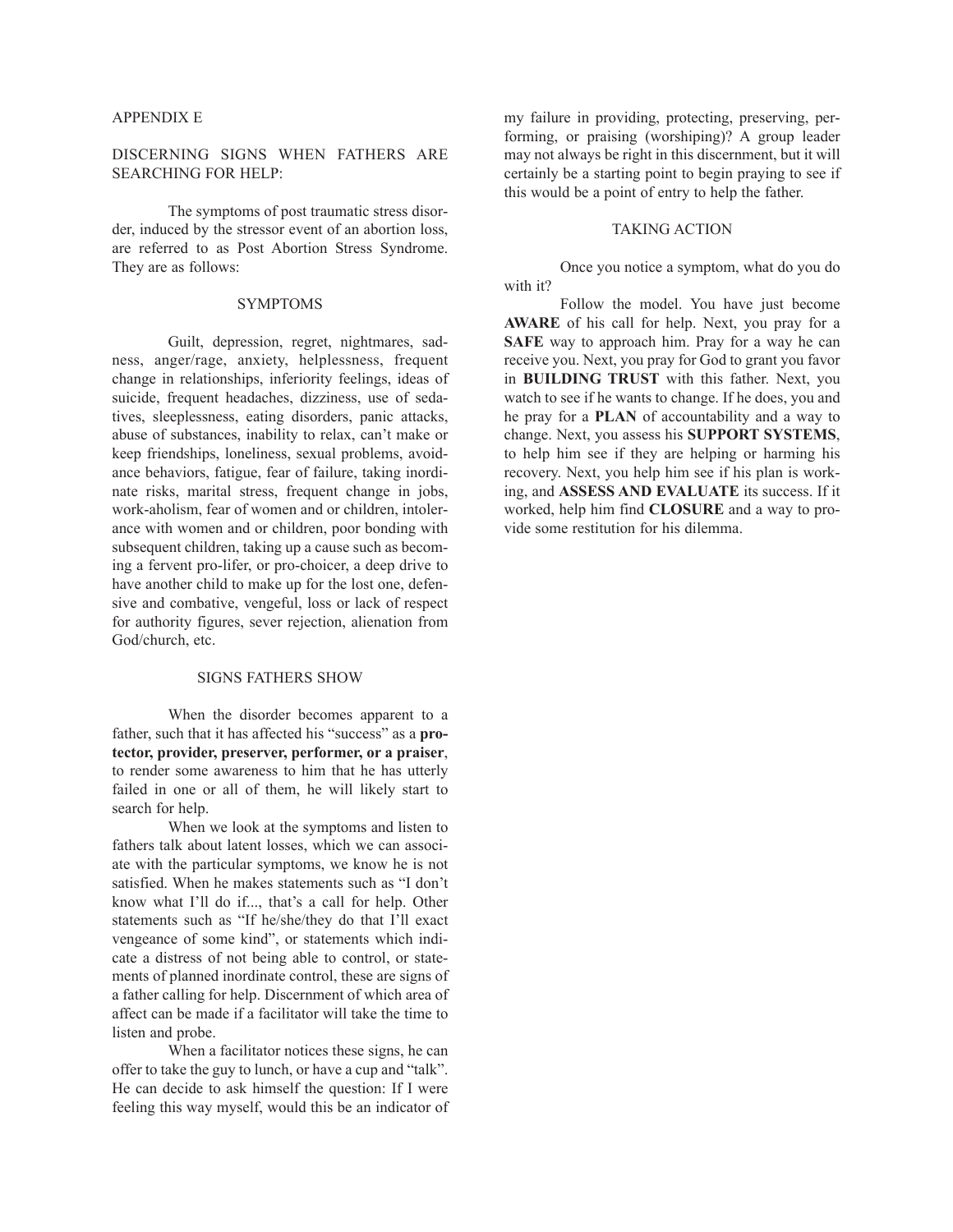# AFTERCARE

At the final group meeting each group member should list the new support structures he has begun to develop. He must feel free to call periodically when he discovers an impasse. The group can facilitate tools for the man to use down the road. When something happens in the present, which trigger's feelings of past failures, loss, pain etc. the man must feel free to call for help. Some men may wish to continue meeting in the group and continue to have some bible study times together without the facilitator. This is acceptable and can be encouraged.

The caveat is to recognize that other support structure is needed in his life after the group, and his reliance upon the group must stop at some point.

Often men will want to become facilitators of groups themselves. This should be encouraged and an opportunity should be given for them to become coleaders in the next group which can be further training for them.

Some men have experienced more than one abortion event themselves, or have been affected by another abortion event which has occurred with someone close to them such as a relative or a friend. In these cases men may choose to deal with separate abortion events in attendance in another group.

As you experience new findings with this new area of healing, feel free to modify your group settings to fit the need.

GOD BLESS YOU!!!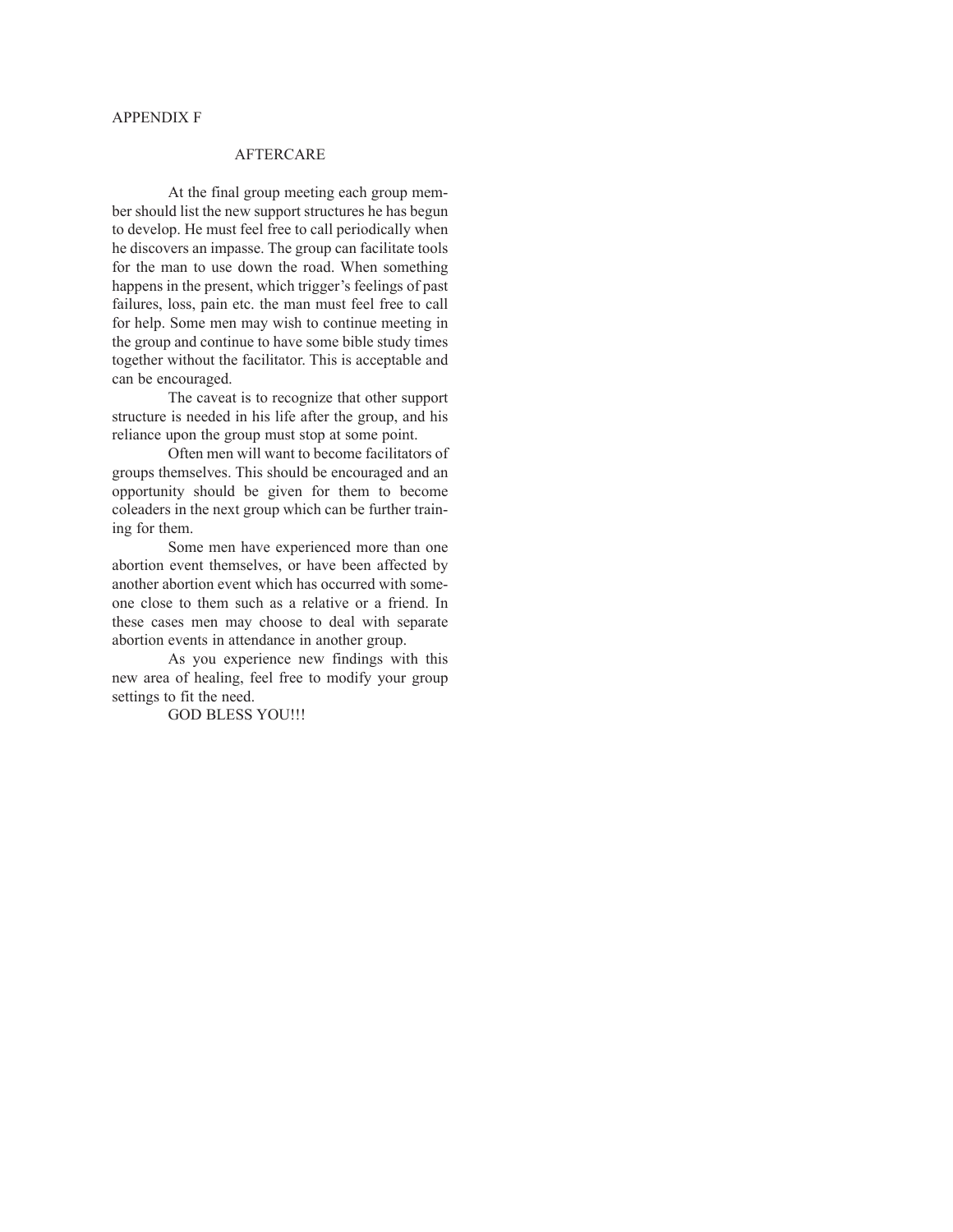#### APPENDIX G

HELPING ORGANIZATIONS FOR MEN WHO HAVE BEEN DISTRESSED BY FATHERHOOD LOST:

CARE NET (PACE) (703) 478-5661 109 Carpenter Dr. Ste. 100 Sterling, VA 20164 "Turning a Father's Heart" A Bible study by Cochren/Jones

Open Arms (314)449-7672 P.O. Box 1056 Colombia, MO 65205 "In His Image"

National Organization of Post Abortion Healing And Reconciliation (NOPAHR) (414) 483-4141 P.O. Box 07477 Milwaukee, WI 53207-2203

Wayne F. Brauning Men's Abortion Recovery Ministries 5021 Newhall St Philadelphia, PA 19144 "Men & The Big Picture"

New Life Family Services (612) 920-8117 3361 Republic Ave. St. Louis Park, MN 55426 "Conquerors" A Bible Study

Fathers & Brothers Ministries (303) 494-3282 350 Broadway Suite 40 Boulder, CO 80303 "Missing Arrows" A Bible Study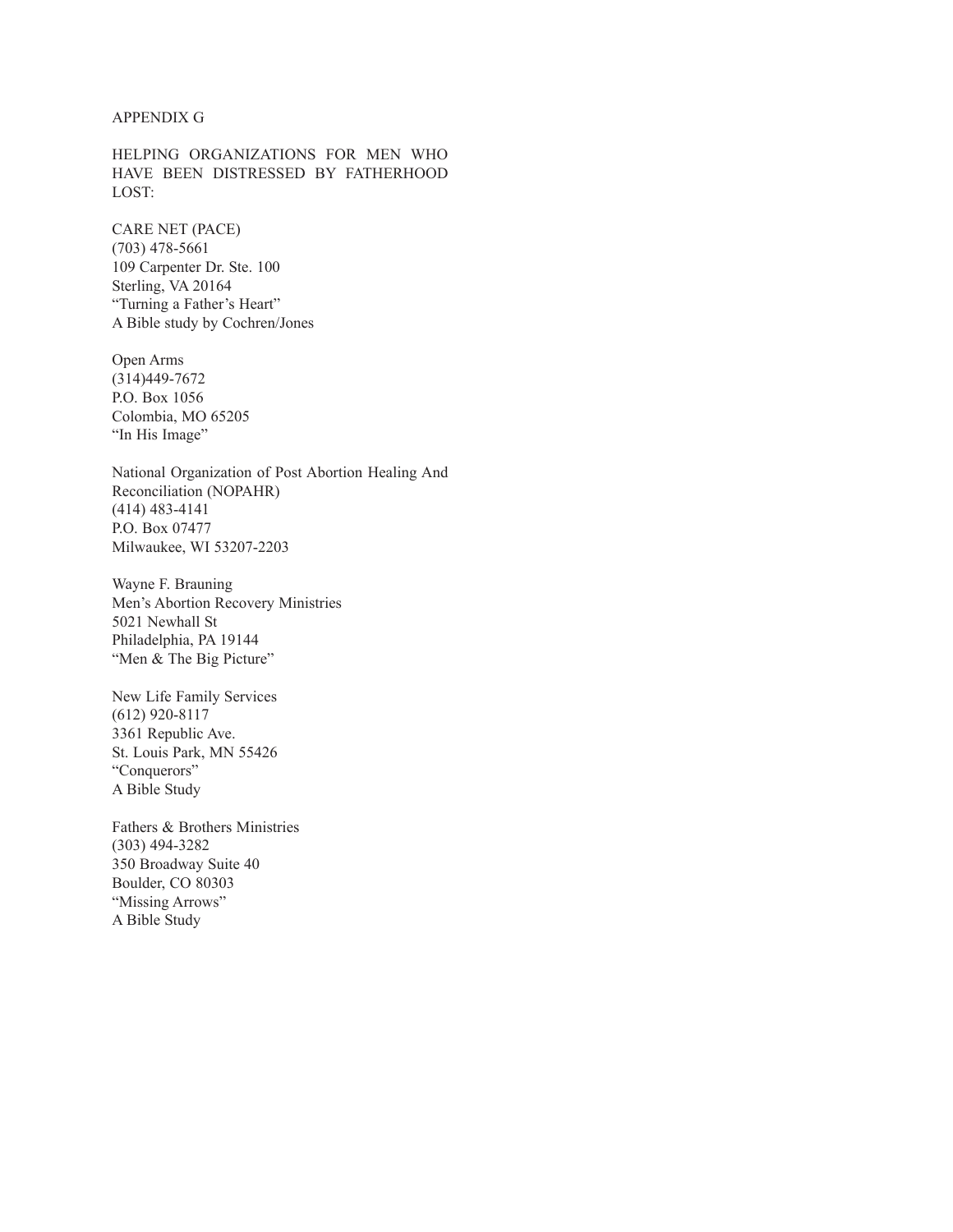#### THE GROUP MEMBERSHIP AGREEMENT

I ,

understand that every attempt will be made to guard my anonymity and confidentiality in this group, but it cannot be absolutely guaranteed in a group setting.

- I realize that the group leader cannot control the actions of the others in the group.
- $\bullet$  I realize that confidentiality is sometimes broken accidentally and without malice.

• I understand that the group leader is morally or ethically obligated to break confidentiality when:

- I communicate an intention to kill myself.
- I communicate an intention to harm another person.
- I reveal ongoing sexual or physical abuse.

• I have been warned about the consequences for communicating the above types of information; that reports will be made to the proper authorities, including the police, suicide units and Child Protective Services, as well as any potential victims.

• I understand that the leader will make a good faith effort to find additional help if my needs prove to be outside the scope of the resources of this group.

• I understand that this is a Christ-centered group, which integrates recovery tools with the Bible and prayer, and that all members may not be of my particular church background. I realize that the Bible may be discussed more (or less) than I would prefer.

• I realize that this is a self-help group, and not a therapy group. I understand the leader may or may not be qualified by "life experience," and that he or she has not been professionally trained as a therapist. The leader's role in this group is to create a climate where healing might occur; to support my personal work toward healing; and to share his or her own experience, strength, and hope. Further, I understand that the group in and of itself is not individually nor corporately responsible for any degree of success or failure toward my goals and expectations of healing. I am participating by my own agreement and with full knowledge that I have not been manipulated, coerced, or forced to participate, and I have the right to leave at any time.

| $\bullet$ |  |                                        |  |  | I agree to hold harmless and indemnify |                     |  |     |
|-----------|--|----------------------------------------|--|--|----------------------------------------|---------------------|--|-----|
| the       |  |                                        |  |  |                                        |                     |  | its |
|           |  | officers employees and volunteers, and |  |  |                                        |                     |  |     |
|           |  |                                        |  |  |                                        | (Group Facilitator) |  |     |

and

(Owner of the facility where the group is meeting, and all other group members from any claims which may arise as a result of this group or the group activities which I have participated or failed to participate in.

Member Signature

Date

## SELF RATING EXERCISE:

On a scale of 1-5 have the applicant rate himself semantically with respect to the following:

Reserved vs. Outgoing

Quiet vs. Outspoken

Passive vs. Aggressive

Controlled vs. Impulsive

Meek vs. Angry

Joyful vs. Subdued

Loving vs. Selfish

Decisive vs. Ambivalent

Punctual vs. Tardy

Tolerant vs. Prejudice

Enthusiasm vs. Apathy

Secure vs. Anxious

Patient vs. Restless

Alertness vs. Unaware

Hospitable vs. Lonely

Flexible vs. Resistant